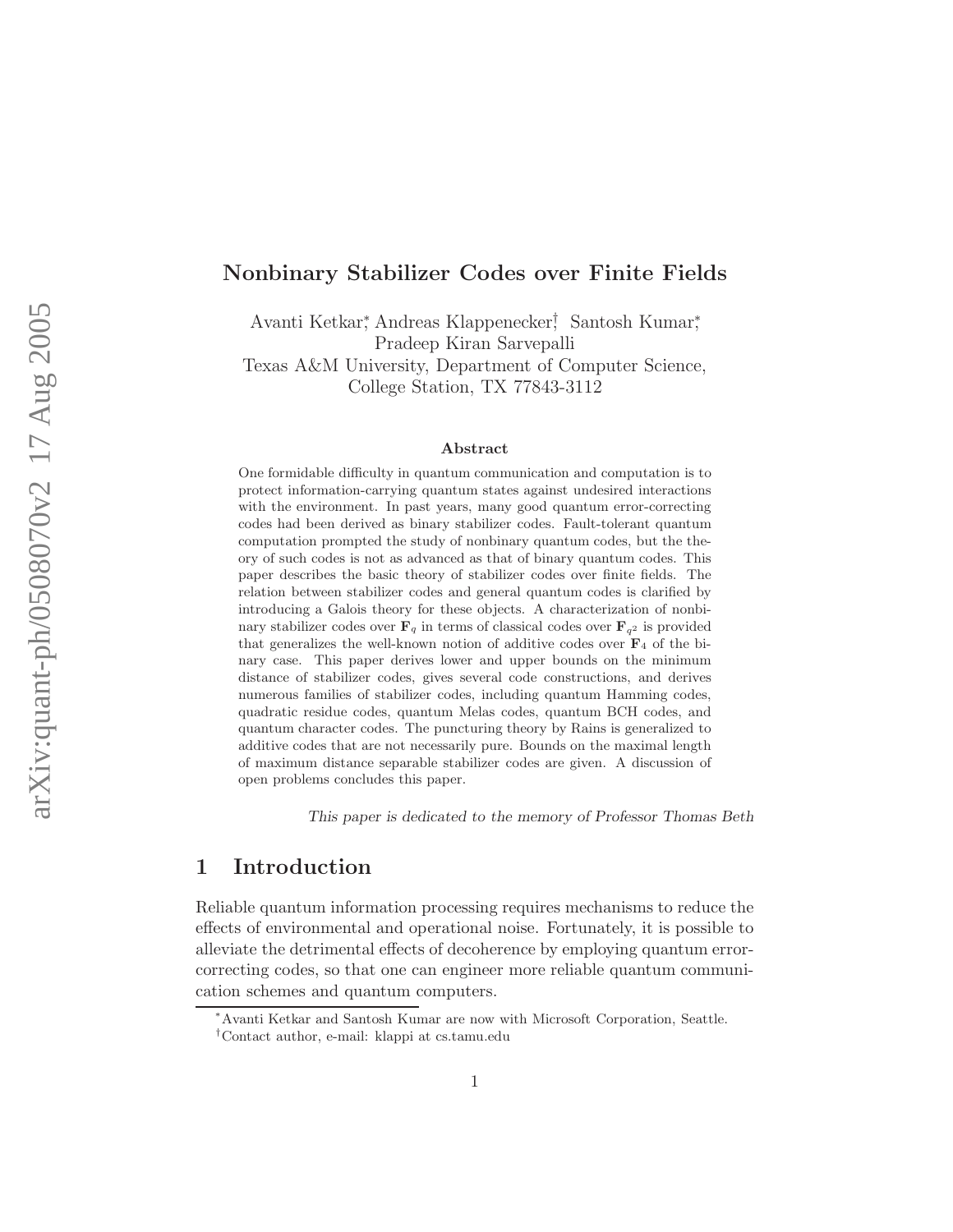The most widely studied class of quantum error-correcting codes are binary stabilizer codes, see [7, 8, 14, 18, 20, 27–30, 33, 37, 39, 40, 42–46, 48, 54, 55, 57, 68, 80, 89, 91–94, 96, 99] and, in particular, the seminal works [19, 38]. An appealing aspect of binary stabilizer codes is that there exist links to classical coding theory which ease the construction of good codes. More recently, some results were generalized to the case of nonbinary stabilizer codes [1,3,4,16,23,24,34,35,41,47,49,56,64,70,79,83,85,86], but the theory is not nearly as complete as in the binary case.

We recall the basic principles of nonbinary stabilizer codes over finite fields in the next section. In Section 3, we introduce a Galois theory for quantum error-correcting codes. The original theory developed by Evariste Galois relates field extensions with groups. Oystein Ore distilled the essence of this correspondence and derived a significantly more general theory for pairs of lattices [74]. We use this framework and set up a Galois correspondence between quantum error-correcting codes and groups. This theory shows how some properties of general quantum codes, such as bounds on the minimum distance, can be deduced from results about stabilizer codes.

In Section 4, we recall that stabilizer codes over a finite field  $\mathbf{F}_q$  correspond to additive codes over  $\mathbf{F}_q$  that are self-orthogonal with respect to a trace-symplectic form [4]. We also establish the correspondence to additive codes over  $\mathbf{F}_{q^2}$  that are self-orthogonal with respect to a trace-alternating form; remarkably, this basic construction had been missing in the literature, in spite of the fact that it is a generalization of the famous  $\mathbf{F}_4$ -codes [19].

The MacWilliams relations for weight enumerators of stabilizer codes are particularly easy to prove, as we show in Section 5. We then derive in Section 6 upper and lower bounds on the minimum distance of the best possible stabilizer codes. In Section 7, we recall basic facts about cyclic stabilizer codes.

After laying the foundation in the first seven sections, we are able to construct numerous code families in the subsequent sections. In Section 8, we derive quantum Hamming codes; in Section 9, quantum quadratic residue codes; in Section 10, quantum Melas codes; and in Section 11, quantum BCH codes. In the latter case, we show that it is possible to extend quantum BCH codes. In Section 12, we generalize the known results about puncturing pure linear stabilizer codes to arbitrary additive codes, and we illustrate this theory by puncturing quantum BCH codes.

We show in Section 13 that stabilizer codes over  $\mathbf{F}_q$  attaining the quantum Singleton bound cannot exceed a length of  $q^2 + 1$ , except in a few sporadic cases, assuming that the classical MDS conjecture holds. We give slightly weaker bounds for the length of MDS stabilizer codes without such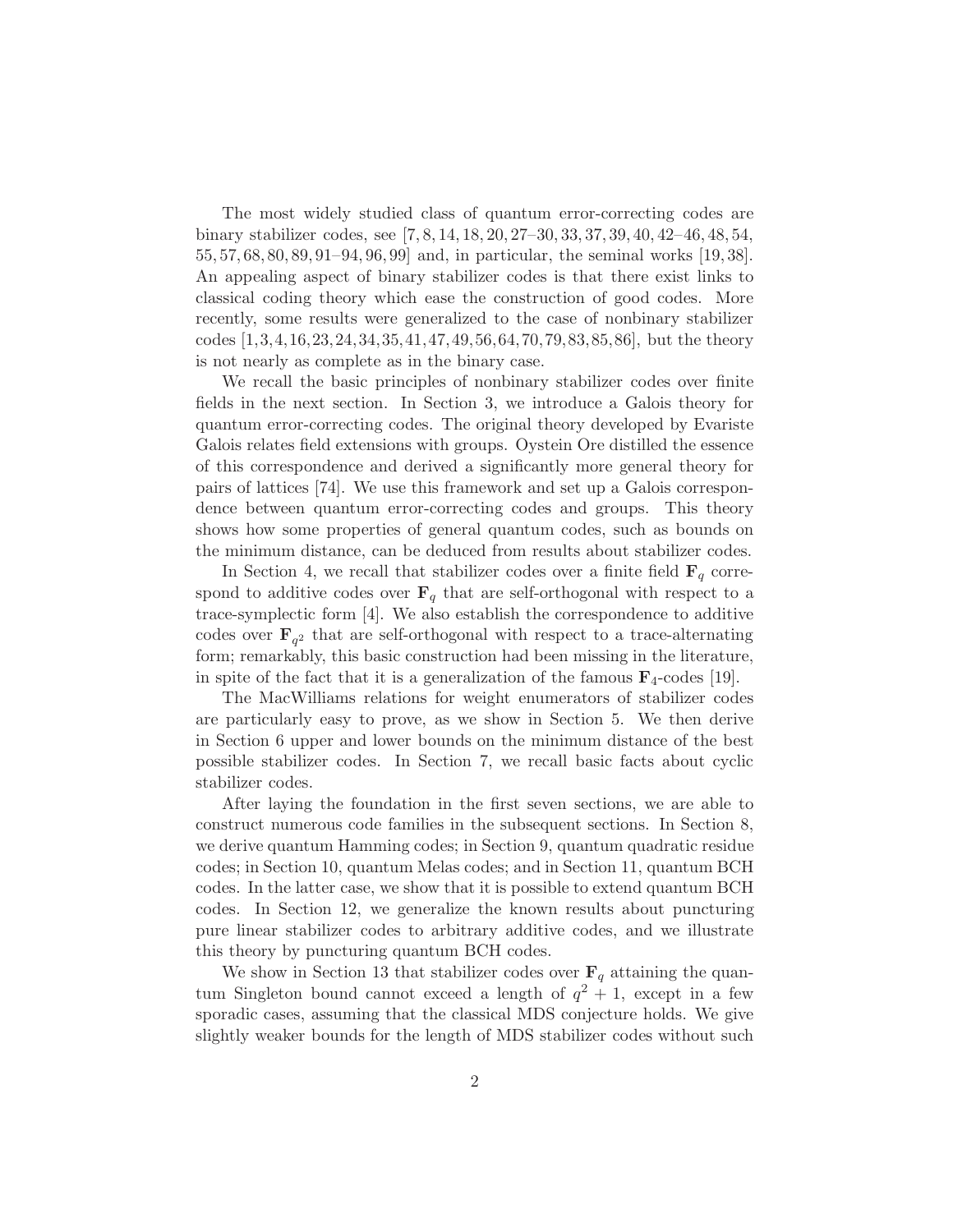an assumption. In Section 14, we derive an interesting class of quantum character codes. We give numerous code constructions in Section 15, and conclude the paper with a discussion of open questions.

We tried to keep the prerequisites to a minimum, so that readers from the coding theory community as well as from the quantum computing community can benefit. Apart from the basics of quantum computing, we recommend [19] and [40] for background on binary stabilizer codes, in addition to books on classical coding theory, such as [52] and [67]. The general theory of quantum codes is discussed in [61], and we assume that the reader is familiar with the notion of a detectable error, as introduced there. In general, we will omit proofs for results from our companion papers [2, 84], but otherwise we tried to make this paper reasonably self-contained.

*Notations.* We assume throughout this paper that  $\mathbf{F}_q$  denotes a finite field of characteristic  $p$ ; in particular,  $q$  always denotes a power of a prime p. The trace function from  $\mathbf{F}_{q^m}$  to  $\mathbf{F}_q$  is defined as  $\text{tr}_{q^m/q}(x) = \sum_{k=0}^{m-1} x^{q^k};$ we may omit the subscripts if  $\mathbf{F}_q$  is the prime field. If G is a group, then we denote by  $Z(G)$  the center of this group. If  $S \subseteq G$ , then we denote by  $C_G(S)$  the centralizer of S in G. We write  $H \leq G$  to express the fact that H is a subgroup of G. The trace  $\text{Tr}(M)$  of a square matrix M is the sum of the diagonal elements of M.

## 2 Stabilizer Codes

Let q a power of a prime p, and let  $\mathbb{C}^q$  be a q-dimensional complex vector space representing the states of a quantum mechanical system. We denote by  $|x\rangle$  the vectors of a distinguished orthonormal basis of  ${\bf C}^q,$  where the labels x range over the elements of a finite field  $\mathbf{F}_q$  with q elements. A quantum error-correcting code Q is a K-dimensional subspace of  $\mathbf{C}^{q^n} = \mathbf{C}^q \otimes \cdots \otimes \mathbf{C}^q$ .

We need to select an appropriate error model so that we can measure the performance of a code. We simplify matters by choosing a basis  $\mathcal{E}_n$  of the vector space of complex  $q^n \times q^n$  matrices to represent a discrete set of errors. A stabilizer code is defined as the joint eigenspace of a subset of  $\mathcal{E}_n$ , so the error operators play a crucial role.

**Error Bases.** Let a and b be elements of the finite field  $\mathbf{F}_q$ . We define the unitary operators  $X(a)$  and  $Z(b)$  on  $\mathbb{C}^q$  by

$$
X(a)|x\rangle = |x + a\rangle, \qquad Z(b)|x\rangle = \omega^{\text{tr}(bx)}|x\rangle,
$$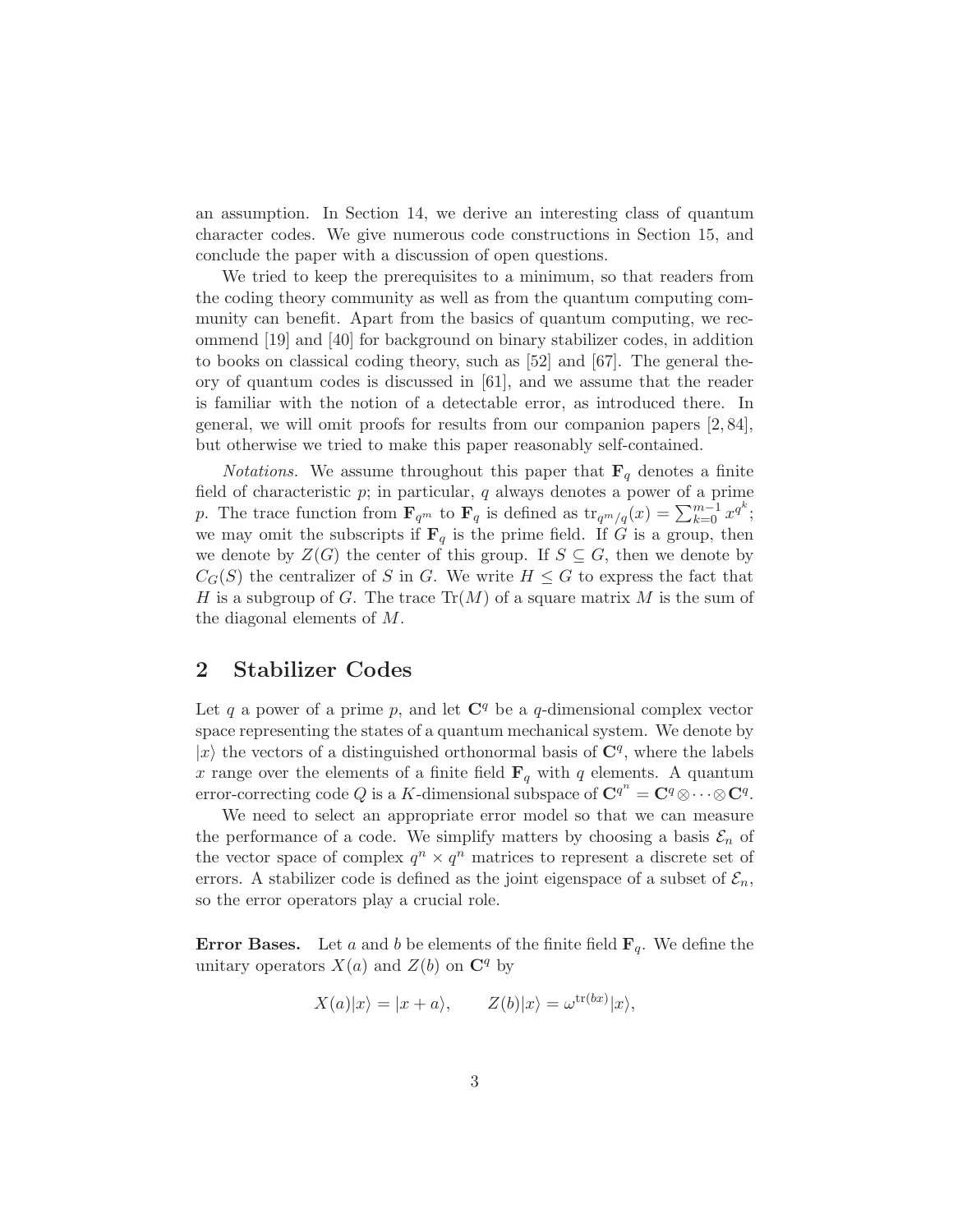where tr denotes the trace operation from the extension field  $\mathbf{F}_q$  to the prime field  $\mathbf{F}_p$ , and  $\omega = \exp(2\pi i/p)$  is a primitive pth root of unity.

We form the set  $\mathcal{E} = \{X(a)Z(b) | a, b \in \mathbf{F}_q\}$  of error operators. The set  $\mathcal{E}$ has some interesting properties, namely (a) it contains the identity matrix, (b) the product of two matrices in  $\mathcal E$  is a scalar multiple of another element in  $\mathcal{E}$ , and (c) the trace  $\text{Tr}(A^{\dagger}B) = 0$  for distinct elements A, B of  $\mathcal{E}$ . A finite set of  $q^2$  unitary matrices that satisfy the properties (a), (b), and (c) is called a nice error basis, see [60].

The set  $\mathcal E$  of error operators forms a basis of the set of complex  $q \times q$ matrices thanks to property (c). We include a proof that  $\mathcal E$  is a nice error basis, because parts of our argument will be of independent interest in the subsequent sections.

**Lemma 1.** *The set*  $\mathcal{E} = \{X(a)Z(b) | a,b \in \mathbf{F}_q\}$  *is a nice error basis on*  $\mathbb{C}^q$ *.* 

*Proof.* The matrix  $X(0)Z(0)$  is the identity matrix, so property (a) holds. We have  $\omega^{tr(ba)}X(a)Z(b) = Z(b)X(a)$ , which implies that the product of two error operators is given by

$$
X(a)Z(b) X(a')Z(b') = \omega^{\text{tr}(ba')} X(a + a')Z(b + b'). \tag{1}
$$

This is a scalar multiple of an operator in  $\mathcal{E}$ , hence property (b) holds.

Suppose that the error operators are of the form  $A = X(a)Z(b)$  and  $B = X(a)Z(b')$  for some  $a, b, b' \in \mathbf{F}_q$ . Then

$$
\operatorname{Tr}(A^{\dagger}B) = \operatorname{Tr}(Z(b'-b)) = \sum_{x \in \mathbf{F}_q} \omega^{\operatorname{tr}((b'-b)x)}.
$$

The map  $x \mapsto \omega^{\text{tr}((b'-b)x)}$  is an additive character of  $\mathbf{F}_q$ . The sum of all character values is 0 unless the character is trivial; thus,  $Tr(A^{\dagger}B) = 0$  when  $b' \neq b.$ 

On the other hand, if  $A = X(a)Z(b)$  and  $B = X(a')Z(b')$  are two error operators satisfying  $a \neq a'$ , then the diagonal elements of the matrix  $A^{\dagger}B$  =  $Z(-b)X(a'-a)Z(b')$  are 0, which implies Tr( $A^{\dagger}B$ ) = 0. Thus, whenever A and B are distinct element of  $\mathcal{E}$ , then  $\text{Tr}(A^{\dagger}B) = 0$ , which proves (c).  $\Box$ 

Example 2. We give an explicit construction of a nice error basis with  $q = 4$  levels. The finite field  $\mathbf{F}_4$  consists of the elements  $\mathbf{F}_4 = \{0, 1, \alpha, \overline{\alpha}\}.$ We denote the four standard basis vectors of the complex vector space  $\mathbb{C}^4$ by  $|0\rangle, |1\rangle, |\alpha\rangle$ , and  $|\overline{\alpha}\rangle$ . Let  $\mathbf{1}_2$  denote the  $2 \times 2$  identity matrix,  $\sigma_x = \begin{pmatrix} 0 & 1 \\ 1 & 0 \end{pmatrix}$ , and  $\sigma_z = \begin{pmatrix} 1 & 0 \\ 0 & -1 \end{pmatrix}$ . Then

$$
X(0) = \mathbf{1}_2 \otimes \mathbf{1}_2, \quad X(1) = \mathbf{1}_2 \otimes \sigma_x, \quad X(\alpha) = \sigma_x \otimes \mathbf{1}_2, \quad X(\overline{\alpha}) = \sigma_x \otimes \sigma_x, Z(0) = \mathbf{1}_2 \otimes \mathbf{1}_2, \quad Z(1) = \sigma_z \otimes \mathbf{1}_2, \quad Z(\alpha) = \sigma_z \otimes \sigma_z, \quad Z(\overline{\alpha}) = \mathbf{1}_2 \otimes \sigma_z.
$$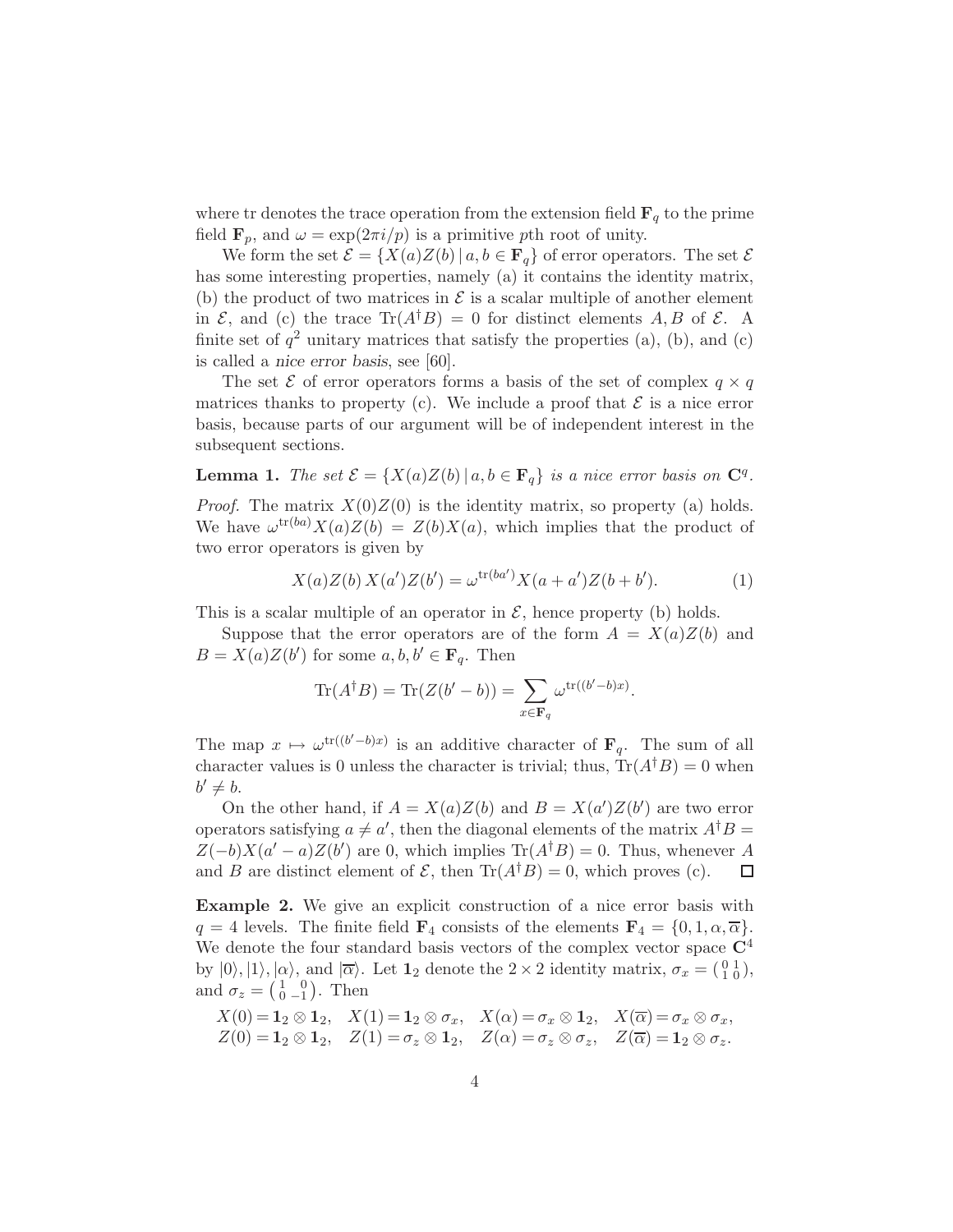We see that this nice error basis is obtained by tensoring the Pauli basis, a nice error basis on  $\mathbb{C}^2$ . The next lemma shows that this is a general design principle for nice error bases.

**Lemma 3.** If  $\mathcal{E}_1$  and  $\mathcal{E}_2$  are nice error bases, then

$$
\mathcal{E} = \{E_1 \otimes E_2 \,|\, E_1 \in \mathcal{E}_1, E_2 \in \mathcal{E}_2\}
$$

*is a nice error basis as well.*

The proof of this simple observation follows directly from the definitions.

Let  $\mathbf{a} = (a_1, \dots, a_n) \in \mathbf{F}_q^n$ . We write  $X(\mathbf{a}) = X(a_1) \otimes \cdots \otimes X(a_n)$  and  $Z(\mathbf{a}) = Z(a_1) \otimes \cdots \otimes Z(a_n)$  for the tensor products of n error operators. Our aim was to provide an error model that conveniently represents errors acting locally on one quantum system. Using the new notations, we can easily formulate this model.

**Corollary 4.** *The set*  $\mathcal{E}_n = \{ X(\mathbf{a})Z(\mathbf{b}) | \mathbf{a}, \mathbf{b} \in \mathbf{F}_q^n \}$  *is a nice error basis on the complex vector space*  $\mathbb{C}^{q^n}$ *.* 

*Remark.* Several authors have used an error basis that is equivalent to our definition of  $\mathcal{E}_n$ , see [4, 35, 56, 70]. We have defined the operator  $Z(b)$ in a slightly different way, so that the properties relevant for the design of stabilizer codes become more transparent. In particular, we can avoid an intermediate step that requires tensoring  $p \times p$ –matrices, and that allows us to obtain the trace-symplectic form directly, see Lemma 5.

**Stabilizer Codes.** Let  $G_n$  denote the group generated by the matrices of the nice error basis  $\mathcal{E}_n$ . It follows from equation (1) that

$$
G_n = \{ \omega^c X(\mathbf{a}) Z(\mathbf{b}) \, | \, \mathbf{a}, \mathbf{b} \in \mathbf{F}_q^n, c \in \mathbf{F}_p \}.
$$

Note that  $G_n$  is a finite group of order  $pq^{2n}$ . We call  $G_n$  the error group associated with the nice error basis  $\mathcal{E}_n$ .

A stabilizer code Q is a non-zero subspace of  $\mathbb{C}^{q^n}$  that satisfies

$$
Q = \bigcap_{E \in S} \{ v \in \mathbf{C}^{q^n} \mid Ev = v \}
$$
\n<sup>(2)</sup>

for some subgroup S of  $G_n$ . In other words, Q is the joint eigenspace to the eigenvalue 1 of a subgroup S of the error group  $G_n$ .

*Remark.* A crucial property of a stabilizer code is that it contains all joint eigenvectors of  $S$  with eigenvalue 1, as equation (2) indicates. If the code is smaller and does not exhaust all joint eigenvectors of S with eigenvalue 1, then it is not a stabilizer code for S.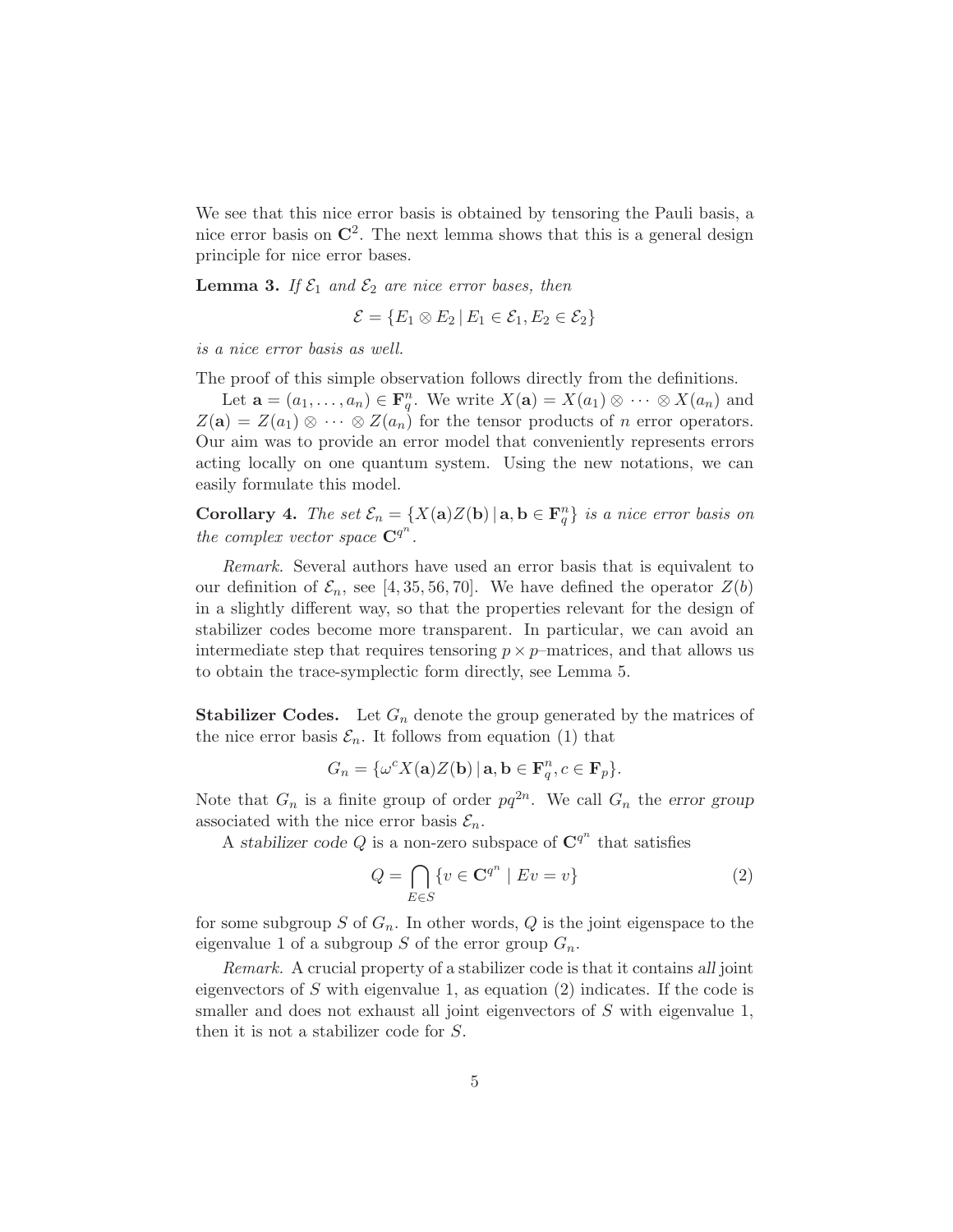Minimum Distance. The error correction and detection capabilities of a quantum error-correcting code Q are the most crucial aspects of the code. Recall that a quantum code  $Q$  is able to detect an error  $E$  in the unitary group  $U(q^n)$  if and only if the condition  $\langle c_1|E|c_2\rangle = \lambda_E \langle c_1|c_2\rangle$  holds for all  $c_1, c_2 \in Q$ , see [61].

It turns out that a stabilizer code Q with stabilizer S can detect all errors in  $G_n$  that are scalar multiples of elements in S or that do not commute with some element of S, see Lemma 11. In particular, an error in  $G_n$  that is not detectable has to commute with all elements of the stabilizer. Commuting elements in  $G_n$  are characterized as follows:

**Lemma 5.** *Two elements*  $E = \omega^c X(\mathbf{a}) Z(\mathbf{b})$  *and*  $E' = \omega^{c'} X(\mathbf{a'}) Z(\mathbf{b'})$  *of the error group* G<sup>n</sup> *satisfy the relation*

$$
EE' = \omega^{\text{tr}(\mathbf{b}\cdot\mathbf{a}' - \mathbf{b}'\cdot\mathbf{a})}E'E.
$$

In particular, the elements E and E' commute if and only if the trace sym*plectic form*  $tr(\mathbf{b} \cdot \mathbf{a}' - \mathbf{b}' \cdot \mathbf{a})$  *vanishes.* 

*Proof.* It follows from equation (1) that  $EE' = \omega^{\text{tr}(\mathbf{b} \cdot \mathbf{a}')} X(\mathbf{a} + \mathbf{a}') Z(\mathbf{b} + \mathbf{b}')$ and  $E'E = \omega^{\text{tr}(\mathbf{b}'\cdot\mathbf{a})} X(\mathbf{a} + \mathbf{a}')Z(\mathbf{b} + \mathbf{b}')$ . Therefore, multiplying  $E'E$  with the scalar  $\omega^{tr(\mathbf{b}\cdot\mathbf{a}'-\mathbf{b}'\cdot\mathbf{a})}$  yields  $EE'$ , as claimed. □

We define the symplectic weight swt of a vector  $(\mathbf{a}|\mathbf{b})$  in  $\mathbf{F}_q^{2n}$  as

$$
swt((\mathbf{a}|\mathbf{b})) = |\{ k \mid (a_k, b_k) \neq (0, 0) \}|.
$$

The weight  $w(E)$  of an element  $E = \omega^{c} X(\mathbf{a}) Z(\mathbf{b})$  in the error group  $G_n$ is defined to be the number of nonidentity tensor components,  $w(E)$  =  $\text{swt}((\mathbf{a}|\mathbf{b}))$ . In particular, the weight of a scalar multiple of the identity matrix is by definition zero.

A quantum code Q has minimum distance d if and only if it can detect all errors in  $G_n$  of weight less than d, but cannot detect some error of weight d. We say that Q is an  $((n, K, d))_q$  code if and only if Q is a K-dimensional subspace of  $\mathbf{C}^{q^n}$  that has minimum distance d. An  $((n, q^k, d))_q$  code is also called an  $[[n, k, d]]_q$  code. We remark that some authors are more restrictive and use the bracket notation just to stabilizer codes.

We say that a quantum code  $Q$  is pure to  $t$  if and only if its stabilizer group  $S$  does not contain non-scalar matrices of weight less than  $t$ . A quantum code is called pure if and only if it is pure to its minimum distance. As in [19], we will always assume that an  $[[n, 0, d]]_q$  code has to be pure.

*Remark.* (a) If a quantum error-correcting code can detect a set  $D$  of errors, then it can detect all errors in the linear span of  $D$ . (b) A code of minimum distance d can correct all errors of weight  $t = |(d-1)/2|$  or less.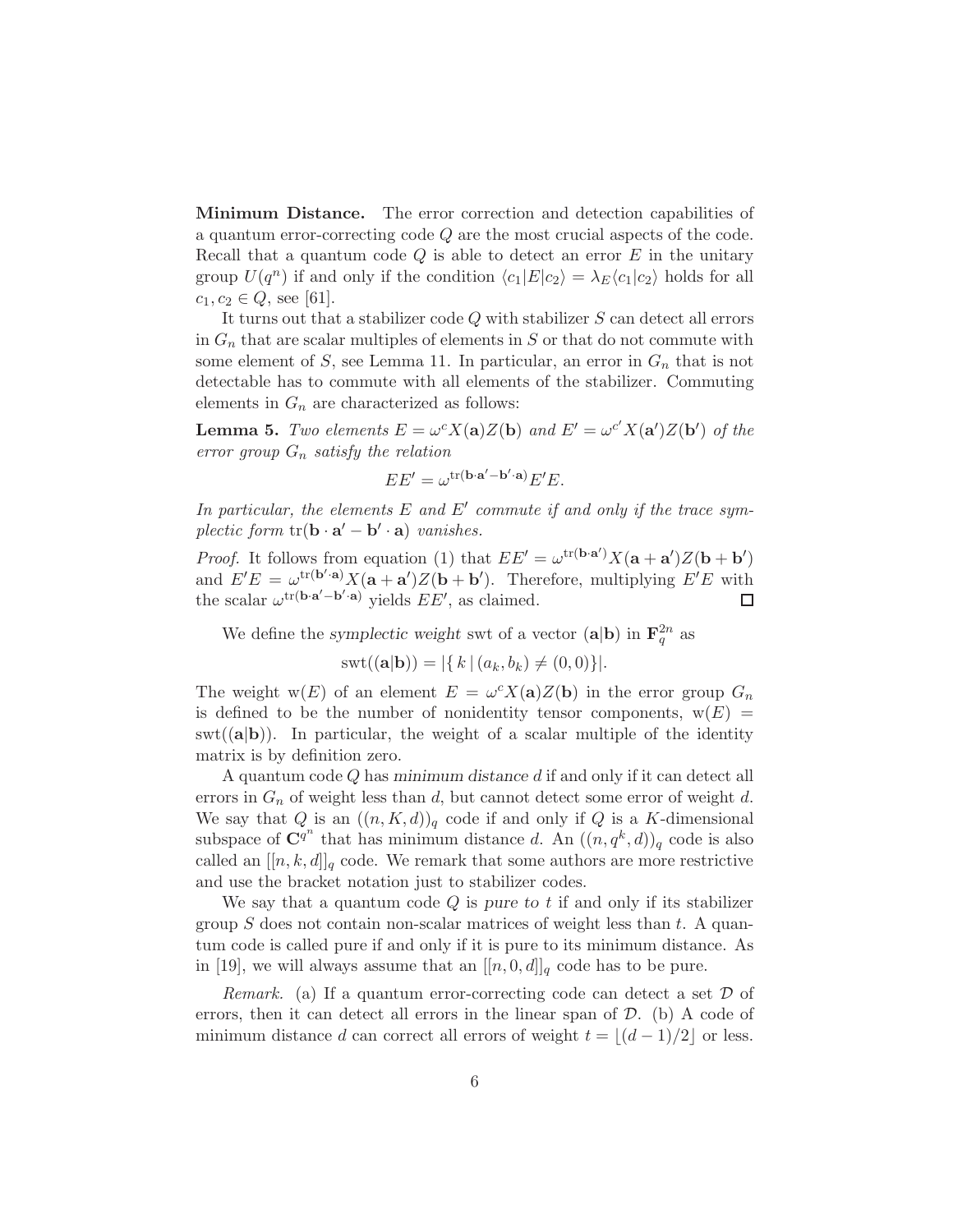## 3 Galois Connection

We want to clarify the relation between stabilizer codes and more general quantum codes before we proceed further. Let us denote by  $\mathcal Q$  the set of all subspaces of  $\mathbb{C}^{q^n}$ . The set  $Q$  is partially ordered by the inclusion relation. Any two elements of  $Q$  have a least upper bound and a greatest lower bound with respect to the inclusion relation, namely

$$
\sup\{Q, Q'\} = Q + Q' \quad \text{and} \quad \inf\{Q, Q'\} = Q \cap Q'.
$$

Therefore,  $Q$  is a complete (order) lattice. An element of this lattice is a quantum error-correcting code or is equal to the vector space {0}.

Let  $\mathcal G$  denote the lattice of subgroups of the error group  $G_n$ . We will introduce two order-reversing maps between  $\mathcal G$  and  $\mathcal Q$  that establish a Galois connection. We will see that stabilizer codes are distinguished elements of Q that remain the same when mapped to the lattice  $\mathcal G$  and back.

Let us define a map Fix from the lattice  $\mathcal G$  of subgroups to the lattice  $\mathcal Q$  of subspaces that associates to a group  $S$  its joint eigenspace with eigenvalue 1,

$$
Fix(S) = \bigcap_{E \in S} \{ v \in \mathbf{C}^{q^n} \mid Ev = v \}. \tag{3}
$$

We define for the reverse direction a map Stab from the lattice  $\mathcal Q$  to the lattice G that associates to a quantum code Q its stabilizer group  $\text{Stab}(Q)$ ,

$$
Stab(Q) = \{ E \in G_n \, | \, Ev = v \text{ for all } v \in Q \}. \tag{4}
$$

We obtain four direct consequences of the definitions (3) and (4):

**G1.** If  $Q_1 \subseteq Q_2$  are subspaces of  $\mathbb{C}^{q^n}$ , then  $\text{Stab}(Q_2) \leq \text{Stab}(Q_1)$ .

**G2.** If  $S_1 \leq S_2$  are subgroups of  $G_n$ , then  $Fix(S_2) \leq Fix(S_1)$ .

**G3.** A subspace Q of  $\mathbb{C}^{q^n}$  satisfies  $Q \subseteq \text{Fix}(\text{Stab}(Q)).$ 

**G4.** A subgroup S of  $G_n$  satisfies  $S \leq \text{Stab}(\text{Fix}(S)).$ 

The first two properties establish that Fix and Stab are order-reversing maps. The extension properties G3 and G4 establish that Fix and Stab form a Galois connection, see [17, page 56]. The general theory of Galois connections establishes, among other results, that

$$
Fix(S) = Fix(Stab(Fix(S))) \text{ and } Stab(Q) = Stab(Fix(Stab(Q)))
$$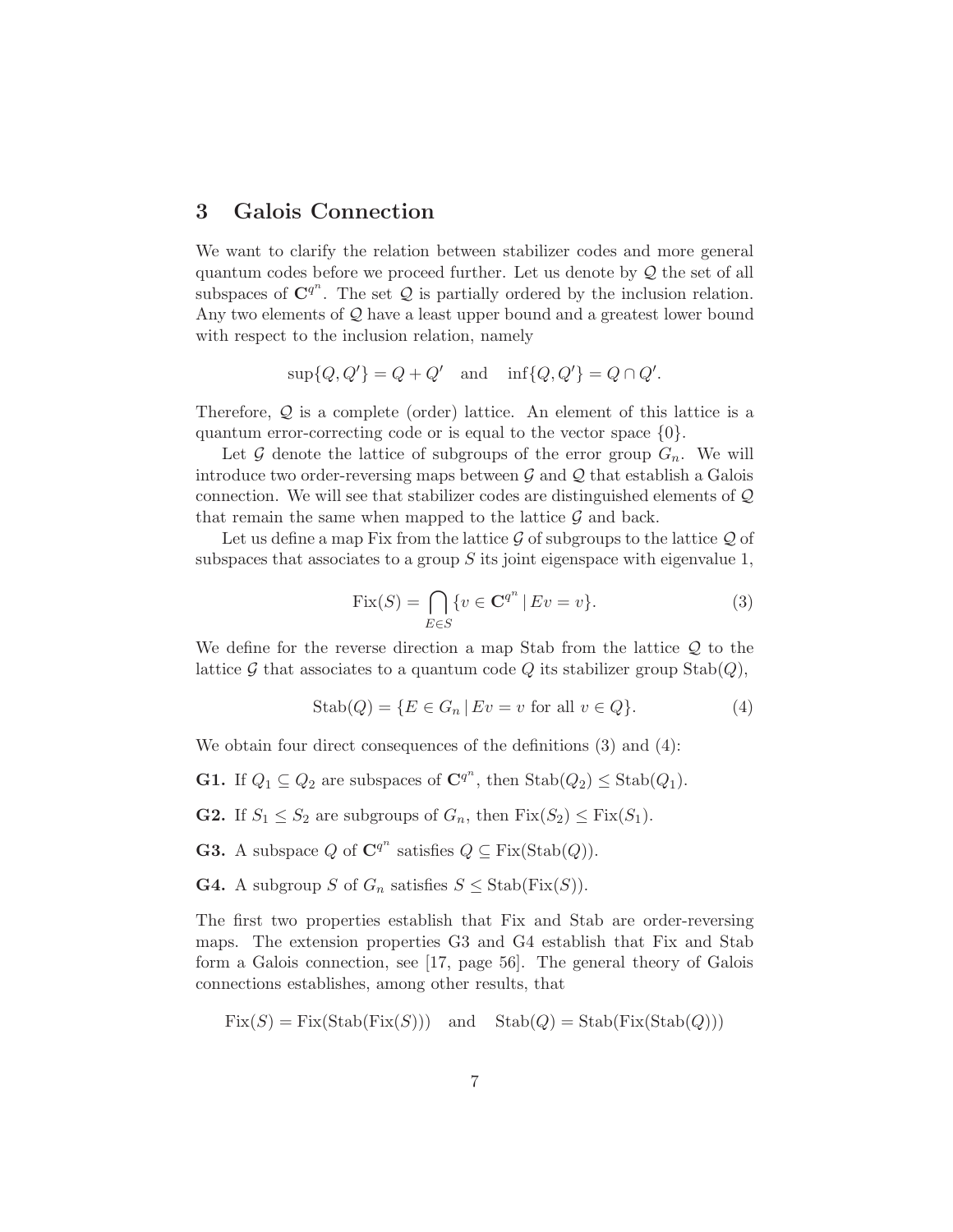holds for all  $S$  in  $\mathcal G$  and all  $Q$  in  $\mathcal Q$ .

A subspace Q of the vector space  $\mathbb{C}^{q^n}$  satisfying G3 with equality is called a closed subspace, and a subgroup  $S$  of the error group  $G_n$  satisfying G4 with equality is called a closed subgroup. We record the main result of abstract Galois theory in the following proposition.

**Proposition 6.** The closed subspaces of the vector space  $\mathbb{C}^{q^n}$  form a com*plete sublattice*  $Q_c$  *of the lattice*  $Q_c$ *. The closed subgroups of*  $G_n$  *form a* complete sublattice  $G_c$  of the lattice  $G$  that is dual isomorphic to the lat*tice*  $\mathcal{Q}_c$ *.* 

*Proof.* This result holds for any Galois connection, see Theorem 10 in the book by Birkhoff [17, page 56].  $\Box$ 

We need to characterize the closed subspaces and subgroups to make this proposition useful. We begin with the closed subspaces because this is easier.

#### Lemma 7. *A closed subspace is a stabilizer code or is 0-dimensional.*

*Proof.* By definition, a closed subspace Q satisfies

$$
Q = \text{Fix}(\text{Stab}(Q)) = \bigcap_{E \in \text{Stab}(Q)} \{v \in \mathbf{C}^{q^n} \mid Ev = v\},\
$$

hence is a stabilizer code or  $\{0\}$ .

**Lemma 8.** If Q is a nonzero subspace of  $\mathbb{C}^{q^n}$ , then its stabilizer  $S =$ Stab(Q) *is an abelian group satisfying*  $S \cap Z(G_n) = \{1\}.$ 

 $\Box$ 

*Proof.* Suppose that E and E' are non-commuting elements of  $S = \text{Stab}(Q)$ . By Lemma 5, we have  $EE' = \omega^k E' E$  for some  $\omega^k \neq 1$ . A nonzero vector v in Q would have to satisfy  $v = EE'v = \omega^k E'Ev = \omega^k v$ , contradiction. Therefore,  $S$  is an abelian group. The stabilizer cannot contain any element  $\omega^k \mathbf{1}$ , unless  $k = 0$ , which proves the second assertion. □

Lemma 9. *Suppose that* S *is the stabilizer of a vector space* Q*. An orthogonal projector onto the joint eigenspace* Fix(S) *is given by*

$$
P = \frac{1}{|S|} \sum_{E \in S} E.
$$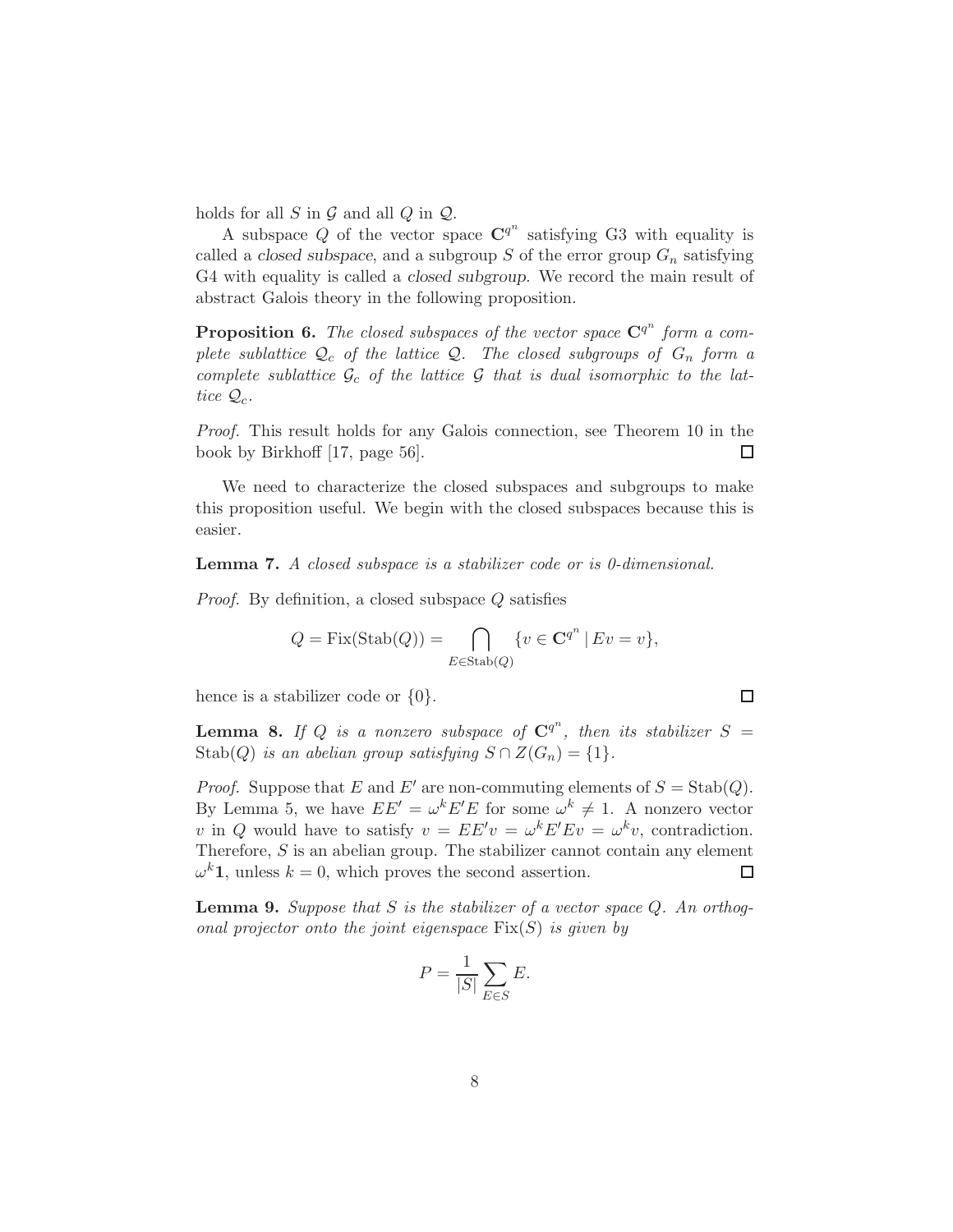*Proof.* A vector v in  $Fix(S)$  satisfies  $Pv = v$ , hence  $Fix(S)$  is contained in the image of P. Conversely, note that  $EP = P$  holds for all E in S, hence any vector in the image of  $P$  is an eigenvector with eigenvalue 1 of all error operators E in S. Therefore,  $Fix(S) = \text{image } P$ . The operator P is idempotent, because

$$
P^{2} = \frac{1}{|S|} \sum_{E \in S} EP = \frac{1}{|S|} \sum_{E \in S} P = P
$$

holds. The inverse  $E^{\dagger}$  of E is contained in the group S, hence  $P^{\dagger} = P$ . Therefore,  $P$  is an orthogonal projector onto  $Fix(S)$ .  $\Box$ 

*Remark.* If S is a nonabelian subgroup of the group  $G_n$ , then it necessarily contains the center  $Z(G_n)$  of  $G_n$ ; it follows that P is equal to the all-zero matrix. Note that the image of P has dimension  $\text{Tr}(P) = \frac{q^n}{|S|}$ .

**Lemma 10.** A subgroup  $S$  of  $G_n$  is closed if and only if  $S$  is an abelian *subgroup that satisfies*  $S \cap Z(G_n) = \{1\}$  *or if* S *is equal to*  $G_n$ .

*Proof.* Suppose that S is a closed subgroup of  $G_n$ . The vector space  $Q =$  $Fix(S)$  is, by definition, either a stabilizer code or a 0-dimensional vector space. We have  $\text{Stab}(\{0\}) = G_n$ . Furthermore, if  $Q \neq \{0\}$ , then  $\text{Stab}(Q) =$ S is an abelian group satisfying  $S \cap Z(G_n) = \{1\}$ , thanks to Lemma 8.

Conversely, suppose that S is an abelian subgroup of  $G_n$  such that S trivially intersects the center  $Z(G_n)$ . Let  $S^* =$  Stab(Fix(S)). We have  $Fix(S^*) = Fix(Stab(Fix(S))) = Fix(S)$ , because this holds for any pair of maps that form a Galois connection. It follows from Lemma 9 that

$$
q^{n}/|S^{*}| = \text{Tr}\left(\frac{1}{|S^{*}|}\sum_{E \in S^{*}} E\right) = \text{Tr}\left(\frac{1}{|S|}\sum_{E \in S} E\right) = q^{n}/|S|.
$$

Since  $S \leq S^*$ , this shows that  $S = S^* = \text{Stab}(\text{Fix}(S))$ ; hence, S is a closed subgroup of  $G_n$ . We note that  $Fix(G_n) = \{0\}$ , so that  $G_n = Stab(Fix(G_n))$  is closed. is closed.

The stabilizer codes are easier to study than arbitrary quantum codes, as we will see in the subsequent sections. If we know the error correction capabilities of stabilizer codes, then we get sometimes a lower bound on the minimum distance of an arbitrary code by the following simple observation:

Fact. An arbitrary quantum code Q is contained in the larger stabilizer code  $Q^* = \text{Fix}(\text{Stab}(Q))$ . If an error E can be detected by  $Q^*$ , then it can be detected by Q as well. Therefore, if the stabilizer code  $Q^*$  has minimum distance  $d$ , then the quantum code  $Q$  has at least minimum distance  $d$ .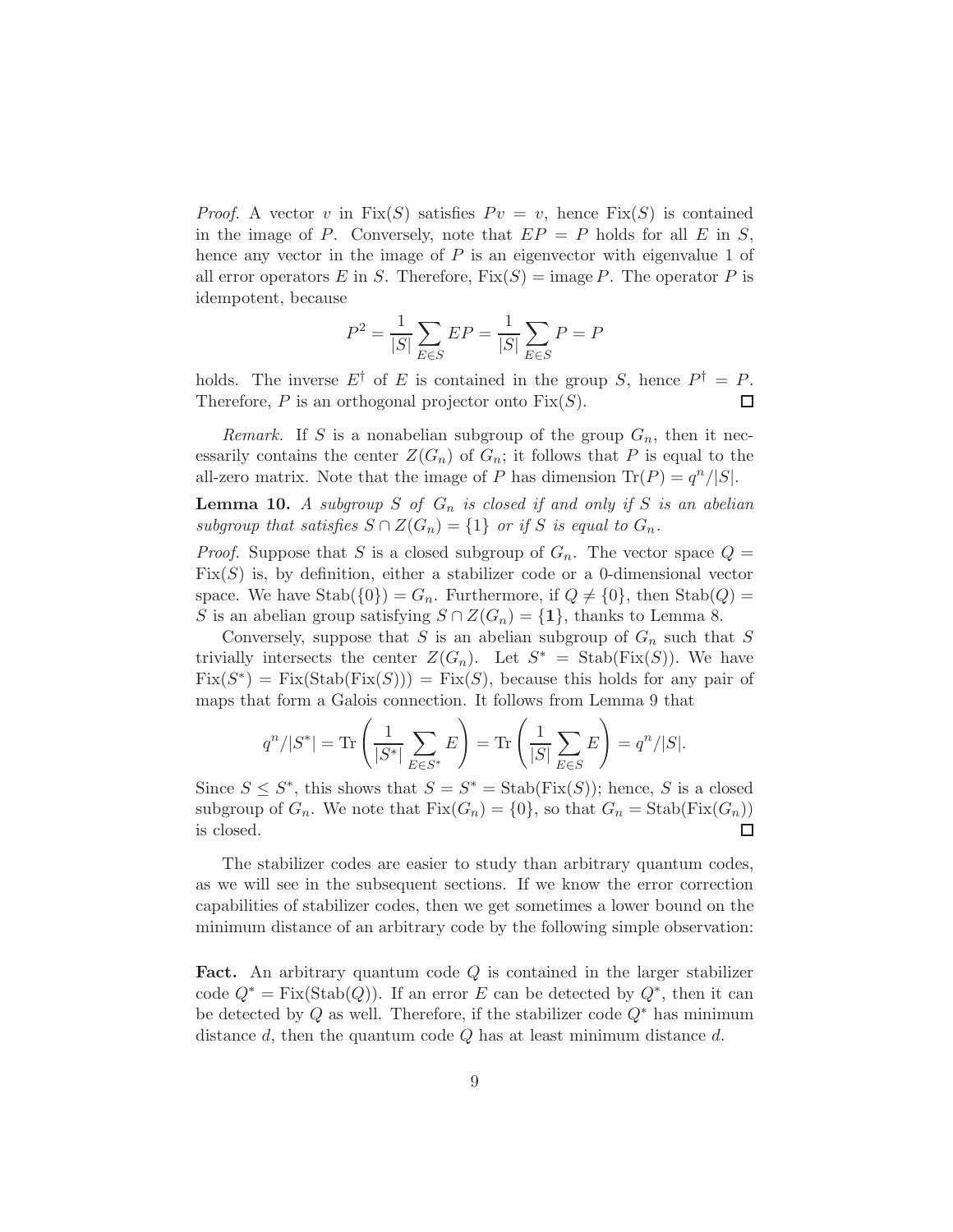# 4 Additive Codes

The previous section explored the relation between stabilizer codes and other quantum codes. We show next how stabilizer codes are related to classical codes (namely, additive codes over  $\mathbf{F}_q$  or over  $\mathbf{F}_{q^2}$ ). The classical codes allow us to characterize the errors in  $G_n$  that are detectable by the stabilizer code.

If S is a subgroup of  $G_n$ , then  $C_{G_n}(S)$  denotes centralizer of S in  $G_n$ ,

$$
C_{G_n}(S) = \{ E \in G_n \mid EF = FE \text{ for all } F \in S \},\
$$

and  $SZ(G_n)$  denotes the group generated by S and the center  $Z(G_n)$ . We first recall the following characterization of detectable errors (see also [4]; the interested reader can find a more general approach in [58,59]).

**Lemma 11.** *Suppose that*  $S \leq G_n$  *is the stabilizer group of a stabilizer code* Q of dimension dim  $Q > 1$ . An error E in  $G_n$  is detectable by the *quantum code* Q *if and only if either* E *is an element of*  $SZ(G_n)$  *or* E *does* not belong to the centralizer  $C_{G_n}(S)$ .

*Proof.* An element E in  $SZ(G_n)$  is a scalar multiple of a stabilizer; thus, it acts by multiplication with a scalar  $\lambda_E$  on Q. It follows that E is a detectable error.

Suppose now that E is an error in  $G_n$  that does not commute with some element F of the stabilizer S; it follows that  $EF = \lambda FE$  for some complex number  $\lambda \neq 1$ , see Lemma 5. All vectors u and v in Q satisfy the condition

$$
\langle u|E|v\rangle = \langle u|EF|v\rangle = \lambda \langle u|FE|v\rangle = \lambda \langle u|E|v\rangle; \tag{5}
$$

hence,  $\langle u|E|v \rangle = 0$ . It follows that the error E is detectable.

Finally, suppose that E is an element of  $C_{G_n}(S) \setminus SZ(G_n)$ . Seeking a contradiction, we assume that  $E$  is detectable; this implies that there exists a complex scalar  $\lambda_E$  such that  $Ev = \lambda_E v$  for all v in Q. The scalar  $\lambda_E$  cannot be zero, because E commutes with the elements of S so  $EP = PEP = \lambda_E P$ and clearly  $EP \neq 0$ . Let  $S^*$  denote the abelian group generated by  $\lambda_E^{-1}E$ and by the elements of  $S$ . The joint eigenspace of  $S^*$  with eigenvalue 1 has dimension  $q^n/|S^*| < \dim Q = q^n/|S|$ . This implies that not all vectors in Q remain invariant under  $\lambda_E^{-1}E$ , in contradiction to the detectability of E.

Corollary 12. *If a stabilizer code* Q *has minimum distance* d *and is pure to t*, then all errors  $E \in G_n$  with  $1 \leq \text{wt}(E) < \min\{t, d\}$  satisfy  $\langle u|E|v \rangle = 0$ *for all* u *and* v *in* Q*.*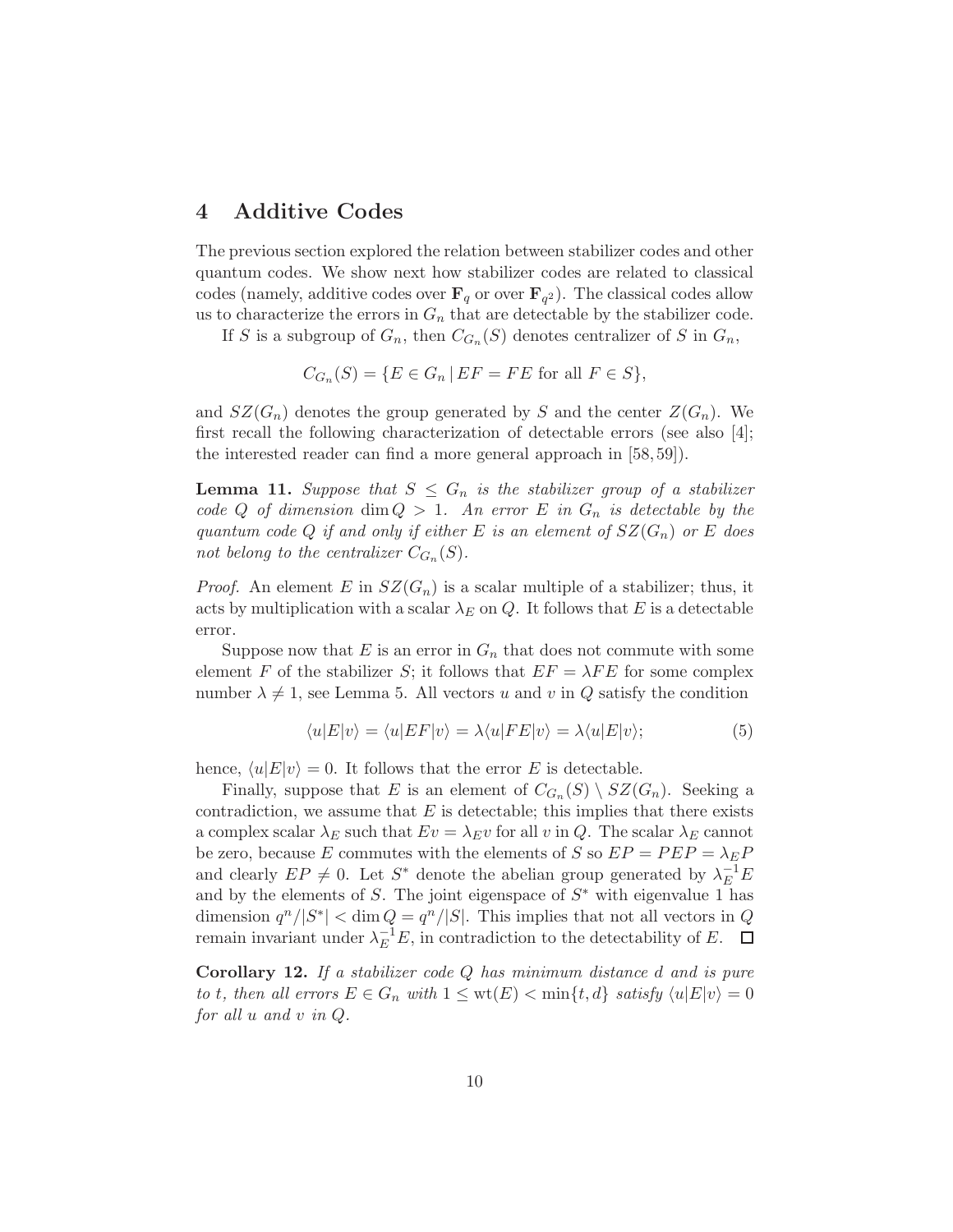*Proof.* By assumption, the weight of  $E$  is less than the minimum distance, so the error is detectable. However, E is not an element of  $Z(G_n)S$ , since the code is pure to  $t > \text{wt}(E)$ . Therefore, E does not belong to  $C_{G_n}(S)$ , and the claim follows from equation (5).  $\Box$ 

**Codes over**  $\mathbf{F}_q$ **.** Lemma 11 characterizes the error detection capabilities of a stabilizer code with stabilizer group S in terms of the groups  $SZ(G_n)$ and  $C_{G_n}(S)$ . The phase information of an element in  $G_n$  is not relevant for questions concerning the detectability, since an element  $E$  of  $G_n$  is detectable if and only if  $\omega E$  is detectable. Thus, if we associate with an element  $\omega^{c} X(\mathbf{a}) Z(\mathbf{b})$  of  $G_n$  an element  $(\mathbf{a}|\mathbf{b})$  of  $\mathbf{F}_q^{2n}$ , then the group  $SZ(G_n)$  is mapped to the additive code

$$
C = \{(\mathbf{a}|\mathbf{b}) | \omega^c X(\mathbf{a}) Z(\mathbf{b}) \in SZ(G_n)\} = SZ(G_n)/Z(G_n).
$$

To describe the image of the centralizer, we need the notion of a tracesymplectic form of two vectors  $(\mathbf{a}|\mathbf{b})$  and  $(\mathbf{a}'|\mathbf{b}')$  in  $\mathbf{F}_q^{2n}$ ,

$$
\langle (\mathbf{a}|\mathbf{b}) | (\mathbf{a}'|\mathbf{b}') \rangle_s = \mathrm{tr}_{q/p}(\mathbf{b} \cdot \mathbf{a}' - \mathbf{b}' \cdot \mathbf{a}).
$$

The centralizer  $C_{G_n}(S)$  contains all elements of  $G_n$  that commute with each element of S; thus, by Lemma 5,  $C_{G_n}(S)$  is mapped onto the tracesymplectic dual code  $C^{\perp_s}$  of the code C,

$$
C^{\perp_s} = \{(\mathbf{a}|\mathbf{b}) \,|\, \omega^c X(\mathbf{a}) Z(\mathbf{b}) \in C_{G_n}(S)\}.
$$

The connection between these classical codes and the stabilizer code is made precise in the next theorem. This theorem is essentially contained in [4] and generalizes the well-known connection to symplectic codes [19, 38] of the binary case.

**Theorem 13.**  $An\left((n, K, d)\right)$ <sup>*a*</sup> *stabilizer code exists if and only if there exists an additive code*  $C \leq \mathbf{F}_q^{2n}$  *of size*  $|C| = q^n/K$  *such that*  $C \leq C^{\perp_s}$  *and*  $\text{swt}(C^{\perp_s} \setminus C) = d$  *if*  $K > 1$  (and  $\text{swt}(C^{\perp_s}) = d$  *if*  $K = 1$ ).

*Proof.* Suppose that an  $((n, K, d))_q$  stabilizer code Q exists. This implies that there exists a closed subgroup S of  $G_n$  of order  $|S| = q^n/K$  such that  $Q = Fix(S)$ . The group S is abelian and satisfies  $S \cap Z(G_n) = 1$ , by Lemma 10. The quotient  $C \cong SZ(G_n)/Z(G_n)$  is an additive subgroup of  $\mathbf{F}_q^{2n}$  such that  $|C| = |S| = q^n/K$ . We have  $C^{\perp_s} = C_{G_n}(S)/Z(G_n)$  by Lemma 5. Since S is an abelian group,  $SZ(G_n) \leq C_{G_n}(S)$ , hence  $C \leq C^{\perp_s}$ . Recall that the weight of an element  $\omega^{c} X(\mathbf{a}) Z(\mathbf{b})$  in  $G_n$  is equal to swt( $\mathbf{a}|\mathbf{b}$ ).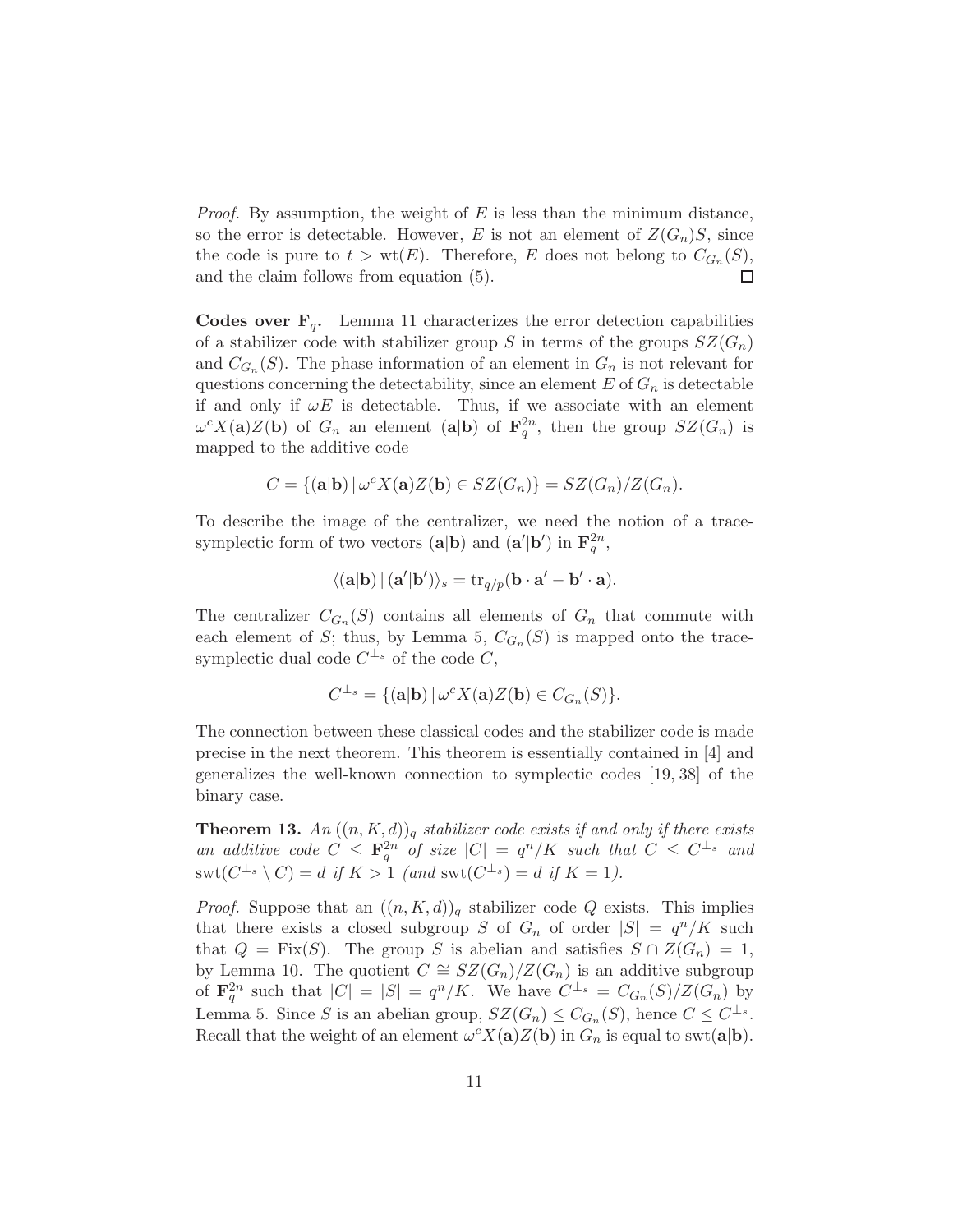If  $K = 1$ , then Q is a pure quantum code, thus  $wt(C_{G_n}(S)) = swt(C^{\perp_s}) = d$ . If  $K > 1$ , then the elements of  $C_{G_n}(S) \setminus SZ(G_n)$  have at least weight d by Lemma 11, so that  $\mathrm{swt}(C^{\perp_s} \setminus C) = d$ .

Conversely, suppose that C is an additive subcode of  $\mathbf{F}_q^{2n}$  such that  $|C| = q^n/K$ ,  $C \leq C^{\perp_s}$ , and swt $(C^{\perp_s} \setminus C) = d$  if  $K > 1$  (and swt $(C^{\perp_s}) = d$ if  $K = 1$ ). Let

$$
N = \{ \omega^{c} X(\mathbf{a}) Z(\mathbf{b}) \, | \, c \in \mathbf{F}_p \text{ and } (\mathbf{a}|\mathbf{b}) \in C \}.
$$

Notice that N is an abelian normal subgroup of  $G_n$ , because it is the preimage of  $C = N/Z(G_n)$ . Choose a character  $\chi$  of N such that  $\chi(\omega^c \mathbf{1}) = \omega^c$ . Then

$$
P_N = \frac{1}{|N|} \sum_{E \in N} \chi(E^{-1})E
$$

is an orthogonal projector onto a vector space  $Q$ , because  $P<sub>N</sub>$  is an idempotent in the group ring  $\mathbf{C}[G_n]$ , see [58, Theorem 1]. We have

$$
\dim Q = \text{Tr} \, P_N = |Z(G_n)|q^n/|N| = q^n/|C| = K.
$$

Each coset of N modulo  $Z(G_n)$  contains exactly one matrix E such that  $Ev = v$  for all v in Q. Set  $S = \{E \in N \mid Ev = v \text{ for all } v \in Q\}$ . Then S is an abelian subgroup of  $G_n$  of order  $|S| = |C| = q^n/K$ . We have  $Q = \text{Fix}(S)$ , because Q is clearly a subspace of  $Fix(S)$ , but  $\dim Q = q^n/|S| = K$ . An element  $\omega^{c} X(\mathbf{a}) Z(\mathbf{b})$  in  $C_{G_n}(S) \setminus SZ(G_n)$  cannot have weight less than d, because this would imply that  $(\mathbf{a}|\mathbf{b}) \in C^{\perp_s} \setminus C$  has weight less than d, which is impossible. By the same token, if  $K = 1$ , then all nonidentity elements of the centralizer  $C_{G_n}(S)$  must have weight d or higher. Therefore, Q is an  $((n, K, d))_q$  stabilizer code. □

**Codes over**  $\mathbf{F}_{q^2}$ **.** A drawback of the codes in the previous paragraph is that the symplectic weight is somewhat unusual. In the binary case, reference [19] provided a remedy by relating binary stabilizer codes to additive codes over  $\mathbf{F}_4$ , allowing the use of the familiar Hamming weight. Somewhat surprisingly, the corresponding concept was not completely generalized to  $\mathbf{F}_{q^2}$ , although [56,70] and [79] paved the way to our approach. After circulating a first version of this manuscript, Gottesman drew our attention to another interesting approach that was initiated by Barnum, see [12, 13], where a sufficient condition for the existence of stabilizer codes is established using a symplectic form.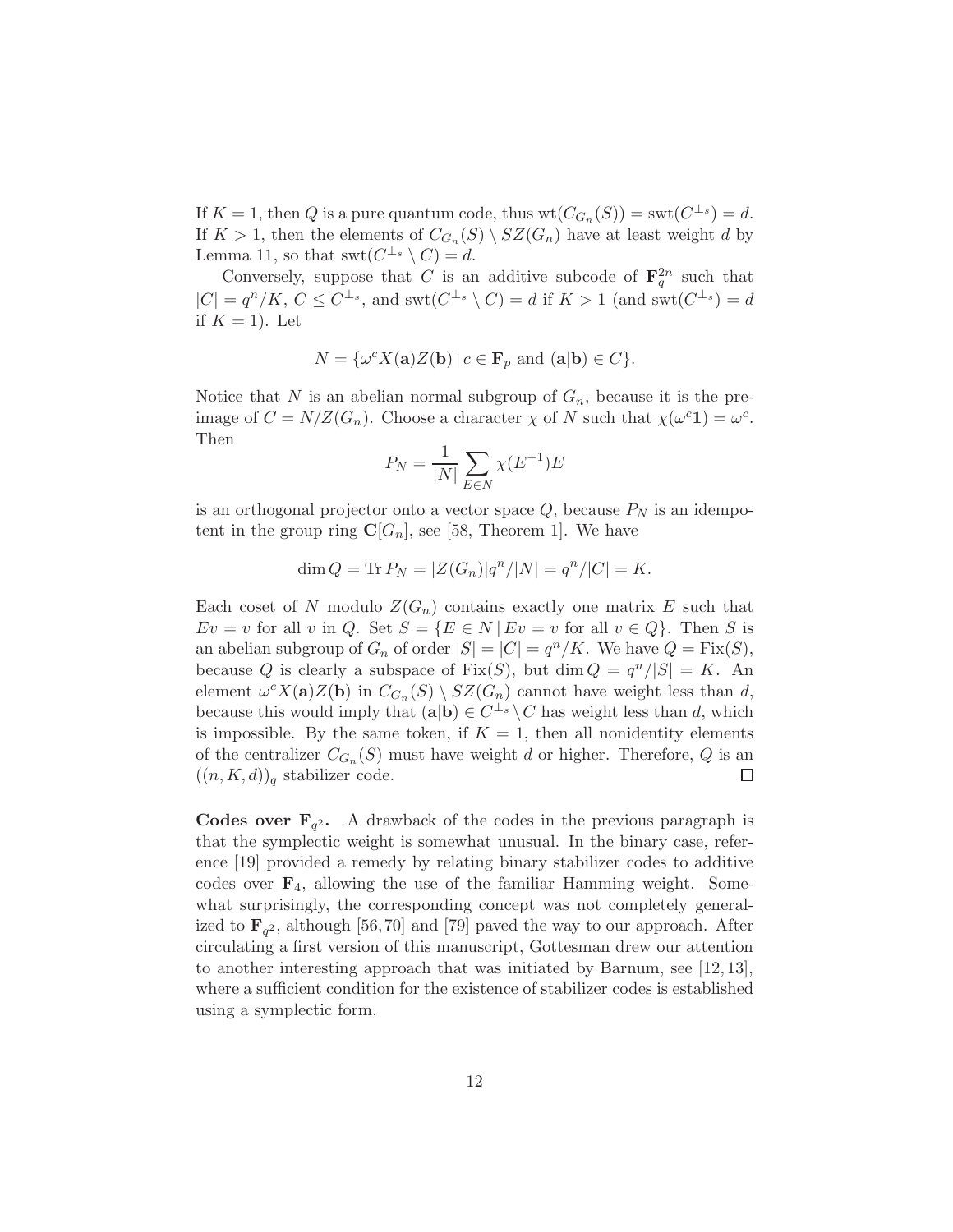Let  $(\beta, \beta^q)$  denote a normal basis of  $\mathbf{F}_{q^2}$  over  $\mathbf{F}_{q}$ . We define a tracealternating form of two vectors v and w in  $\mathbf{F}_{q^2}^n$  by

$$
\langle v|w\rangle_a = \text{tr}_{q/p}\left(\frac{v \cdot w^q - v^q \cdot w}{\beta^{2q} - \beta^2}\right). \tag{6}
$$

We note that the argument of the trace is invariant under the Galois automorphism  $x \mapsto x^q$ , so it is indeed an element of  $\mathbf{F}_q$ , which shows that (6) is well-defined.

The trace-alternating form is bi-additive, that is,  $\langle u + v | w \rangle_a = \langle u | w \rangle_a +$  $\langle v|w\rangle_a$  and  $\langle u|v + w\rangle_a = \langle u|v\rangle_a + \langle u|w\rangle_a$  holds for all  $u, v, w \in \mathbf{F}_{q^2}^n$ . It is  $\mathbf{F}_{p^2}$ linear, but not  $\mathbf{F}_q$ -linear unless  $q = p$ . And it is alternating in the sense that  $\langle u|u\rangle_a = 0$  holds for all  $u \in \mathbf{F}_{q^2}^n$ . We write  $u \perp_a w$  if and only if  $\langle u|w\rangle_a = 0$ holds.

We define a bijective map  $\phi$  that takes an element (a|b) of the vector space  $\mathbf{F}_q^{2n}$  to a vector in  $\mathbf{F}_{q^2}$  by setting  $\phi((\mathbf{a}|\mathbf{b})) = \beta \mathbf{a} + \beta^q \mathbf{b}$ . The map  $\phi$ is isometric in the sense that the symplectic weight of  $(a|b)$  is equal to the Hamming weight of  $\phi((\mathbf{a}|\mathbf{b}))$ .

**Lemma 14.** Suppose that c and d are two vector of  $\mathbf{F}_q^{2n}$ . Then

$$
\langle c | d \rangle_s = \langle \phi(c) | \phi(d) \rangle_a.
$$

*In particular,* c *and* d *are orthogonal with respect to the trace-symplectic form if and only if*  $\phi(c)$  *and*  $\phi(d)$  *are orthogonal with respect to the tracealternating form.*

*Proof.* Let  $c = (a|b)$  and  $d = (a'|b')$ . We calculate

$$
\begin{array}{rcl}\n\phi(c) \cdot \phi(d)^q & = & \beta^{q+1} \mathbf{a} \cdot \mathbf{a}' + \beta^2 \mathbf{a} \cdot \mathbf{b}' + \beta^{2q} \mathbf{b} \cdot \mathbf{a}' + \beta^{q+1} \mathbf{b} \cdot \mathbf{b}' \\
\phi(c)^q \cdot \phi(d) & = & \beta^{q+1} \mathbf{a} \cdot \mathbf{a}' + \beta^{2q} \mathbf{a} \cdot \mathbf{b}' + \beta^2 \mathbf{b} \cdot \mathbf{a}' + \beta^{q+1} \mathbf{b} \cdot \mathbf{b}'\n\end{array}
$$

Therefore, the trace-alternating form of  $\phi(c)$  and  $\phi(d)$  is given by

$$
\langle \phi(c)|\phi(d)\rangle_a = \text{tr}_{q/p}\left(\frac{\phi(c)\cdot \phi(d)^q - \phi(c)^q \cdot \phi(d)}{\beta^{2q} - \beta^2}\right) = \text{tr}_{q/p}(\mathbf{b}\cdot \mathbf{a}' - \mathbf{a}\cdot \mathbf{b}'),
$$

 $\Box$ 

which is precisely the trace-symplectic form  $\langle c | d \rangle_s$ .

**Theorem 15.** An  $((n, K, d))_q$  stabilizer code exists if and only if there exists *an additive subcode* D of  $\mathbf{F}_{q^2}^n$  of cardinality  $|D| = q^n/K$  such that  $D \leq D^{\perp_a}$ *and*  $\operatorname{wt}(D^{\perp_a} \setminus D) = d$  *if*  $K > 1$  *(and*  $\operatorname{wt}(D^{\perp_a}) = d$  *if*  $K = 1$ *).*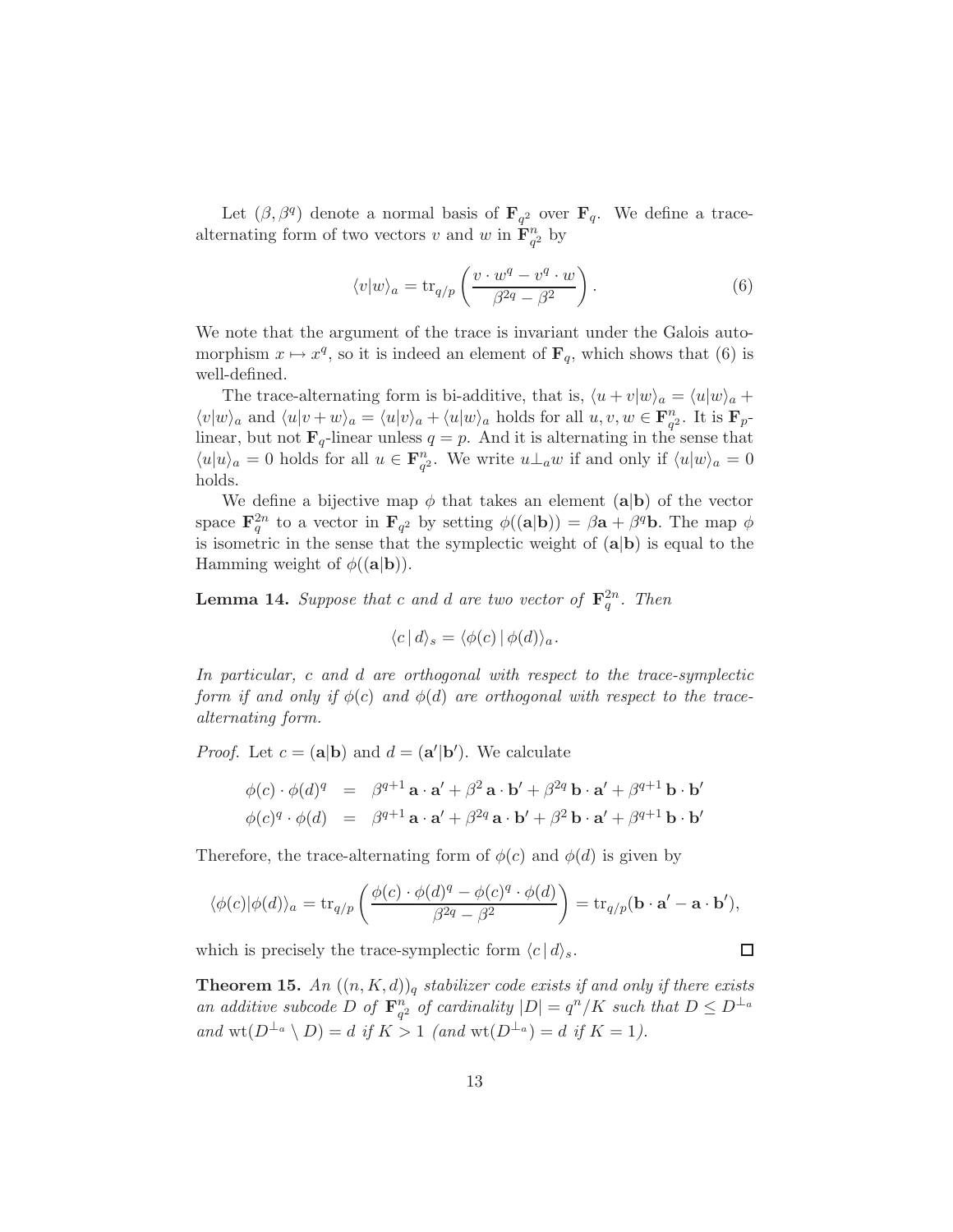*Proof.* Theorem 13 shows that an  $((n, K, d))_q$  stabilizer code exists if and only if there exists a code  $C \leq \mathbf{F}_q^{2n}$  with  $|C| = q^n/K$ ,  $C \leq C^{\perp_s}$ , and  $\text{swt}(C^{\perp_s} \setminus C) = d$  if  $K > 1$  (and  $\text{swt}(C^{\perp_s}) = d$  if  $K = 1$ ). We obtain the statement of the theorem by applying the isometry  $\phi$ .

We obtain the following convenient condition for the existence of a stabilizer code as a direct consequence of the previous theorem.

**Corollary 16.** If there exists a classical  $[n, k]_q$ <sup>2</sup> additive code  $D \leq \mathbf{F}_{q^2}$  such *that*  $D \leq D^{\perp_a}$  and  $d^{\perp_a} = \text{wt}(D^{\perp_a})$  *then there exists an*  $[[n, n-2k, \geq d^{\perp_a}]]_q$ *stabilizer code that is pure to*  $d^{\perp_a}$ .

*Remark.* It is not necessary to use a normal basis in the definition of the isometry  $\phi$  and the trace-alternating form. Alternatively, we could have used a polynomial basis  $(1, \gamma)$  of  $\mathbf{F}_q^2 / \mathbf{F}_q$ . In that case, one can define the isometry  $\phi$  by  $\phi((a|b)) = a + \gamma b$ , and a compatible trace-alternating form by

$$
\langle v | w \rangle_{a'} = \text{tr}_{q/p} \left( \frac{v \cdot w^q - v^q \cdot w}{\gamma - \gamma^q} \right).
$$

One can check that the statement of Lemma 14 is satisfied for this choice as well. Other variations on this theme are possible.

Classical codes. Self-orthogonal codes with respect to the trace-alternating form are not often studied in classical coding theory; more common are codes which are self-orthogonal with respect to a euclidean or hermitian inner product. We relate these concepts of orthogonality in this paragraph.

Consider the hermitian inner product  $\mathbf{x}^q \cdot \mathbf{y}$  of two vectors **x** and **y** in  $\mathbf{F}_{q^2}^n$ ; we write  $\mathbf{x} \perp_h \mathbf{y}$  if and only if  $\mathbf{x}^q \cdot \mathbf{y} = 0$  holds.

**Lemma 17.** *If two vectors* **x** and **y** in  $\mathbf{F}_{q^2}^n$  satisfy **x**  $\perp_h \mathbf{y}$ *, then they satisfy*  $\mathbf{x} \perp_a \mathbf{y}$ . In particular, if  $D \leq \mathbf{F}_{q^2}^n$ , then  $D^{\perp_h} \leq D^{\perp_a}$ .

*Proof.* It follows from  $\mathbf{x}^q \cdot \mathbf{y} = 0$  that  $\mathbf{x} \cdot \mathbf{y}^q = 0$  holds, whence

$$
\langle \mathbf{x} | \mathbf{y} \rangle_a = \text{tr}_{q/p} \left( \frac{\mathbf{x} \cdot \mathbf{y}^q - \mathbf{x}^q \cdot \mathbf{y}}{\beta^{2q} - \beta^2} \right) = 0,
$$

as claimed.

Therefore, any self-orthogonal code with respect to the hermitian inner product is self-orthogonal with respect to the trace-alternating form. In general, the two dual space  $D^{\perp_h}$  and  $D^{\perp_a}$  are not the same. However, if D happens to be  $\mathbf{F}_{q^2}$ -linear, then the two dual spaces coincide.

 $\Box$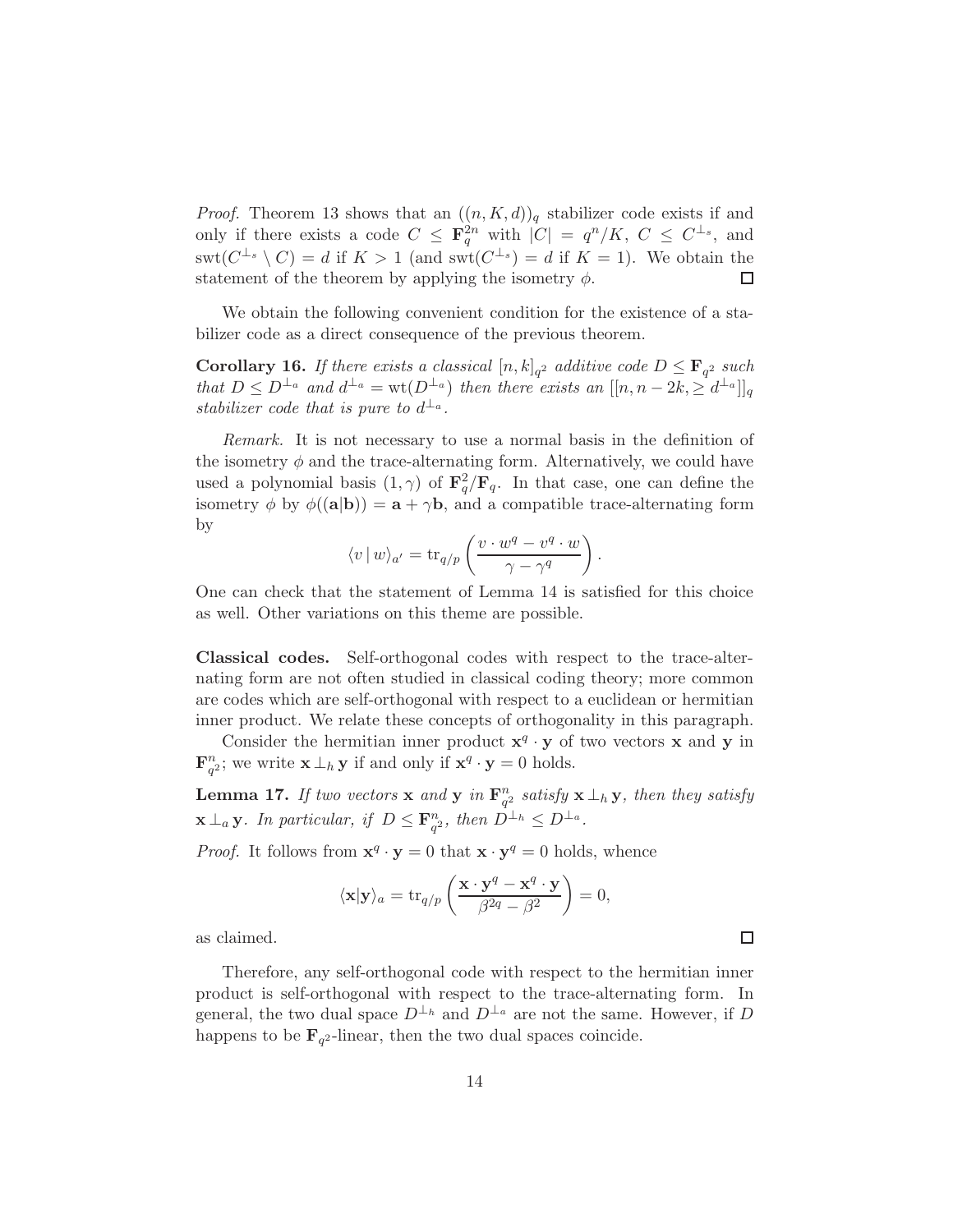**Lemma 18.** Suppose that  $D \leq \mathbf{F}_{q^2}^n$  is  $\mathbf{F}_{q^2}$ -linear, then  $D^{\perp_h} = D^{\perp_a}$ .

*Proof.* Let  $q = p^m$ , p prime. If D is a k-dimensional subspace of  $\mathbf{F}_{q^2}^n$ , then  $D^{\perp_h}$  is a  $(n-k)$ -dimensional subspace of  $\mathbf{F}_{q^2}^n$ . We can also view D as a 2mk-dimensional subspace of  $\mathbf{F}_p^{2mn}$ , and  $D^{\perp_a}$  as a  $2m(n-k)$ -dimensional subspace of  $\mathbf{F}_p^{2mn}$ . Since  $D^{\perp_h} \subseteq D^{\perp_a}$  and the cardinalities of  $D^{\perp_a}$  and  $D^{\perp_h}$ are the same, we can conclude that  $D^{\perp_a} = D^{\perp_b}$ .  $\Box$ 

**Corollary 19.** If there exists an  $\mathbf{F}_{q^2}$ -linear  $[n, k, d]_{q^2}$  code B such that  $B^{\perp_h} \leq B$ , then there exists an  $[[n, 2k - n, \geq d]]_q$  quantum code that is *pure to* d*.*

*Proof.* The hermitian inner product is nondegenerate, so the hermitian dual of the code  $D := B^{\perp_h}$  is B. The  $[n, n-k]_{q^2}$  code D is  $\mathbf{F}_{q^2}$ -linear, so  $D^{\perp_h} = D^{\perp_a}$  by Lemma 18, and the claim follows from Corollary 16. □

So it suffices to consider hermitian forms in the case of  $\mathbf{F}_{q^2}$ -linear codes. We have to use the slightly more cumbersome trace-alternating form in the case of additive codes that are not linear over  $\mathbf{F}_{q^2}$ .

An elegant and surprisingly simple construction of quantum codes was introduced in 1996 by Calderbank and Shor [20] and by Steane [93]. The CSS code construction provides perhaps the most direct link to classical coding theory.

Lemma 20 (CSS Code Construction). Let  $C_1$  and  $C_2$  denote two clas*sical linear codes with parameters*  $[n, k_1, d_1]_q$  *and*  $[n, k_2, d_2]_q$  *such that*  $C_2^{\perp} \leq$  $C_1$ *. Then there exists a*  $[[n, k_1+k_2-n, d]]_q$  *stabilizer code with minimum distance*  $d = \min\{\text{wt}(c) \mid c \in (C_1 \setminus C_2^{\perp}) \cup (C_2 \setminus C_1^{\perp})\}$  *that is pure to*  $\min\{d_1, d_2\}$ *.* 

*Proof.* Let  $C = C_1^{\perp} \times C_2^{\perp} \leq \mathbf{F}_q^{2n}$ . If  $(c_1 | c_2)$  and  $(c'_1 | c'_2)$  are two elements of C, then we observe that

$$
\operatorname{tr}(c_2 \cdot c_1' - c_2' \cdot c_1) = \operatorname{tr}(0 - 0) = 0.
$$

Therefore,  $C \leq C^{\perp_s}$ . Furthermore, the trace-symplectic dual of C contains  $C_2 \times C_1$ , and a dimensionality argument shows that  $C^{\perp_s} = C_2 \times C_1$ . Since the cartesian product  $C_1^{\perp} \times C_2^{\perp}$  has  $q^{2n-(k_1+k_2)}$  elements, the stabilizer code has dimension  $q^{k_1+k_2-n}$  by Theorem 13. The claim about the minimum distance and purity of the code is obvious from the construction. □

**Corollary 21.** *If* C *is a classical linear*  $[n, k, d]_q$  *code containing its dual,*  $C^{\perp} \leq C$ , then there exists an  $[[n, 2k - n, \geq d]]_q$  stabilizer code that is pure *to* d*.*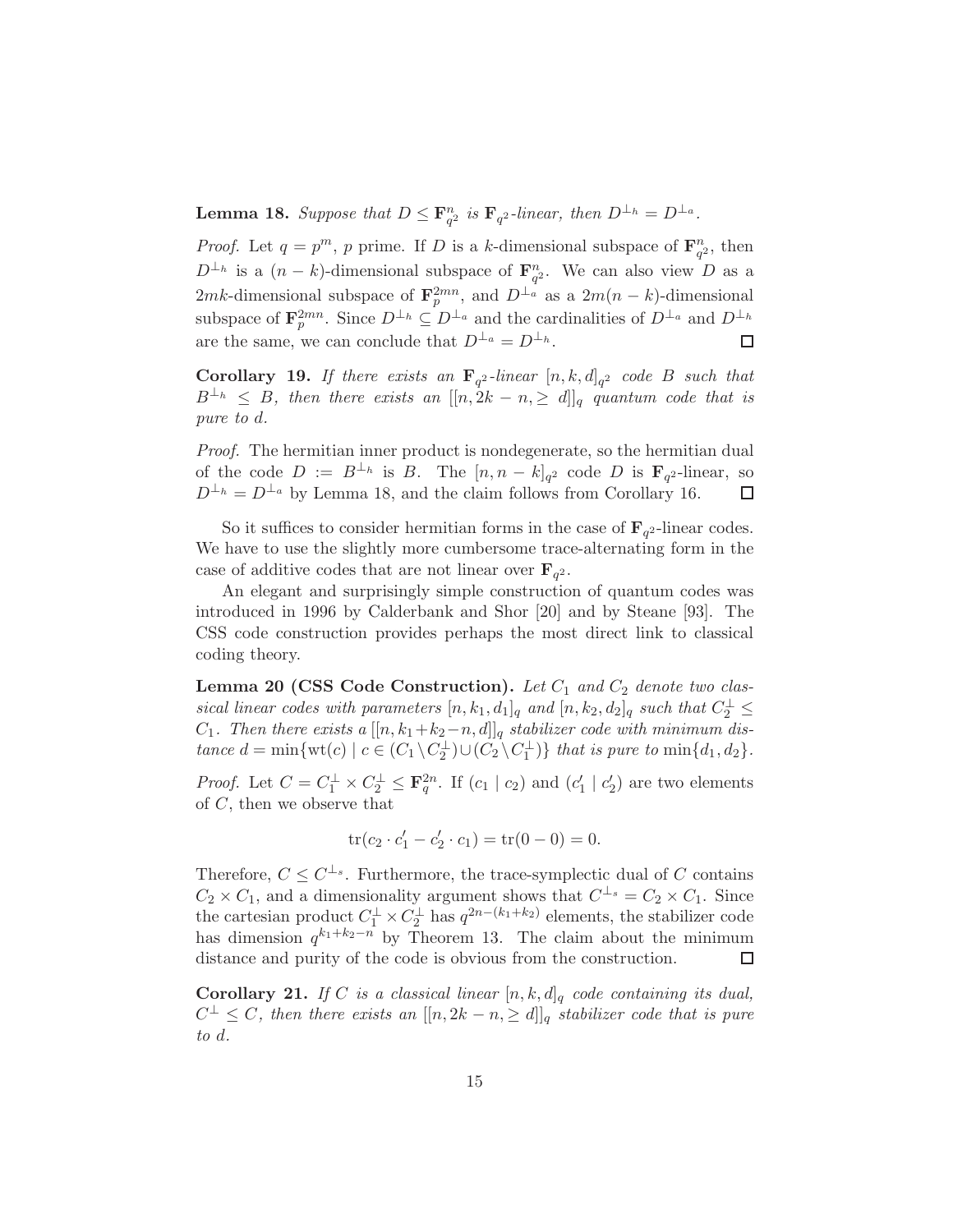# 5 Weight Enumerators

The Shor-Laflamme weight enumerators of an arbitrary  $((n, K))_q$  quantum code  $Q$  with orthogonal projector  $P$  are defined by the polynomials

$$
\sum_{i=0}^{n} A_i^{\text{SL}} z^i, \quad \text{with} \quad A_i^{\text{SL}} = \frac{1}{K^2} \sum_{E \in G_n \atop \text{wt}(E)=i} \text{Tr}(E^{\dagger} P) \text{Tr}(E P),
$$

and

$$
\sum_{i=0}^{n} B_i^{\text{SL}} z^i, \quad \text{with} \quad B_i^{\text{SL}} = \frac{1}{K} \sum_{E \in G_n \atop \text{wt}(E)=i} \text{Tr}(E^{\dagger} P E P),
$$

see [90] for the binary case. The weights  $A_i^{\text{SL}}$  and  $B_i^{\text{SL}}$  have a nice combinatorial interpretation in the case of stabilizer codes. Indeed, let  $C \leq \mathbf{F}_q^{2n}$ denote the additive code associated with the stabilizer code Q. Define the symplectic weights of C and  $C^{\perp_s}$  respectively by

$$
A_i = |\{c \in C \mid \text{swt}(c) = i\}|
$$
 and  $B_i = |\{c \in C^{\perp_s} \mid \text{swt}(c) = i\}|.$ 

The next lemma belongs to the folklore of stabilizer codes.

**Lemma 22.** *The Shor-Laflamme weights of an*  $((n, K))_q$  *stabilizer code*  $Q$ *are multiples of the symplectic weights of the associated additive codes* C and  $C^{\perp_s}$ ; more precisely,

$$
A_i^{\text{\tiny SL}}=pA_i \quad and \quad B_i^{\text{\tiny SL}}=pB_i \quad for \quad 0\leq i\leq n,
$$

*where* p *is the characteristic of the field*  $\mathbf{F}_q$ .

*Proof.* Recall that

$$
P = \frac{1}{|S|} \sum_{E \in S} S
$$

for the stabilizer group S of Q. The trace  $\text{Tr}(EP)$  is nonzero if and only if  $E^{\dagger}$  is an element of  $SZ(G_n)$ . If  $E^{\dagger} \in SZ(G_n)$ , then  $\text{Tr}(E^{\dagger}P) \text{Tr}(EP)$  =  $(q^n/|S|)^2 = K^2$ . Therefore,  $A_i^{\text{SL}}$  counts the elements in  $SZ(G_n)$  of weight i, so  $A_i^{\text{SL}} = |Z(G_n)| \times |\{c \in C \mid \text{swt}(c) = i\}| = pA_i.$ 

If E commutes with all elements in S, then  $\text{Tr}(E^{\dagger}PEP) = \text{Tr}(P^2) =$  $\text{Tr}(P) = K$ . If E does not commute with some element of S, then E is detectable; more precisely, the proof of Lemma 11 shows that  $PEP = 0P$ , hence  $\text{Tr}(E^{\dagger}PEP) = 0$ . Therefore,  $B_i^{\text{SL}}$  counts the elements in  $C_{G_n}(S)$  of weight *i*, hence  $B_i^{\text{SL}} = |Z(G_n)| \times |\{c \in C^{\perp_s} | \text{ swt}(c) = i\}| = pA_i'.$  $\Box$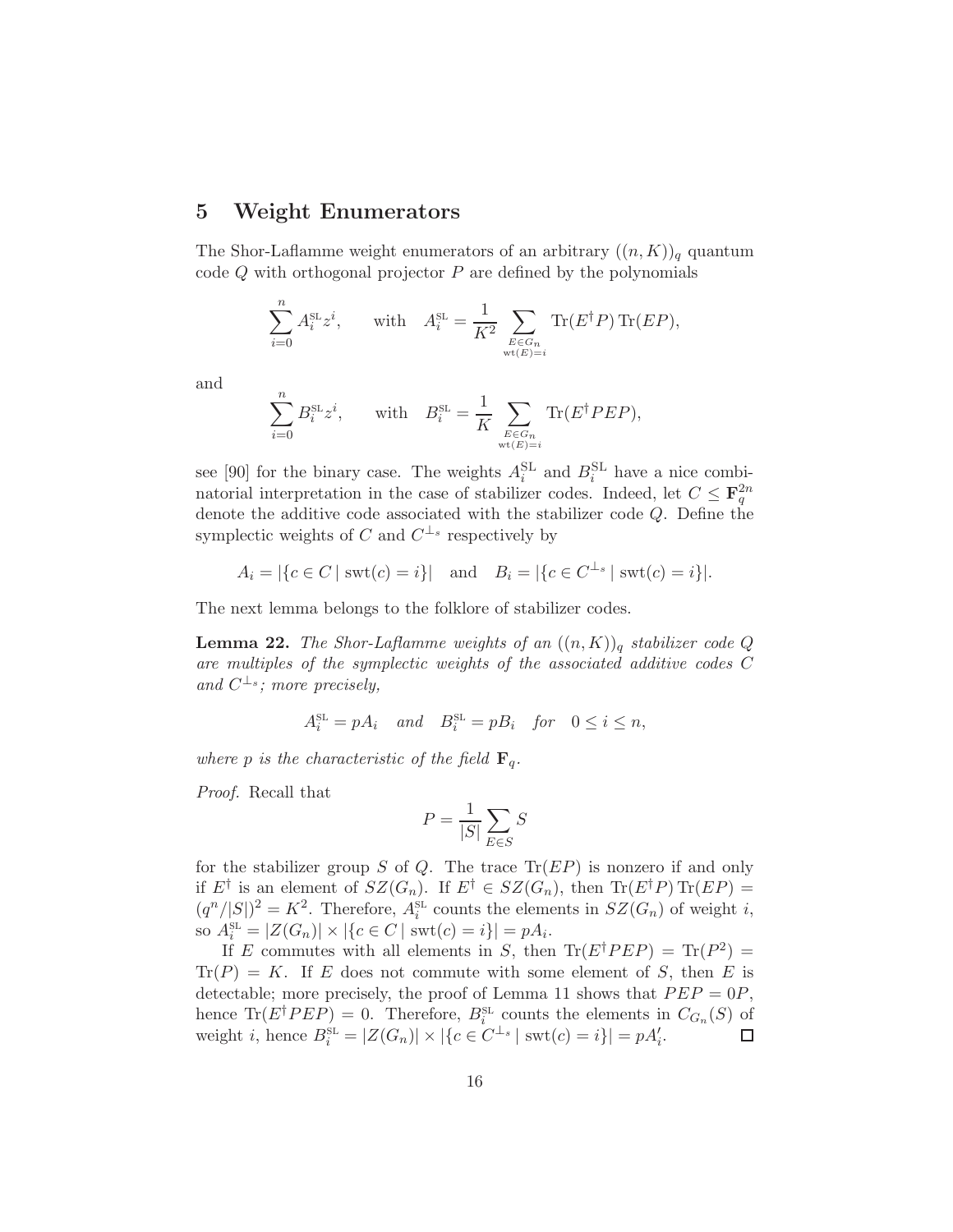Shor and Laflamme had been aware of the stabilizer case when they introduced their weight enumerators, so the combinatorial interpretation of the weights does not appear to be a coincidence. Recall that the Shor-Laflamme enumerators of arbitrary quantum codes are related by a MacWilliams identity, see [77, 90]. For stabilizer codes, we can directly relate the symplectic weight enumerators of C and  $C^{\perp_s}$ ,

$$
A(z) = \sum_{i=0}^{n} A_i z^i
$$
 and  $B(z) = \sum_{i=0}^{n} B_i z^i$ ,

using a simple argument that is very much in the spirit of Jessie MacWilliams' original proof for euclidean dual codes [66].

**Theorem 23.** Let C be an additive subcode of  $\mathbf{F}_q^{2n}$  with symplectic weight *enumerator*  $A(z)$ . Then the symplectic weight enumerator of  $C^{\perp_s}$  is given *by*

$$
B(z) = \frac{(1 + (q^2 - 1)z)^n}{|C|} A\left(\frac{1 - z}{1 + (q^2 - 1)z}\right).
$$

*Proof.* Let  $\chi$  be a nontrivial additive character of  $\mathbf{F}_p$ . We define for  $b \in \mathbf{F}_q^{2n}$ a character  $\chi_b$  of the additive group C by substituting the trace-symplectic form for the argument of the character  $\chi$ , such that

$$
\chi_b(c) = \chi(\langle c|b \rangle_s).
$$

The character  $\chi_b$  is trivial if and only if b is an element of  $C^{\perp_s}$ . Therefore, we obtain from the orthogonality relations of characters that

$$
\sum_{c \in C} \chi_b(c) = \begin{cases} |C| & \text{for } b \in C^{\perp_s}, \\ 0 & \text{otherwise.} \end{cases}
$$

The following relation for polynomials is an immediate consequence

$$
\sum_{c \in C} \sum_{b \in \mathbf{F}_q^{2n}} \chi_b(c) z^{\text{swt}(b)} = \sum_{b \in \mathbf{F}_q^{2n}} z^{\text{swt}(b)} \sum_{c \in C} \chi_b(c) = |C| B(z). \tag{7}
$$

The right hand side is a multiple of the weight enumerator of the code  $C^{\perp_s}$ . Let us have a closer look at the inner sum of the left-hand side. If we express the vector  $c \in C$  in the form  $c = (c_1, \ldots, c_n | d_1, \ldots, d_n)$ , and expand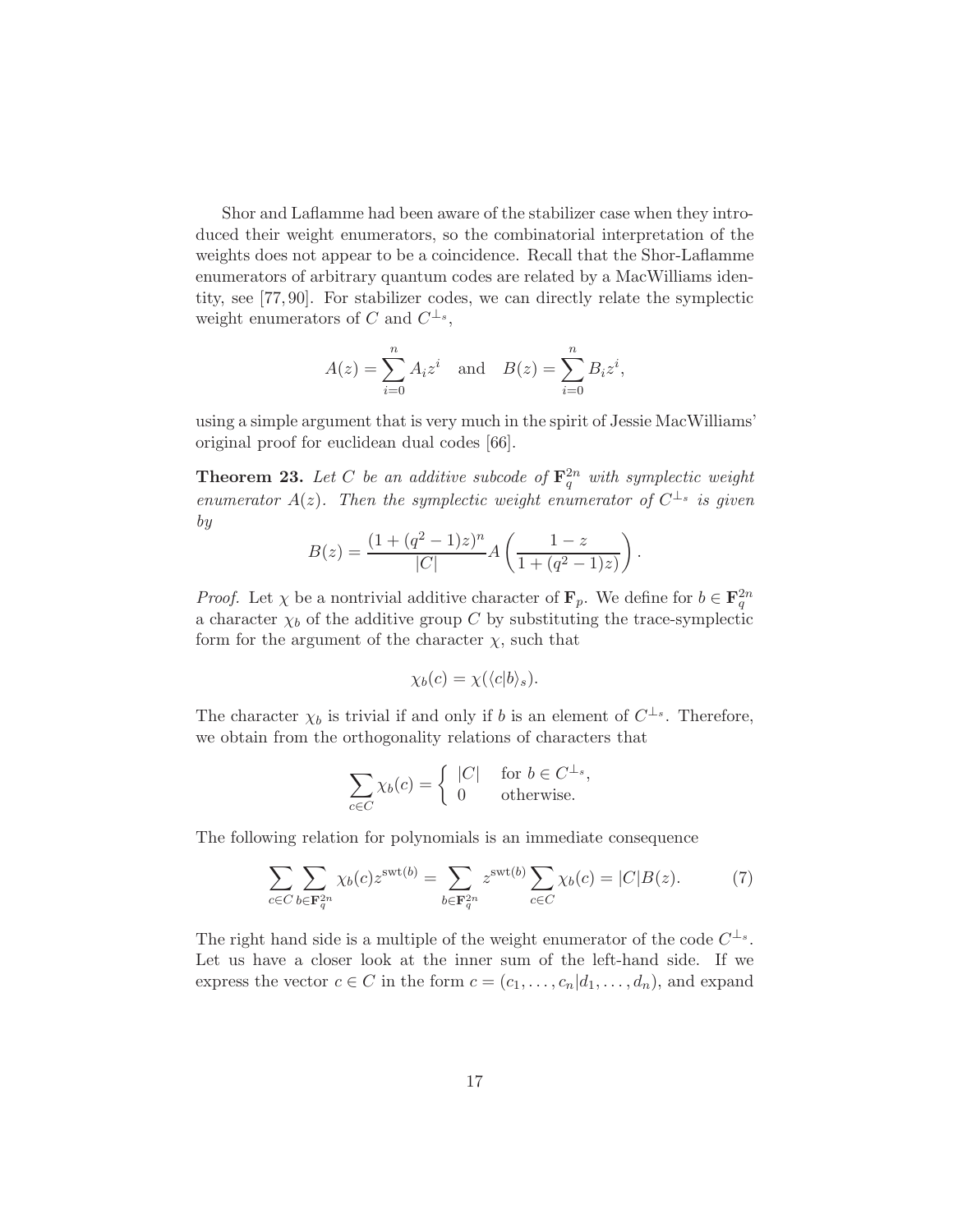the character and its trace-symplectic form, then we obtain

$$
\sum_{b \in \mathbf{F}_q^{2n}} \chi_b(c) z^{\text{swt}(b)} = \sum_{(a_1, ..., a_n | b_1, ..., b_n) \in \mathbf{F}_q^{2n}} z^{\sum_{k=1}^n \text{swt}(a_k | b_k)} \chi \left( \sum_{k=1}^n \text{tr}(d_k a_k - b_k c_k) \right)
$$

$$
= \sum_{(a_1, ..., a_n | b_1, ..., b_n) \in \mathbf{F}_q^{2n}} \prod_{k=1}^n z^{\text{swt}(a_k | b_k)} \chi \left( \text{tr}(d_k a_k - b_k c_k) \right)
$$

$$
= \prod_{k=1}^n \sum_{(a_k | b_k) \in \mathbf{F}_q^2} z^{\text{swt}(a_k | b_k)} \chi \left( \text{tr}(d_k a_k - b_k c_k) \right).
$$

Recall that  $\chi$  is a nontrivial character of  $\mathbf{F}_p$ , hence the map  $(a_k|b_k) \mapsto$  $\chi(\text{tr}(d_k a_k - b_k c_k))$  is a nontrivial character of  $\mathbf{F}_q^2$  for all  $(c_k|d_k) \neq (0|0)$ . Therefore, we can simplify the inner sum to

$$
\sum_{(a_k|b_k)\in\mathbf{F}_q^2} z^{\text{swt}(a_k|b_k)} \chi(\text{tr}(d_k a_k - b_k c_k)) = \begin{cases} 1 + (q^2 - 1)z & \text{if } (c_k|d_k) = (0,0), \\ 1 - z & \text{if } (c_k|d_k) \neq (0,0). \end{cases}
$$

It follows that

$$
\sum_{b \in \mathbf{F}_q^{2n}} \chi_b(c) z^{\text{swt}(b)} = (1-z)^{\text{swt}(c)} (1 + (q^2 - 1)z)^{n-\text{swt}(c)}.
$$

Substituting this expression into equation (7), we find that

$$
B(z) = |C|^{-1} \sum_{c \in C} \sum_{b \in \mathbf{F}_q^{2n}} \chi_b(c) z^{\text{swt}(b)}
$$
  
= 
$$
\frac{(1 + (q^2 - 1)z)^n}{|C|} \sum_{c \in C} \left( \frac{1 - z}{1 + (q^2 - 1)z} \right)^{\text{swt}(c)}
$$
  
= 
$$
\frac{(1 + (q^2 - 1)z)^n}{|C|} A \left( \frac{1 - z}{1 + (q^2 - 1)z} \right),
$$

which proves the claim.

The coefficient of  $z^j$  in  $(1+(q^2-1)z)^{n-x}(1-z)^x$  is given by the Krawtchouk polynomial of degree  $j$  in the variable  $x$ ,

$$
K_j(x) = \sum_{s=0}^j (-1)^s (q^2 - 1)^{j-s} {x \choose s} {n-x \choose j-s}.
$$

 $\Box$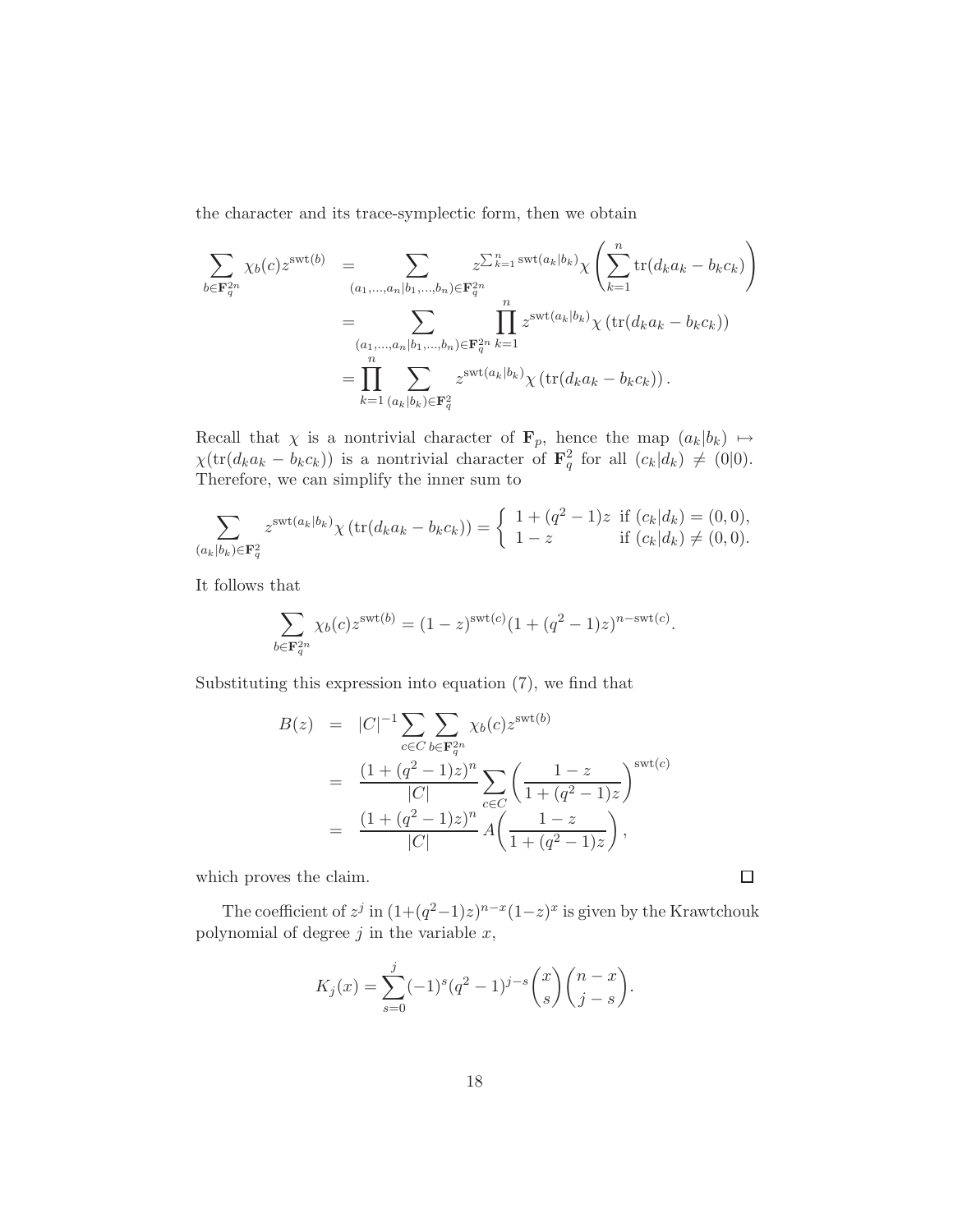Corollary 24. *Keeping the notation of the previous theorem, we have*

$$
B_j = \frac{1}{|C|} \sum_{x=0}^{n} K_j(x) A_x.
$$

*Proof.* According to the previous theorem, we have

$$
B(z) = \frac{(1 + (q^2 - 1)z)^n}{|C|} A\left(\frac{1 - z}{1 + (q^2 - 1)z}\right)
$$
  
= 
$$
\frac{1}{|C|} \sum_{x=0}^n A_x (1 - z)^x (1 + (q^2 - 1)z)^{n - x}.
$$

We obtain the result by comparing the coefficients of  $z<sup>j</sup>$  on both sides.  $\Box$ 

The theory of Shor-Laflamme weight enumerators [90] was considerably extended by Rains in [77, 78, 81, 82].

## 6 Bounds

We need some bounds on the achievable minimum distance of a quantum stabilizer code. The first theorem yields a bound that is well-suited for computer search.

**Theorem 25.** *If an*  $((n, K, d))_q$  *stabilizer code with*  $K > 1$  *exists, then there exists a solution to the optimization problem: minimize*  $\sum_{j=1}^{d-1} A_j$  *subject to the constraints*

*1.*  $A_0 = 1$  *and*  $A_j \ge 0$  *for all*  $1 \le j \le n$ *;* 

2. 
$$
\sum_{j=0}^{n} A_j = q^n / K;
$$
  
3. 
$$
B_j = \frac{K}{q^n} \sum_{r=0}^{n} K_j(r) A_r \text{ holds for all } j \text{ in the range } 0 \le j \le n;
$$

- 4.  $A_j = B_j$  *for all j in*  $0 \leq j < d$  *and*  $A_j \leq B_j$  *for all*  $d \leq j \leq n$ ;
- *5.*  $(p-1)$  *divides*  $A_j$  *for all j in the range*  $1 ≤ j ≤ n$ *.*

*Proof.* If an  $((n, K, d))_q$  stabilizer code exists, then the symplectic weight distribution of the associated additive code  $C$  satisfies conditions 1) and 2). For each nonzero codeword c in C,  $\alpha c$  is again in C for all  $\alpha$  in  $\mathbf{F}_p^*$ , so 5) holds. Corollary 24 shows that 3) holds. Since the quantum code has minimum distance  $d$ , it follows that 4) holds. □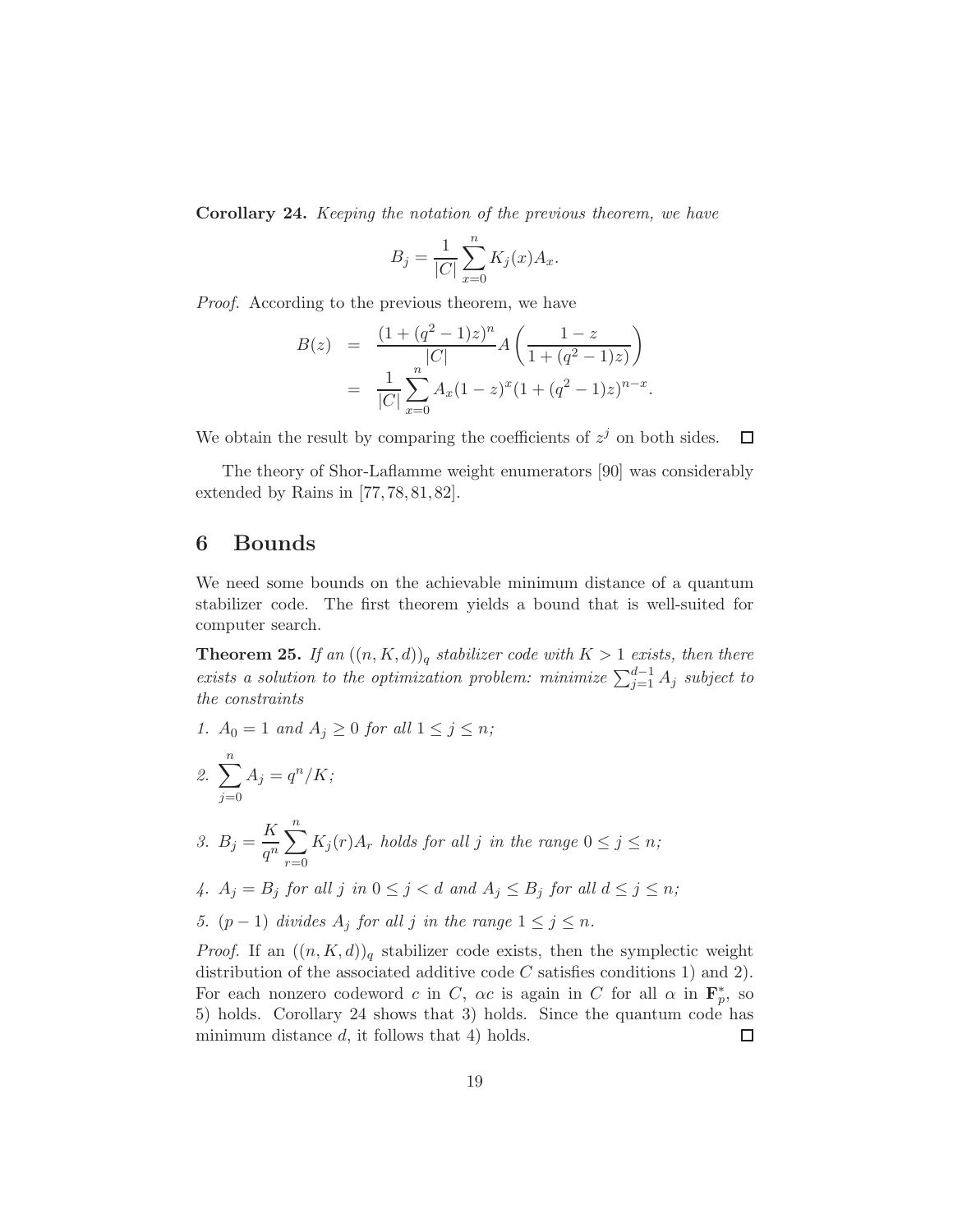*Remark* 26. If we are interested in bounds for  $\mathbf{F}_{q^2}$  linear codes, then we can replace condition 5) in the previous theorem by  $q^2 - 1$  divides  $A_j$ . This will even help in characteristic 2.

The next bound is more convenient when one wants to find bounds by hand. In particular, any function  $f$  satisfying the constraints of the next theorem will yield a useful bound on the dimension of a stabilizer code. This approach was introduced by Delsarte for classical codes [31]. Binary versions of Theorem 27 and Corollary 28 were proved by Ashikhmin and Litsyn [5], see also [8].

**Theorem 27.** Let Q be an  $((n, K, d))_q$  stabilizer code of dimension  $K > 1$ . *Suppose that S is a nonempty subset of*  $\{0, \ldots, d-1\}$  *and*  $N = \{0, \ldots, n\}$ *. Let*

$$
f(x) = \sum_{i=0}^{n} f_i K_i(x)
$$

*be a polynomial satisfying the conditions*

- *i)*  $f_x > 0$  *for all* x *in* S, and  $f_x \geq 0$  *otherwise*;
- *ii*)  $f(x) < 0$  *for all* x *in*  $N \setminus S$ .

*Then*

$$
K \le \frac{1}{q^n} \max_{x \in S} \frac{f(x)}{f_x}.
$$

*Proof.* Suppose that  $C \n\t\leq \mathbf{F}_q^{2n}$  is the additive code associated with the stabilizer code Q. If we apply Corollary 24 to the trace-symplectic dual code  $C^{\perp_s}$  of the code C, then we obtain

$$
A_i = \frac{1}{|C^{\perp_s}|} \sum_{x=0}^{n} K_i(x) B_x.
$$

Using this relation, we find that

$$
|C^{\perp_s}| \sum_{i \in S} f_i A_i \leq |C^{\perp_s}| \sum_{i=0}^n f_i A_i
$$
  
=  $|C^{\perp_s}| \sum_{i=0}^n f_i \left( \frac{1}{|C^{\perp_s}|} \sum_{x=0}^n K_i(x) B_x \right)$   
=  $\sum_{x=0}^n B_x \sum_{i=0}^n f_i K_i(x).$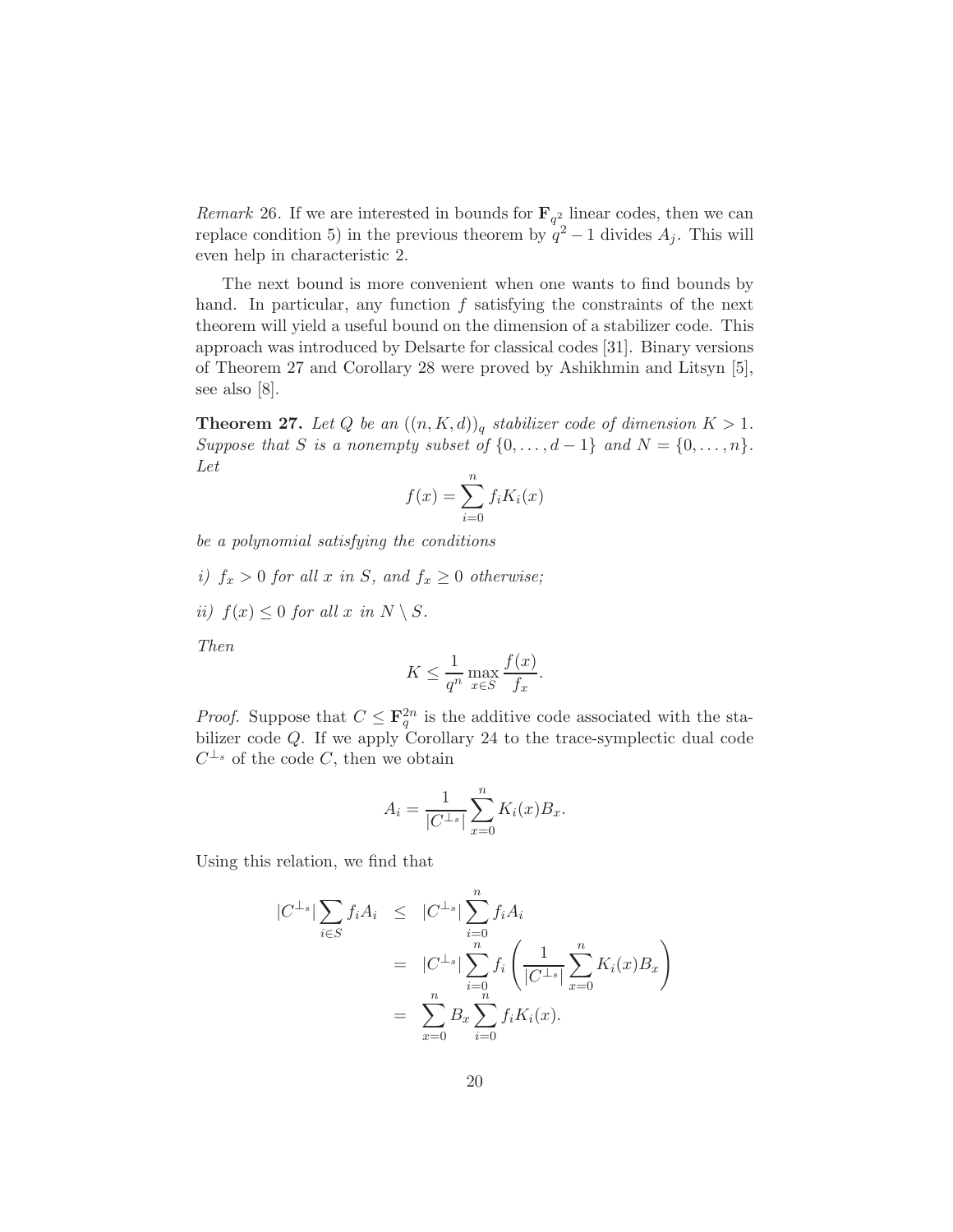By assumption,  $f(x) = \sum_{i=0}^{n} f_i K_i(x)$ ; thus, we can simplify the latter inequality and obtain

$$
|C^{\perp_s}| \sum_{i \in S} f_i A_i \le \sum_{x=0}^n B_x f(x) \le \sum_{x \in S} B_x f(x) = \sum_{x \in S} A_x f(x),
$$

where the last equality follows from the fact that the stabilizer code has minimum distance d, meaning that  $A_x = B_x$  holds for all x in the range  $0 \leq x < d$ . We can conclude that

$$
|C^{\perp_s}| \leq \left(\sum_{x \in S} A_x f(x)\right) \Big/ \left(\sum_{x \in S} f_x A_x\right) \leq \max_{x \in S} \frac{f(x)}{f_x},
$$

which proves the theorem, since  $|C^{\perp_s}| = q^n K$ .

As an example, we demonstrate that the previous theorem implies the quantum Singleton bound. Linear programming yields in general better bounds, but for short lengths one can actually find codes meeting the quantum Singleton bound.

Corollary 28 (Quantum Singleton Bound). *An* ((n, K, d))<sup>q</sup> *stabilizer code with* K > 1 *satisfies*

$$
K \le q^{n-2d+2}.
$$

*Proof.* Let  $S = \{0, \ldots, d-1\}$ . If we choose the polynomial

$$
f(x) = q^{n-d+1} \prod_{j=d}^{n} \left(1 - \frac{x}{j}\right),
$$

then  $f(x) = 0$  for all x in  $\{0, \ldots, n\} \setminus S$ . We can express  $f(x)$  in the form

$$
f(x) = q^{n-d+1} \binom{n-x}{n-d+1} / \binom{n}{n-d+1}.
$$

We can express this polynomial as  $f(x) = \sum_{i=0}^{n} f_i K_i(x)$ , where

$$
f_i = q^{-2n} \sum_{x=0}^n f(x) K_x(i) = q^{1-d-n} \sum_{x=0}^n K_x(i) {n-x \choose n-d+1} / {n \choose n-d+1}.
$$

Notice that  $\sum_{x=0}^{n} K_x(i) \binom{n-x}{n-d+1} = \binom{n-i}{d-1}$  $_{d-1}^{n-i}$ ) $q^{2(d-1)}$ , see [63]; hence,

$$
f_i = q^{d-1-n} {n-i \choose d-1} / {n \choose n-d+1} > 0.
$$

 $\Box$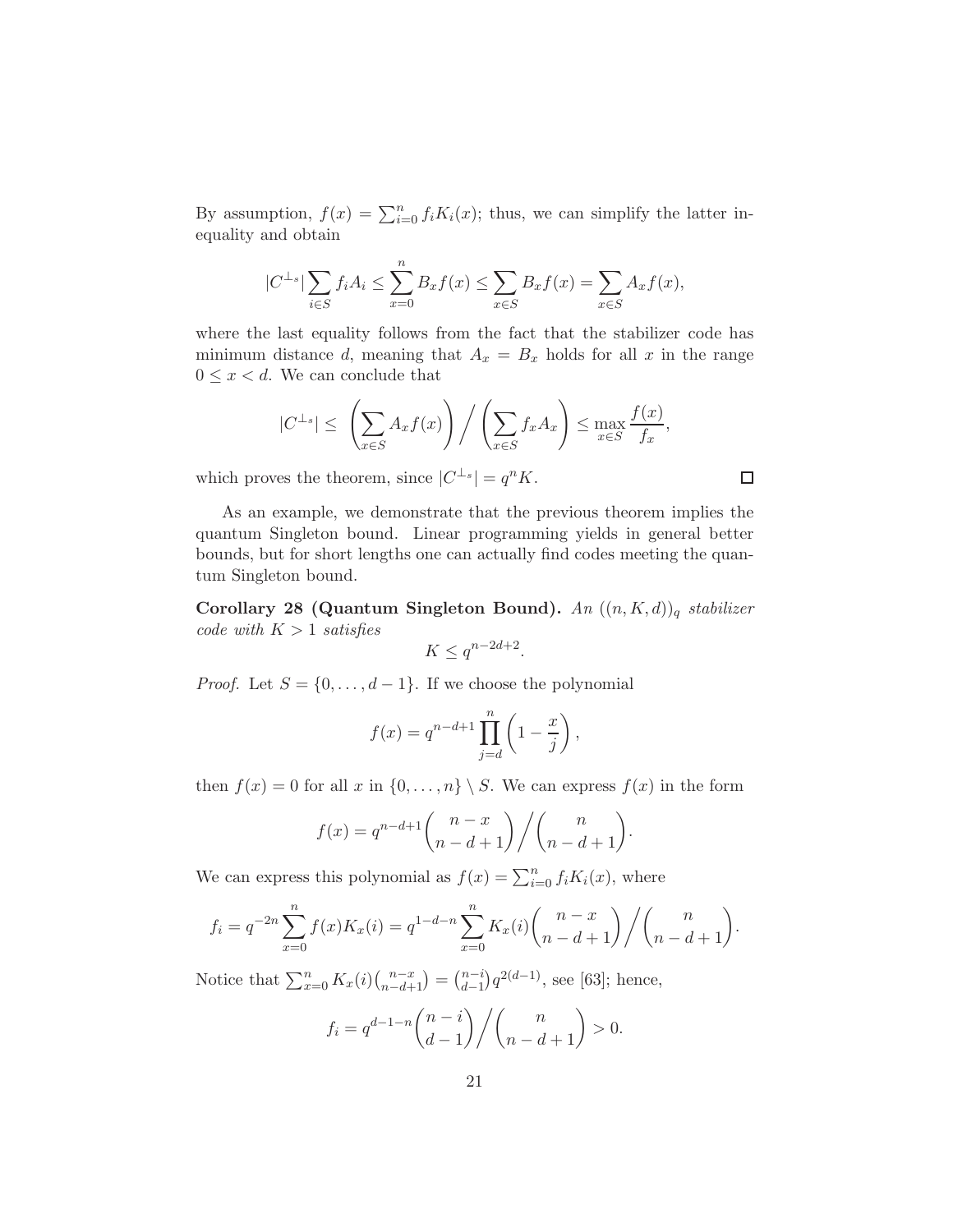We obtain for the fraction  $r(x) := f(x)/f_x$  the value

$$
r(x) = \frac{f(x)}{f_x} = q^{2n-2d+2} {n-x \choose n-d+1} / {n-x \choose d-1}.
$$

An easy calculation shows that

$$
\frac{r(x)}{r(x+1)} = \frac{n-x-d+1}{d-x-1}.
$$

Seeking a contradiction, we assume that there exists an  $((n, K, d))_q$  stabilizer code with  $2d \geq n+2$ . In this case  $r(x)/r(x+1) \leq 1$ , so that  $r(d-1)$  is the maximum of the values  $r(x)$  with  $x \in \{0, \ldots, d-1\}$ . By Theorem 27, we have  $K \leq r(d-1)/q^n = q^{n-2d+2}/\binom{n-d+1}{d-1}$  $\binom{-d+1}{d-1}$ . This yields a contradiction, since  $\binom{n-d+1}{d-1}$  $\binom{-d+1}{d-1}K$  cannot be less than  $q^{n-2d+2} \leq 1$  for dimension  $K > 1$ .

If  $2d < n + 2$ , then  $r(x)/r(x + 1) > 1$ , so  $r(0) = f(0)/f_0$  is the largest among the values  $r(x)$  with  $x \in \{0, ..., d - 1\}$ . We have  $r(0) = q^{2n-2d+2}$ ; whence, it follows from Theorem 27 that the dimension  $K$  of the code is bounded by  $\frac{1}{2}$ 

$$
K \le q^{-n} \max_{0 \le x < d} \frac{f(x)}{f_x} = q^{n-2d+2},
$$

which proves the claim.

The binary version of the quantum Singleton bound was first proved by Knill and Laflamme in [61], see also [5, 8], and later generalized by Rains using weight enumerators in [79].

The quantum Hamming bound states that any pure  $((n, K, d))_q$  stabilizer code satisfies

$$
\sum_{i=0}^{\lfloor (d-1)/2 \rfloor} \binom{n}{i} (q^2 - 1)^i \le q^n / K,
$$

see [36, 38]. Several researchers have tried to find impure stabilizer codes that beat the quantum Hamming bound. However, Gottesman has shown that impure single and double error-correcting binary quantum codes cannot beat the quantum Hamming bound [40]. In the same vein, Theorem 27 allows us to derive the Hamming bound for arbitrary stabilizer codes, at least when the minimum distance is small. We illustrate the method for single error-correcting codes, and note that the same approach works for double error-correcting codes as well.

Corollary 29 (Quantum Hamming Bound). *An* ((n, K, 3))<sup>q</sup> *stabilizer code with*  $K > 1$  *satisfies* 

$$
K \le q^n / (n(q^2 - 1) + 1).
$$

 $\Box$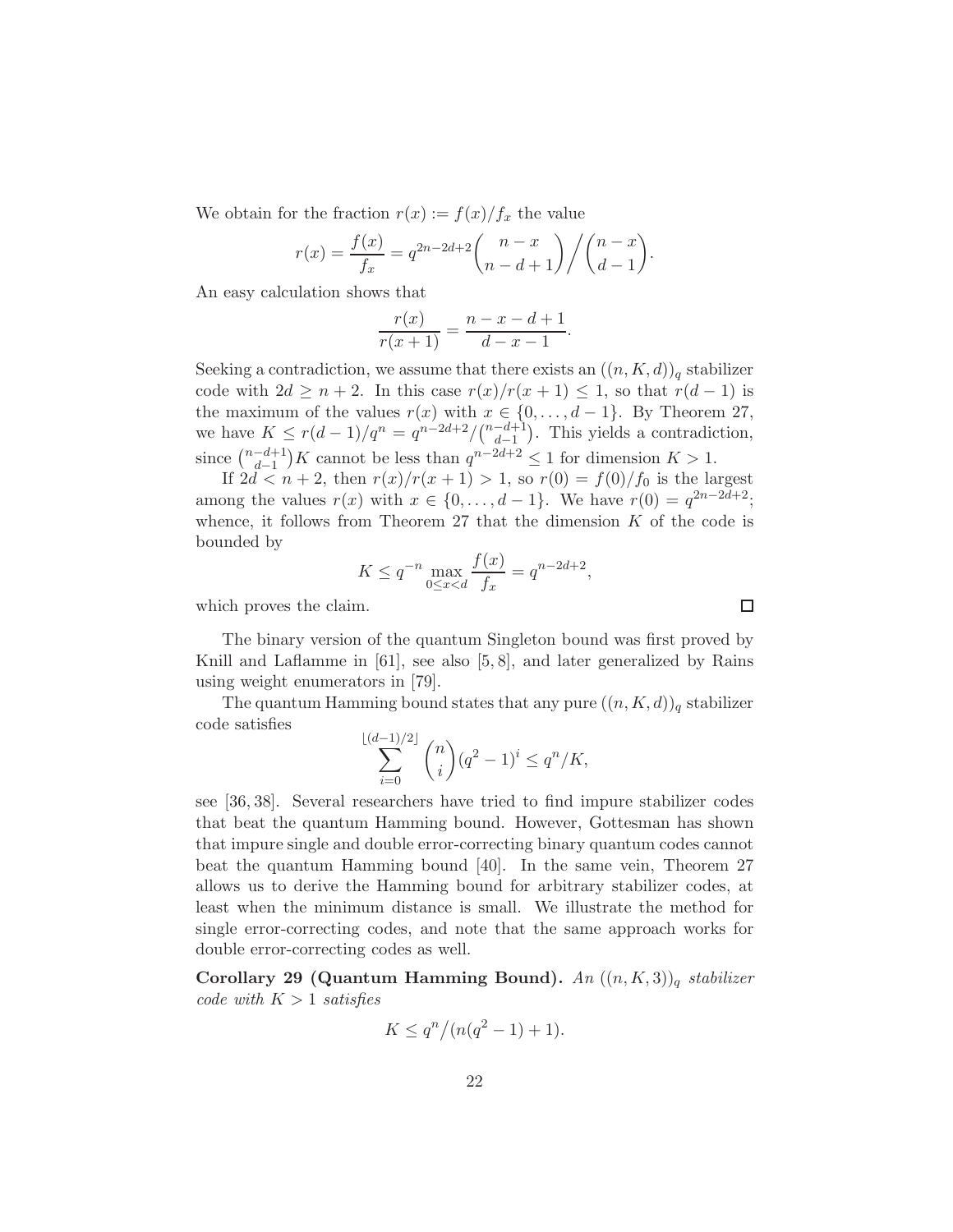*Proof.* Recall that the intersection number  $p_{ij}^k$  of the Hamming association scheme  $H(n, q^2)$  is the integer  $p_{ij}^k = |\{z \in \mathbf{F}_{q^2}^n | d(x, z) = i, d(y, z) = j\}|,$ where x and y are two vectors in  $\mathbf{F}_q^n$  of Hamming distance  $d(x, y) = k$ . The intersection numbers are related to Krawtchouk polynomials by the expression

$$
p_{ij}^k = q^{-2n} \sum_{u=0}^n K_i^n(u) K_j^n(u) K_u^n(k),
$$

see [11].

After this preparation, we can proceed to derive the Hamming bound as a consequence of Theorem 27. Let

$$
f(x) = \sum_{j,k=0}^{1} \sum_{i=0}^{n} K_j^n(i) K_k^n(i) K_i^n(x) = q^{2n} (p_{00}^x + p_{10}^x + p_{01}^x + p_{11}^x).
$$

The triangle inequality implies that  $p_{ij}^k = 0$  if one of the three arguments exceeds the sum of the other two; hence,  $f(x) = 0$  for  $x > 2$ . The coefficients of the Krawtchouk expansion  $f(x) = \sum_{i=0}^{n} f_i K_i(x)$  obviously satisfy  $f_i =$  $(K_0(i) + K_1(i))^2 \geq 0$ . A straightforward calculation gives

$$
f(0) = q^{2n}(n(q^2 - 1) + 1), \t f_0 = (n(q^2 - 1) + 1)^2,
$$
  
\n
$$
f(1) = q^{2n+2}, \t f_1 = ((n-1)(q^2 - 1))^2,
$$
  
\n
$$
f(2) = 2q^{2n}, \t f_2 = ((n-2)(q^2 - 1) - 1)^2.
$$

It follows that

$$
\max\{f(0)/f_0, f(1)/f_1, f(2)/f_2\} \le q^{2n}/(n(q^2-1)+1)
$$

holds for all  $n \geq 5$ . Using Theorem 27, we obtain the claim for all  $n \geq 5$ . For the lengths  $n < 5$ , we obtain the claim from the quantum Singleton bound. □

One real disadvantage of Theorem 27 is that the number of terms increase with the minimum distance and this can lead to cumbersome calculations. However, one can derive more consequences from Theorem 27; see, for instance, [5, 8, 63, 71].

Lower Bounds. We conclude this section by giving the quantum version of the classical lower bounds by Gilbert and Varshamov. Basically, a simple counting argument is used to establish the existence of stabilizer codes.

Our first lemma generalizes an idea used by Gottesman in his proof of the binary case.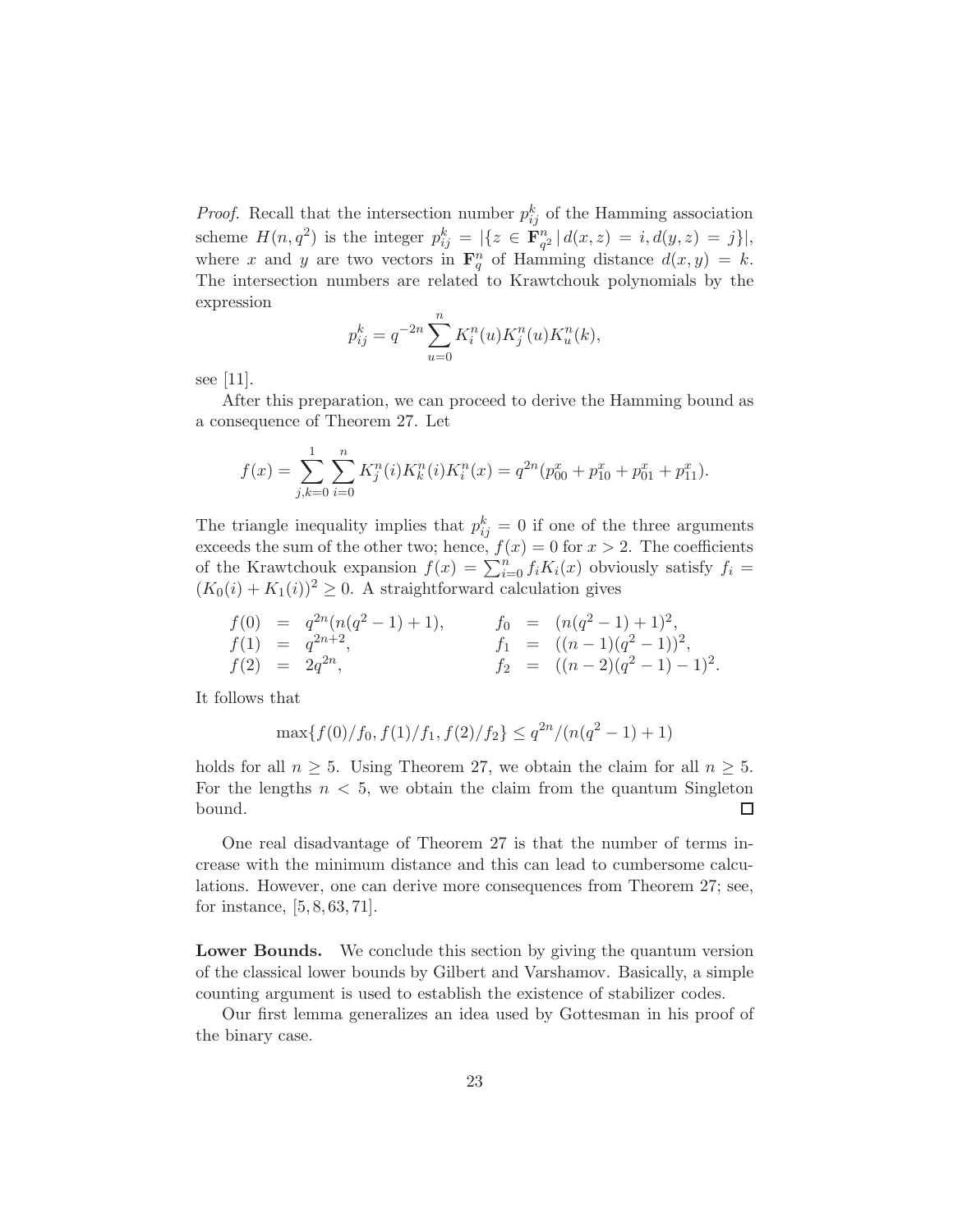**Lemma 30.** An  $((n, K, \ge d))_q$  *stabilizer code with*  $K > 1$  *exists provided that*

$$
(q^{n} K - q^{n}/K) \sum_{j=1}^{d-1} {n \choose j} (q^{2} - 1)^{j} < (q^{2n} - 1)(p - 1) \tag{8}
$$

*holds.*

*Proof.* Let L denote the multiset

$$
L = \{ C^{\perp_s} \setminus C \, | \, C \leq C^{\perp_s} \leq \mathbf{F}_q^{2n} \text{ with } |C| = q^n / K \}.
$$

The elements of this multiset correspond to stabilizer codes of dimension K. Note that L is nonempty, since there exists a code C of size  $q^n/K$  that is generated by elements of the form  $(a|0)$ ; the form of the generators ensures that  $C \leq C^{\perp_s}$ .

All nonzero vectors in  $\mathbf{F}_q^{2n}$  appear in the same number of sets in L. Indeed, the symplectic group  $\text{Sp}(2n, \mathbf{F}_q)$  acts transitively on the set  $\mathbf{F}_q^{2n} \setminus \{0\}$ , see [50, Proposition 3.2], which means that for any nonzero vectors  $u$  and v in  $\mathbf{F}_q^{2n}$  there exists  $\tau \in \mathrm{Sp}(2n, \mathbf{F}_q)$  such that  $v = \tau u$ . Therefore, u is contained in  $C^{\perp_s} \setminus C$  if and only if v is contained in the element  $(\tau C)^{\perp_s} \setminus \tau C$ of L.

The transitivity argument shows that any nonzero vector in  $\mathbf{F}_q^{2n}$  occurs in  $|L|(q^nK - q^n/K)/(q^{2n} - 1)$  elements of L. Furthermore, a nonzero vector and its  $\mathbf{F}_p^{\times}$ -multiples are contained in the exact same sets of L. Thus, if we delete all sets from  $L$  that contain a nonzero vector with symplectic weight less than d, then we remove at most

$$
\frac{\sum_{j=1}^{d-1} \binom{n}{j} (q^2 - 1)^j}{p - 1} |L| \frac{(q^n K - q^n / K)}{q^{2n} - 1}
$$

sets from L. By assumption, this number is less than  $|L|$ ; hence, there exists an  $((n, K, > d))_a$  stabilizer code. an  $((n, K, \ge d))_q$  stabilizer code.

The Gilbert-Varshamov bound provides surprisingly good codes, even for smaller lengths, when the characteristic of the field is not too small. If  $n \equiv k \mod 2$ , then we can significantly strengthen the bound.

**Lemma 31.** *If*  $k \geq 1$ ,  $n \equiv k \mod 2$  *and* 

$$
(q^{n+k} - q^{n-k}) \sum_{j=1}^{d-1} {n \choose j} (q^2 - 1)^{j-1} < (q^{2n} - 1) \tag{9}
$$

*holds, then there exists an*  $\mathbf{F}_{q^2}$ -linear  $[[n, k, d]]_q$  *stabilizer code.*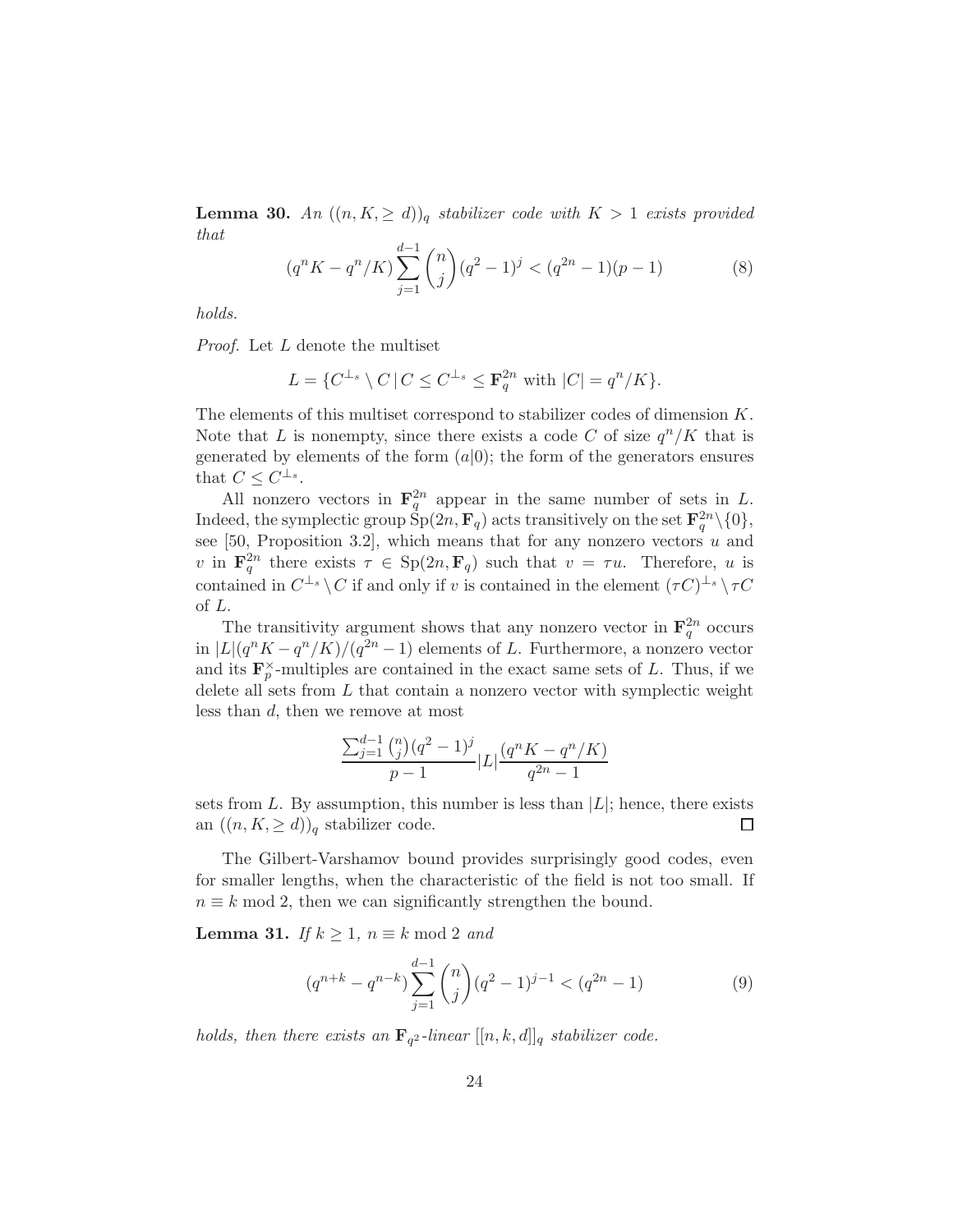*Proof.* The proof is almost the same as in the previous lemma, except that we list only codes C that are linear, meaning that  $\phi(C)$  is a vector space over  $\mathbf{F}_{q^2}$ . We repeat the previous argument with the multiset

$$
L = \{ C^{\perp_s} \setminus C \, | \, C \leq C^{\perp_s} \leq F_q^n, |C| = q^{n-k}, \phi(C) \text{ is } \mathbf{F}_{q^2}\text{-linear } \}.
$$

Note that each set  $C^{\perp_s} \setminus C$  in L contains now all  $\mathbf{F}_{q^2}^{\times}$  $\frac{\alpha}{q^2}$ -multiples of a nonzero vector, not just the  $\mathbf{F}_p^{\times}$ -multiples, which proves the statement.  $\Box$ 

Feng and Ma have recently shown that one can extend the previous result to even prove the existence of pure stabilizer codes, but much more delicate counting arguments are needed in that case, see [36]. We are not aware of short proofs for this stronger result.

The previous lemma allows us to derive good quantum codes, especially for larger alphabets. We illustrate this fact by proving the existence of MDS stabilizer codes, see Section 13 for more details on such codes.

Corollary 32. *If*  $2 \le d \le \lceil n/2 \rceil$  *and*  $q^2 - 1 \ge \binom{n}{d}$  $\binom{n}{d}$ , then there exists a linear  $[[n, n-2d+2, d]]_q$  *stabilizer code.* 

*Proof.* The assumption  $d \leq \lceil n/2 \rceil$  implies that  $\binom{n}{1}$  $\binom{n}{1} \leq \binom{n}{2}$  $\binom{n}{2} \leq \cdots \leq \binom{n}{d}$  $\binom{n}{d}$ , so the maximum value of these binomial coefficients is at most  $q^2 - 1$ . Let  $k = n - 2d + 2$ . It follows from the assumption that  $k \ge 1$  and  $n \equiv k \mod 2$ . It remains to show that (9) holds. For the choice  $k = n - 2d + 2$ , the left hand side of (9) equals

$$
(q^{2n-2d+2} - q^{2d-2}) \sum_{j=1}^{d-1} {n \choose j} (q^2 - 1)^{j-1} \leq (q^{2n-2d+2} - q^{2d-2}) \sum_{j=1}^{d-1} (q^2 - 1)^j
$$
  
= 
$$
(q^{2n-2d+2} - q^{2d-2}) \frac{(q^2 - 1)^d - (q^2 - 1)}{q^2 - 2}.
$$

We claim that the latter term is less than  $q^{2n} - 1$ . To prove this, it suffices to show that

$$
q^{2n-2d+2} \frac{(q^2-1)^d - (q^2-1)}{q^2-2} \le q^{2n} \tag{10}
$$

holds. The latter inequality is equivalent to  $(q^2 - 1)^d \le q^{2d} - 2q^{2d-2} + q^2 - 1$ , and it is not hard to see that this inequality holds. Indeed, note that

$$
q^{2d} = ((q^2 - 1) + 1)^d = (q^2 - 1)^d + \sum_{j=0}^{d-1} {d \choose j} (q^2 - 1)^j.
$$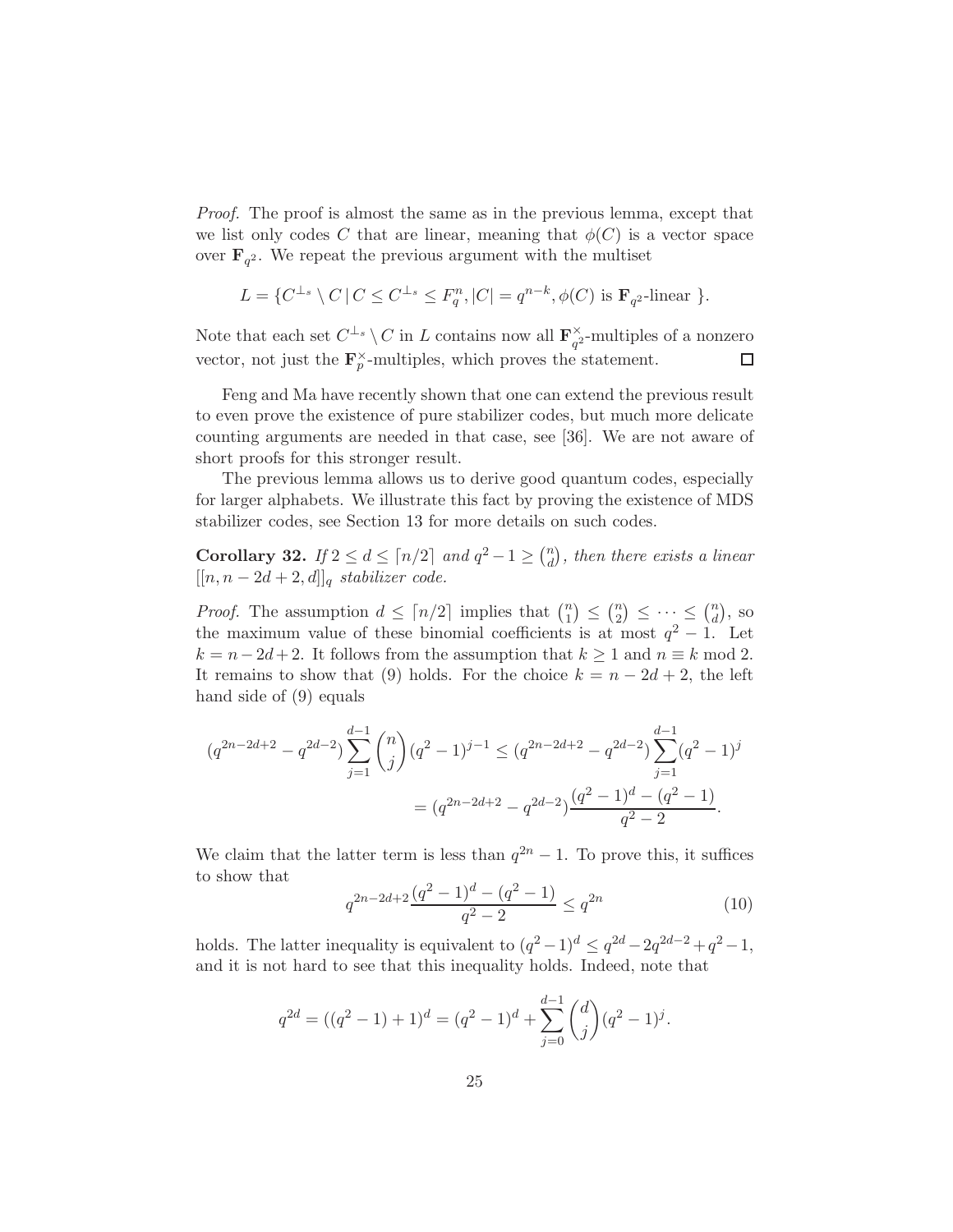Recall that  $\binom{d}{i}$  $j^{(d)}_j = \binom{d-1}{j-1}$  $\binom{d-1}{j-1} + \binom{d-1}{j}$  $j^{-1}$ ); hence,

$$
q^{2d} - 2q^{2d-2} - (q^2 - 1)^d = \sum_{j=0}^{d-1} \left( \binom{d}{j} - 2\binom{d-1}{j} \right) (q^2 - 1)^j,
$$
  

$$
= \sum_{j=0}^{d-1} \left( \frac{d-1}{j-1} \right) - \binom{d-1}{j} (q^2 - 1)^j.
$$
  

$$
\alpha(j) =
$$

We have  $\alpha(j) = -\alpha(d-j)$  for  $0 \le j \le d-1$ , and  $\alpha(j) \ge 0$  for  $j \ge d/2$ . This shows that all negative terms get canceled by larger positive terms and we can conclude that  $q^{2d} - 2q^{2d-2} - (q^2 - 1)^d \ge 0$  for  $d \ge 2$ ; this implies inequality (10) and consequently shows that (9) holds.

**Example 33.** Recall that there does not exist a  $[[7,1,4]]_2$  code, see [19]. In contrast, the existence of a  $[[7,1,4]]_q$  code for all prime powers  $q \geq 7$ is guaranteed by the preceding corollary. It also shows that there exist  $[[6,2,3]]_q$  for all prime powers  $q \geq 5$  and  $[[7,3,3]]_q$  for all prime powers  $q \geq 7$ , which slightly generalizes [34].

# 7 Cyclic Codes

We shall now restrict our attention to linear quantum codes and derive several families of quantum codes from classical linear codes. In essence we make use of the hermitian and CSS constructions (Lemmas 19 - 21). Hence, we need to look for classical codes that are self-orthogonal with respect to the hermitian or the euclidean product or families of nested codes like the BCH codes.

In case of cyclic codes identifying the self-orthogonal codes can be translated into equivalent conditions on the generator polynomial of the code or its defining set. Let  $\sigma$  denote the automorphism of the field  $\mathbf{F}_{q^2}$  given by  $\sigma(x) = x^q$ . We can define an action of  $\sigma$  on the polynomial ring  $\mathbf{F}_{q^2}[x]$  by

$$
h(x) = \sum_{k=0}^{n} h_k x^k \longrightarrow h^{\sigma}(x) = \sum_{k=0}^{n} \sigma(h_k) x^k.
$$

**Lemma 34.** Suppose that B is a classical cyclic  $[n, k, d]_{q^2}$  code with gener*ator polynomial*  $g(x)$  *and check polynomial*  $h(x) = (x^n - 1)/g(x)$ *. If*  $g(x)$  *di* $vides \sigma(h_0)^{-1}x^kh^\sigma(1/x), \text{ then } B^{\perp_h} \subseteq B, \text{ and there exists an } [[n, 2k-n, \geq d]]_q$ *stabilizer code that is pure to* d*.*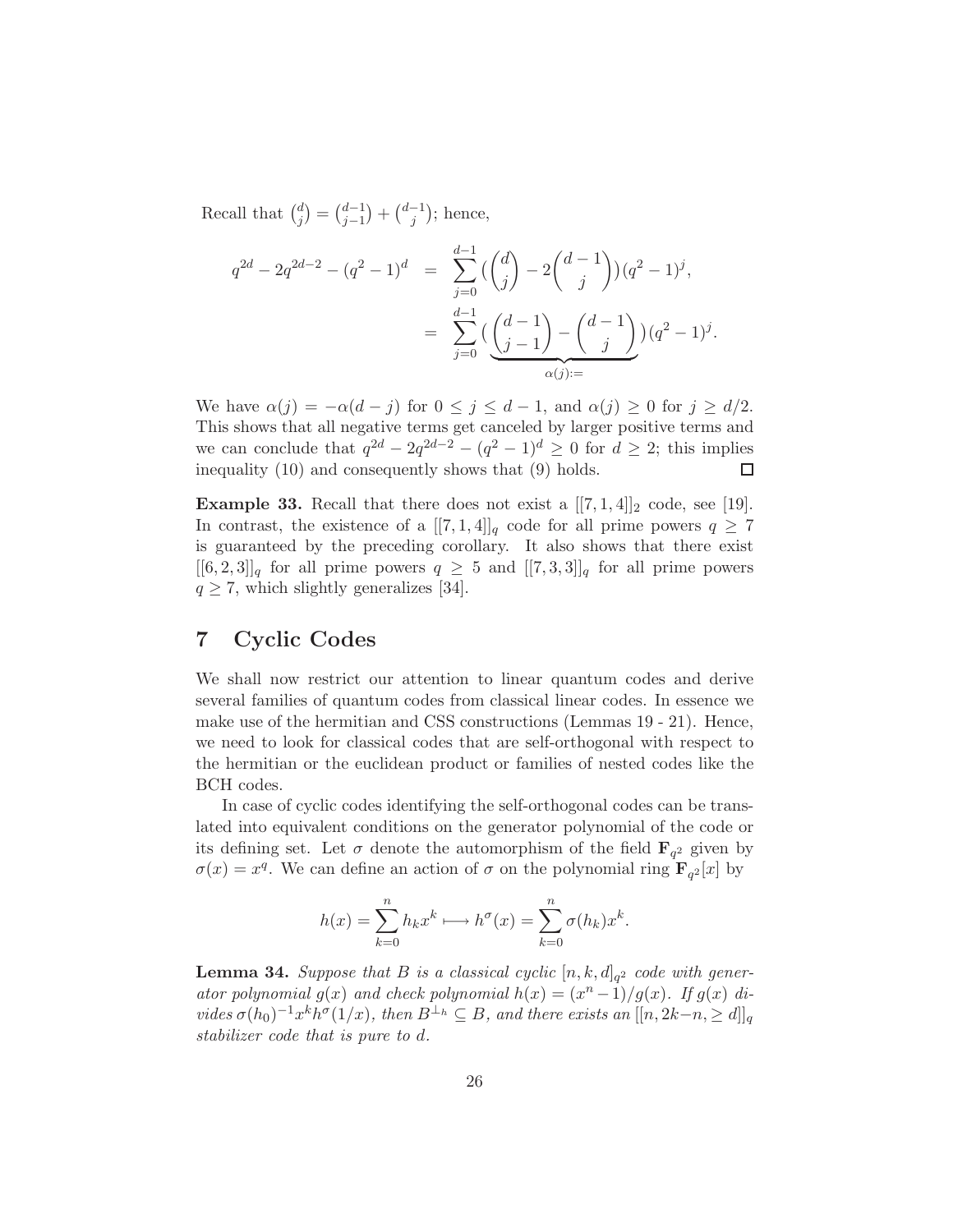*Proof.* If  $h(x)$  is the check polynomial of B, then  $h^{\sigma}(x)$  is the check polynomial of  $\sigma(B)$ . The generator polynomial of the dual code  $\sigma(B)^{\perp} = B^{\perp_h}$  is given by  $\sigma(h_0)^{-1}x^kh^\sigma(1/x)$ , the normalized reciprocal polynomial of  $h^\sigma(x)$ . Therefore, the condition that the polynomial  $g(x)$  divides  $\sigma(h_0)^{-1}x^kh^\sigma(1/x)$ is equivalent to the condition  $B^{\perp_h} \subseteq B$ . The stabilizer code follows from Corollary 19. □

The polynomial  $x^n - 1$  of  $\mathbf{F}_{q^2}[x]$  has simple roots if and only if n and q are coprime. If the latter condition is satisfied, then there exists a positive integer m such that the field  $\mathbf{F}_{q^{2m}}$  contains a primitive nth root of unity  $\beta$ . In that case, one can describe a cyclic code with generator polynomial  $g(x)$ in terms of its defining set  $Z = \{k | g(\beta^k) = 0 \text{ for } 0 \le k < n\}.$  The following Lemma summarizes various equivalent conditions on self-orthogonal codes in terms of the generator polynomial and the defining set Z.

**Lemma 35.** Let  $gcd(n,q^2) = 1$  and C be a classical cyclic  $[n, k, d]_{q^2}$  code whose generator polynomial is  $g(x)$  and defining set Z. If any of the follow*ing equivalent conditions are satisfied (i)*  $x^n - 1 \equiv 0 \mod g(x)g^*(x)$  *where*  $g^*(x) = x^{n-k}g^{\sigma}(1/x)$ *(ii)*  $Z \subseteq \{-qz \mid z \in N \setminus Z\}$ *(iii)*  $Z \cap Z^{-q} = ∅$ *, where*  $Z^{-q} = \{-qz \mid z \in Z\}$ *then*  $C^{\perp_h} \subseteq C$  *and there exists an*  $[[n, 2k - n, \ge d]]_q$  *stabilizer code that is pure to* d*.*

*Proof.* Let  $h(x) = (x^n-1)/g(x)$  be the check polynomial of C. Then  $h^{\sigma}(x) =$  $\sigma((x^{n}-1)/g(x)) = (x^{n}-1)/g^{\sigma}(x)$ . From Lemma 34 we know that C contains its hermitian dual if g(x) divides  $\sigma(h_0)^{-1}x^kh^\sigma(1/x)$  viz.  $g(x)|\sigma(h_0)^{-1}(1-x)$  $\frac{x^n}{x^{n-1}}$   $\frac{g^{\sigma}(1/x)}{x^n}$ , which implies  $x^n - 1 \equiv 0 \mod g(x)$  which proves (i).

The generator polynomial  $g(x)$  of C is given by  $g(x) = \prod_{z \in Z} (x - \beta^z)$ , hence its check polynomial is of the form

$$
h(x) = (x^{n} - 1)/g(x) = \prod_{z \in N \setminus Z} (x - \beta^{z}).
$$

Applying the automorphism  $\sigma$  yields  $h^{\sigma}(x) = \prod_{z \in N \setminus Z} (x - \beta^{qz})$ . Therefore, the generator polynomial of  $C^{\perp_h}$  is given by

$$
h^{\sigma}(0)^{-1}x^k h^{\sigma}(1/x) = h^{\sigma}(0)^{-1} \prod_{z \in N \setminus Z} (1 - \beta^{qz} x)
$$
  
= 
$$
\prod_{z \in N \setminus Z} (x - \beta^{-qz});
$$

in the last equality, we have used the fact that  $h^{\sigma}(0)^{-1} = \prod_{z \in N \setminus Z} (-\beta^{-qz}).$ By Lemma 34,  $B^{\perp_h} \subseteq B$  if and only if the generator polynomial  $g(x)$  divides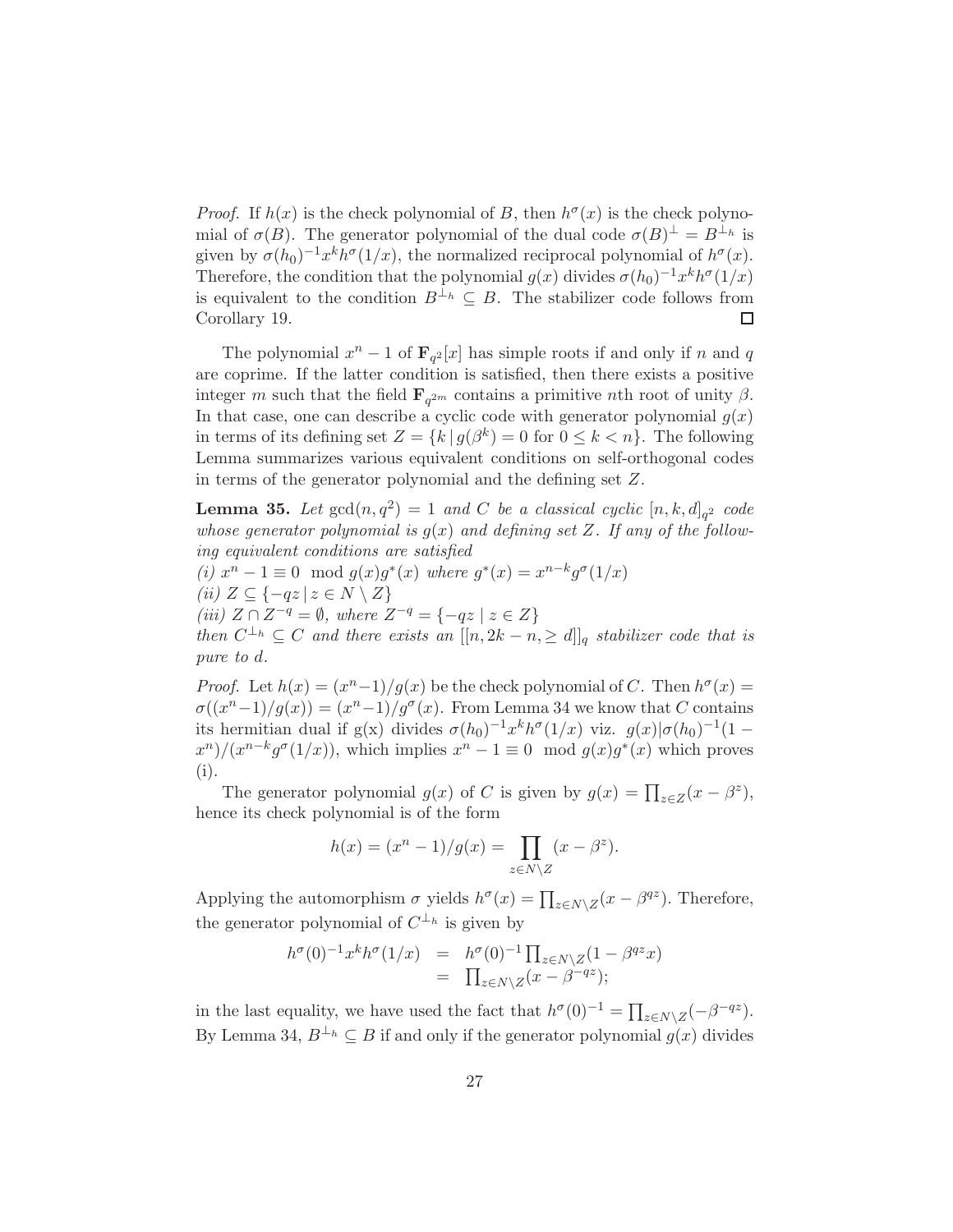$h^{\sigma}(0)^{-1}x^{k}h^{\sigma}(1/x)$ . The latter condition is equivalent to the fact that Z is a subset of  $\{-qz \mid z \in N \setminus Z\}$  and (ii) follows. From (ii) we know that  $C^{\perp_h} \subseteq C$  if and only if  $Z \subseteq \{-qz \mid z \in N \setminus Z\}$ . In other words  $Z^{-q} \subseteq N \setminus Z$ . Hence  $Z \cap Z^{-q} = \emptyset$ . An  $[[n, 2k - n, \geq d]]_q$  stabilizer code follows from Corollary 19.

Cyclic codes that contain their euclidean duals can also be nicely characterized in terms of their generator polynomials and defining sets. The following Lemma is a very straight forward extension of the binary case and summarizes some of the known results in the nonbinary case as well, but we include it because of its usefulness in constructing cyclic quantum codes.

**Lemma 36.** Let C be an  $[n, k, d]_q$  cyclic code such that  $gcd(n, q) = 1$ . Let *its defining set* Z *and generator polynomial* g(x) *be such that any of the following equivalent conditions are satisfied*

*(i)*  $x^n - 1 \equiv 0 \mod g(x)g^{\dagger}(x)$ *, where*  $g^{\dagger}(x) = x^{n-k}g(1/x)$ *; (ii)*  $Z \subseteq \{-z \mid z \in N \setminus Z\};$ *(iii)*  $Z \cap Z^{-1} = \emptyset$  *where*  $Z^{-1} = \{-z \mod n \mid z \in Z\}.$ *Then*  $C^{\perp} \subseteq C$  *and there exists an*  $[[n, 2k - n, \geq d]]_q$  *stabilizer code that is pure to* d*.*

*Proof.* The check polynomial of C is given by  $h(x) = (x^n - 1)/g(x)$ , from which we obtain the (un-normalized) generator polynomial of  $C^{\perp}$  as  $h^{\dagger}(x)$  =  $x^{k}h(x^{-1}) = (1-x^{n})/(x^{n-k}g(x^{-1})) = -(x^{n}-1)/g^{\dagger}(x)$ . If  $C^{\perp} \subseteq C$ , then  $g(x) \mid h^{\dagger}(x)$ ; this means that  $g(x)$  divides  $(x^{n} - 1)/g^{\dagger}(x)$ . In other words  $x^n - 1 \equiv 0 \mod g(x)g^{\dagger}(x).$ 

The defining set of  $C^{\perp}$  is given by  $\{-z \mod n \mid z \in N \setminus Z\}$ , where  $N = \{0, 1, \ldots, n-1\}$ . Thus,  $C^{\perp} \subseteq C$  implies  $Z \subseteq \{-z \mod n \mid N \setminus Z\}$ . Since this means that the inverses of elements in Z are present in  $N \setminus Z$ , this condition can also be written as  $Z \cap Z^{-1} = \emptyset$ . The existence of quantum code  $[[n, 2k - n, \geq d]]_q$  follows from Corollary 21.

Although we have considered purely cyclic codes, a larger class of cyclic quantum codes can be derived by considering constacyclic or conjucyclic codes as in [19], [99].

## 8 Cyclic Hamming Codes

Binary quantum Hamming codes have been studied by various authors; see for instance [19, 35, 38]. We will now derive stabilizer codes from nonbinary classical cyclic Hamming codes. Let  $m > 1$  be an integer such that  $gcd(q -$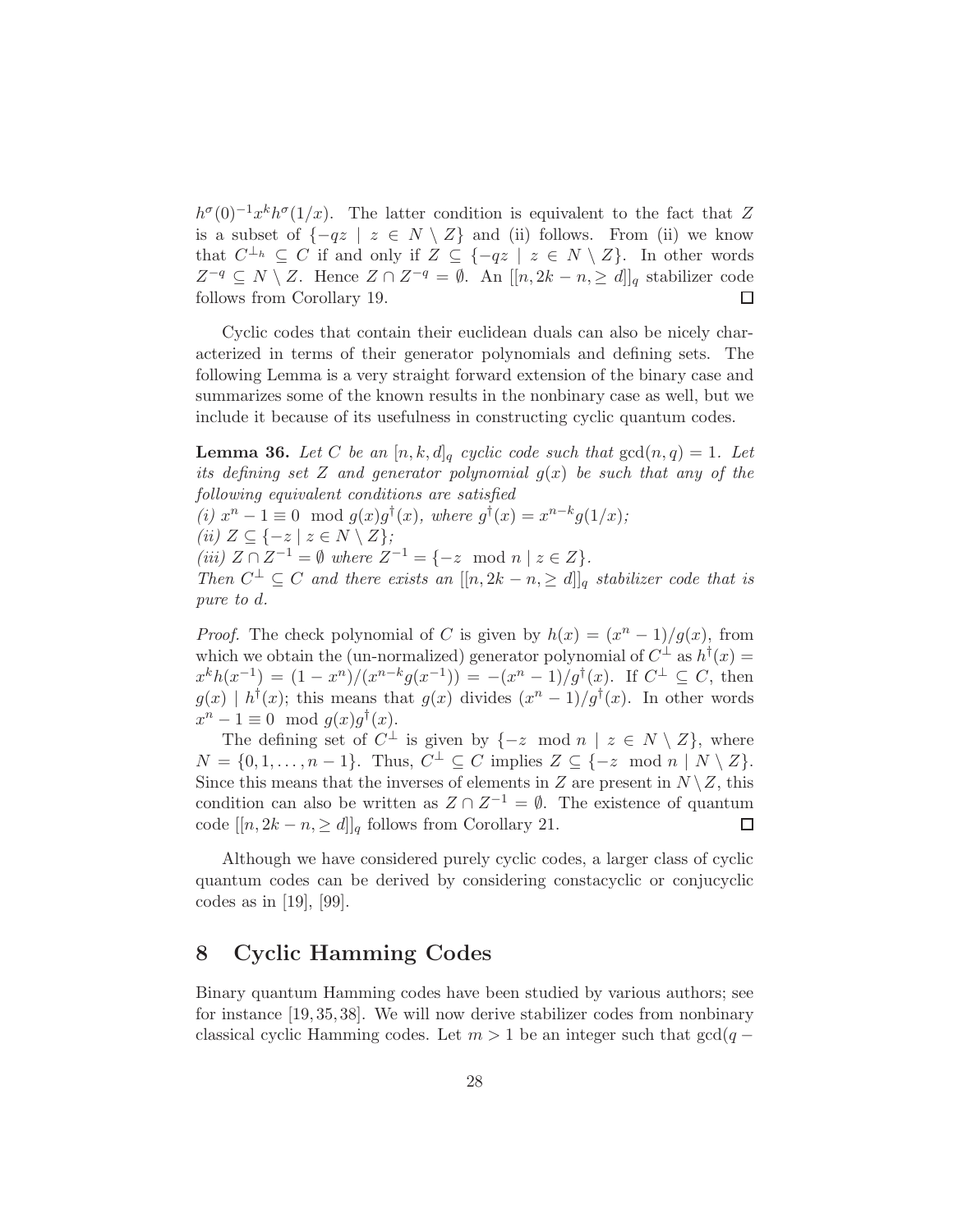$1, m$ ) = 1. A classical cyclic Hamming code  $H_q(m)$  has parameters [n, n –  $[m, 3]_q$  with length  $n = (q^m - 1)/(q - 1)$ . Let  $\beta$  denote a primitive nth root of unity in  $\mathbf{F}_{q^m}$ . The generator polynomial of  $H_q(m)$  is given by

$$
g(x) = \prod_{i=0}^{m-1} (x - \beta^{q^i}),
$$
\n(11)

an element of  $\mathbf{F}_q[x]$ . Thus, the code  $H_q(m)$  is defined by the cyclotomic coset  $C_1 = \{q^i \bmod n \mid i \in \mathbf{Z}\}.$ 

**Lemma 37.** The Hamming code  $H_{q^2}(m)$  contains its hermitian dual, that is,  $H_{q^2}(m)^{\perp_h} \leq H_{q^2}(m)$ .

*Proof.* The statement  $H_{q^2}(m)^{\perp_h} \leq H_{q^2}(m)$  is equivalent to the fact that the cyclotomic coset  $C_1$  satisfies  $C_1 \subseteq N_1 = \{-qz \mod n | z \in N \setminus C_1\}$ , where  $N = \{0, \ldots, n-1\}$  and  $n = (q^{2m} - 1)/(q^2 - 1)$ . We note that  $C_1$  can be expressed in the form

$$
C_1 = \left\{ (1-n)q^{2k} \bmod n \mid k \in \mathbf{Z} \right\} = \left\{ -qzq^{2k} \bmod n \mid k \in \mathbf{Z} \right\},\qquad(12)
$$

where  $z = q(q^{2m-2} - 1)/(q^2 - 1)$ . Therefore, the condition  $C_1 \subseteq N_1$  holds if and only if  $C_z \subseteq N \setminus C_1$  holds, where  $C_z = \{zq^{2j} \mod n | j \in \mathbb{Z}\}.$ 

Seeking a contradiction, we assume that the two cyclotomic cosets  $C_1$ and  $C<sub>z</sub>$  have an element in common, hence are the same. This means that there must exist a positive integer k such that  $q^{2k} = q(q^{2m-2} - 1)/(q^2 - 1)$ . This implies that  $q^{2k-1}$  divides  $q^{2m-2} - 1$ , which is absurd. Thus, the sets  $C_1$  and  $C_z$  are disjoint, hence  $C_z \subseteq N \setminus C_1$ , which proves the claim.

**Theorem 38.** For each integer  $m \geq 2$  such that  $gcd(m, a^2 - 1) = 1$ , there *exists a pure*  $[[n, n-2m, 3]]_q$  *stabilizer code of length*  $n = (q^{2m} - 1)/(q^2 - 1)$ *.* 

*Proof.* If  $gcd(m, q^2 - 1) = 1$ , then there exists a classical  $[n, n - m, 3]_{q^2}$ Hamming code  $H_{q^2}(m)$ . By Lemma 37, we have  $H_{q^2}(m)^{\perp_h} \leq H_{q^2}(m)$ , hence there exists a pure  $[[n, n - 2m, 3]]_q$  stabilizer code by Corollary 19. The purity is due to the fact that the  $H_{q^2}(m)^{\perp_h}$  has minimum distance  $q^{2m-2} \ge 3$  for  $m \ge 2$  [52, Theorem 1.8.3].  $\Box$ 

These quantum Hamming codes are optimal since they attain the quantum Hamming bound, see Corollary 29. A different approach that allows construction of noncyclic perfect quantum codes can be found in [16]. It is also possible to construct quantum codes from Hamming codes that contain their euclidean duals, however these codes do not meet the quantum Hamming bound.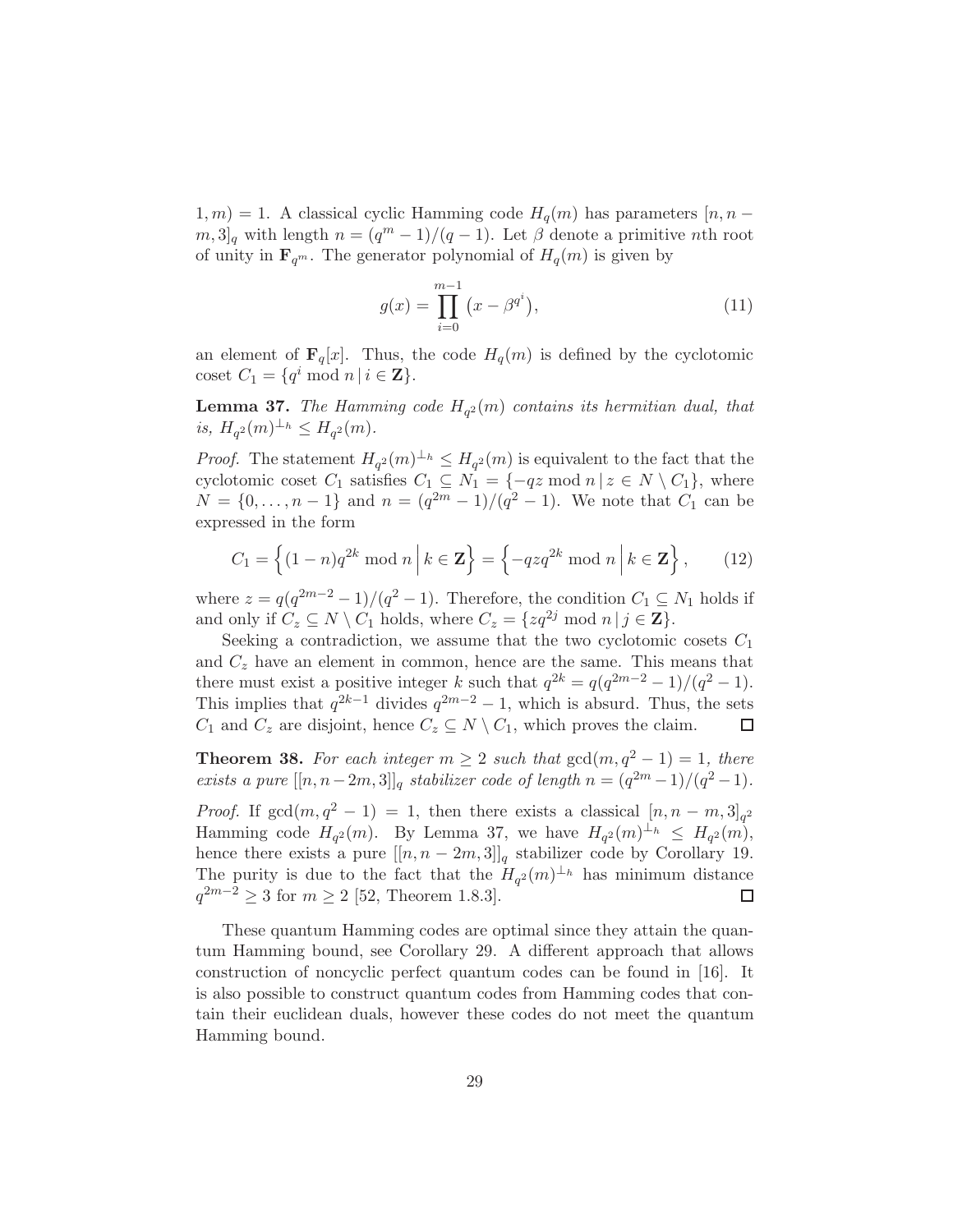**Lemma 39.** If  $gcd(m, q - 1) = 1$  and  $m \geq 2$ , then there exists a pure  $[[n, n-2m, 3]]_q$  quantum code, where  $n = (q^m - 1)/(q - 1)$ .

*Proof.* The generating polynomial of  $[n, n - m, 3]_q$  Hamming code, with  $n=(q^m-1)/(q-1)$  is given by equation (11) where  $\beta$  is an element of order n. The code exists only if  $gcd(m, q - 1) = 1$ . By Lemma 36 a cyclic code contains its dual if  $x^n - 1 \equiv 0 \mod g(x)g^{\dagger}(x)$ , where  $g^{\dagger}(x) = x^{n-k}g(x^{-1})$ . If  $g(x)$  is not self-reciprocal then  $g(x)g^{\dagger}(x)$  divides  $x^{n} - 1$  [98]. Since the generating polynomial of the Hamming code is not self-reciprocal, the code contains its euclidean dual. By Lemma 36 we can construct a quantum code with the parameters  $[[n, n - 2m, 3]]_q$ . Once again the purity follows due to the fact the duals of Hamming codes are simplex codes with weight  $q^{m-1} \geq 3$  [52, Theorem 1.8.3] for  $m \geq 2$ .  $\Box$ 

## 9 Quadratic Residue Codes

Another well known family of classical codes are the quadratic residue codes. Rains constructed quadratic residue codes for prime alphabet in [79]. In this section we will construct two series of quantum codes based on the classical quadratic codes for any arbitrary field using elementary methods.

Theorem 40 (Quadratic Residue Codes). *Let* n *be a prime of the form*  $n \equiv 3 \mod 4$ , and let q be a power of a prime that is not divisible by n. If q *is a quadratic residue modulo n, then there exists a pure*  $[[n, 1, d]]_q$  *stabilizer code with minimum distance d satisfying*  $d^2 - d + 1 \geq n$ *.* 

*Proof.* Let  $\alpha$  denote a primitive nth root of unity from some extension field of  $\mathbf{F}_q$ . Let  $R = \{r^2 \mod n \mid r \in \mathbb{Z} \text{ such that } 1 \leq r \leq (n-1)/2 \}$  denote the set of quadratic residues modulo n. We define the quadratic residue code  $C_R$ as the cyclic code of length n over  $\mathbf{F}_q$  that is generated by the polynomial

$$
q(x) = \prod_{r \in R} (x - \alpha^r).
$$

The code  $C_R$  has parameters  $[n,(n+1)/2,d]_q$  and if  $n \equiv 3 \mod 4$ , the dual code  $C_R^{\perp}$  of  $C_R$  is given by the cyclic code generated by  $(x-1)q(x)$ , the evenlike subcode of  $C_R$ . The minimum distance d is bounded by  $d^2 - d + 1 \ge n$ , see, for instance, [15, pp. 114-119]. Further  $\text{wt}(C_R \setminus C_R^{\perp}) = \text{wt}(C_R) = d$ by [52, Theorem 6.6.22]. We can deduce from Corollary 21 that there exists a pure  $[[n,(n+1)-n,d]]_q$  stabilizer code.  $\Box$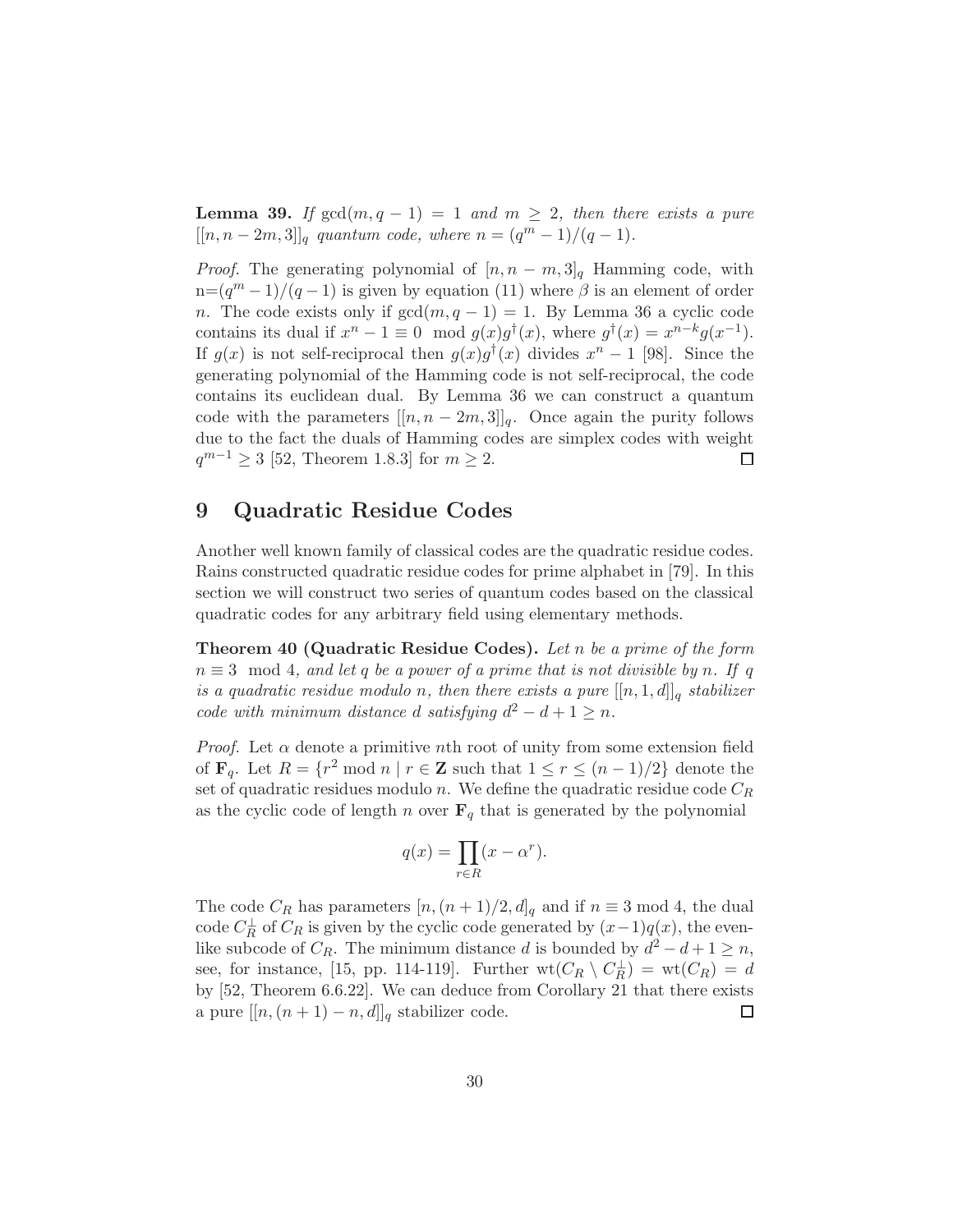For example, the prime  $p = 3$  is a quadratic residue modulo  $n = 23$ . The previous proposition guarantees the existence of a  $[[23,1,d]]_3$  stabilizer code with minimum distance  $d \geq 6$ .

If n is an odd prime of the form  $n \equiv 1 \mod 4$ , then we can also construct quadratic residue codes, but now we need to employ Lemma 20, because  $C_R$ does not contain its dual.

**Theorem 41.** Let *n* be a prime of the form  $n \equiv 1 \mod 4$ . Let q be a power *of a prime that is not divisible by* n*. If* q *is a quadratic residue modulo* n*, then there exists a pure*  $[[n, 1, d]]_q$  *stabilizer code with minimum distance d bounded from below by*  $d \geq \sqrt{n}$ .

*Proof.* Let  $\alpha$  denote a primitive nth root of unity from some extension field of  $\mathbf{F}_q$ . We denote by R denote the set of quadratic residues modulo n and by  $N$  the set of quadratic non-residues modulo  $n$ .

Let  $C_R$  and  $C_N$  denote the cyclic codes of length n that are respectively generated by the polynomials  $q_R(x)$  and  $q_N(x)$ , where

$$
q_R(x) = \prod_{r \in R} (x - \alpha^r)
$$
 and  $q_N(x) = \prod_{r \in N} (x - \alpha^r)$ .

Both codes have parameters  $[n,(n+1)/2,d]_q$  with  $d^2 \ge n$ , see [15, pp. 114-119].

The dual code of  $C_R$  is given by the even-like subcode of  $C_N$ ; in other words,  $C_R^{\perp}$  is a cyclic code of length n over  $\mathbf{F}_q$  that is generated by the polynomial  $(x-1)q_N(x)$ ; in particular,  $C_R^{\perp} \leq C_N$ . Moreover wt $(C_R \setminus C_N^{\perp})$  =  $wt(C_N \setminus C_R^{\perp}) = d$  by [52, Theorem 6.6.22]. Therefore, we obtain a pure  $[[n,(n+1)/2+(n+1)/2-n,d]]_q$  code by Lemma 20. ⊔

## 10 Quantum Melas Codes

One of the earliest family of codes that were constructed with a view to correcting burst errors are the Melas codes. While not as well known as the Hamming codes or the quadratic residue codes, they are nonetheless an interesting family of codes. These codes have been well investigated, especially in the mathematical community, because of their connections to algebraic geometry [62, 87, 88, 97]. See [51] for an interesting read on the connections to number theory.

The Melas code<sup>∗</sup>  $\mathcal{M}_q(m)$  is a cyclic  $[n, n-2m, \geq 3]_q$  code with  $n = q^m - 1$ .

<sup>\*</sup>The classical Melas codes are defined over a prime field  $\mathbf{F}_p$  and have the parameters  $[p^m - 1, p^m - m - 1, \ge 3]_p$  (cf. [95]); here we consider a generalization to arbitrary finite fields.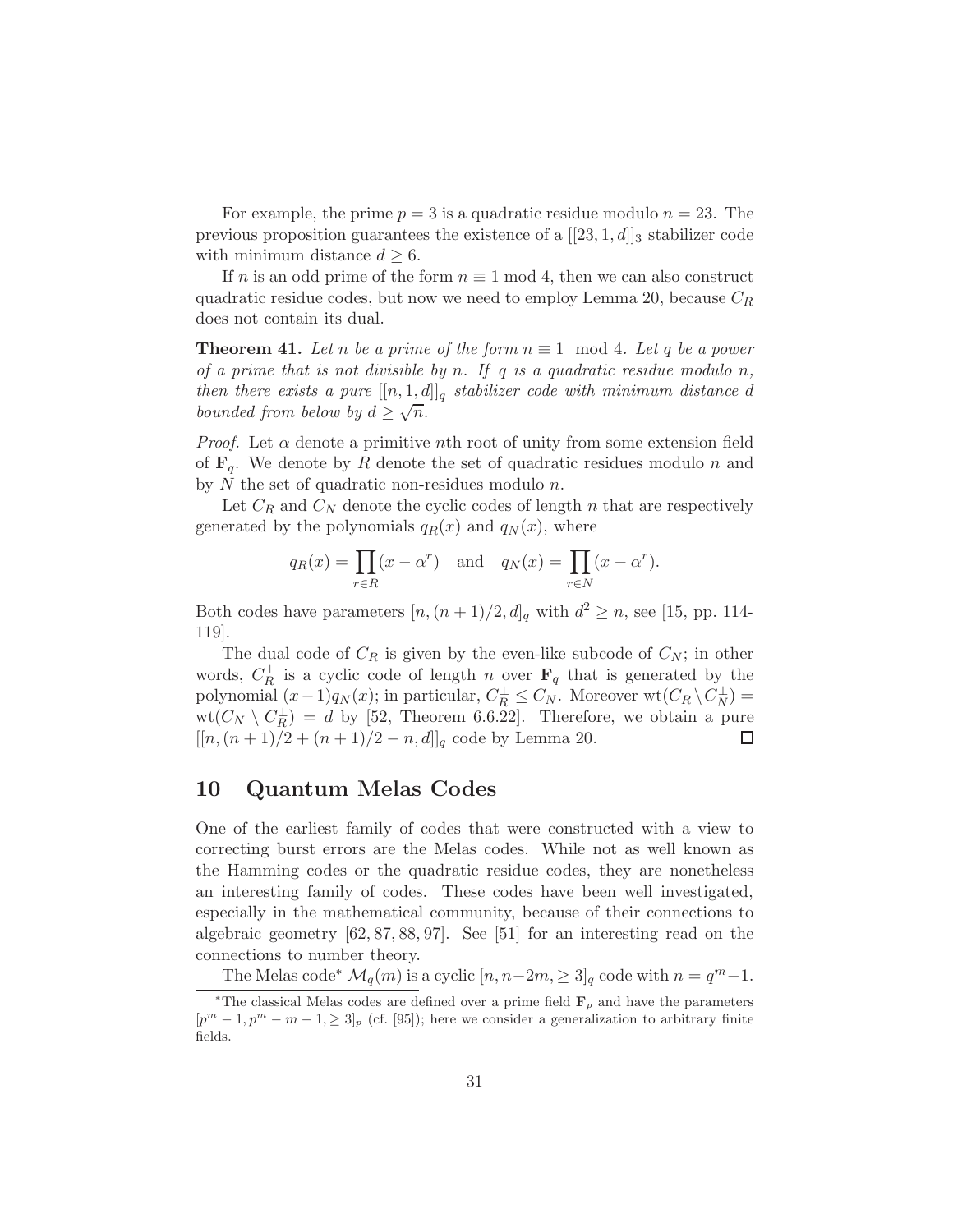The generator polynomial of  $\mathcal{M}_q(m)$  is given by

$$
g(x) = \prod_{i=0}^{m-1} (x - \alpha^{q^i})(x - \alpha^{-q^i}),
$$
\n(13)

where  $\alpha$  is a primitive element in  $\mathbf{F}_{q^m}$ . Alternatively, the defining set of the code is given by  $Z = C_1 \cup C_{-1} = \{\pm q^i \mod n \mid 0 \le i < m\}.$ 

**Lemma 42.** The Melas code  $\mathcal{M}_{q^2}(m)$  contains its hermitian dual.

*Proof.* By Lemma 35, it suffices to show that  $Z \cap Z^{-q} = \emptyset$ . Seeking a contradiction, we assume that  $Z \cap Z^{-q} \neq \emptyset$ . Since  $gcd(q^2, q^{2m} - 1) = 1$ , this implies that there must exist some integer i in the range  $0 \leq i \leq m$  such that  $q^{2i} \equiv \pm q \mod n$ , but that is impossible; so  $Z \cap Z^{-q} = \emptyset$ .  $\Box$ 

Lemma 43. *If* q *is even, then the minimum distance of the Melas code*  $\mathcal{M}_{q^2}(m)$  *is at least 3.* 

*Proof.* The parity check matrix of  $\mathcal{M}_{q^2}(m)$  is given by

$$
H = \begin{pmatrix} 1 & \alpha & \alpha^2 & \cdots & \alpha^{n-1} \\ 1 & \alpha^{-1} & \alpha^{-2} & \cdots & \alpha^{-(n-1)} \end{pmatrix}.
$$
 (14)

This matrix has a rank 2 only if no two columns are scalar multiples of each other. Seeking a contradiction, we suppose that

$$
\left(\begin{array}{c}\alpha^x\\ \alpha^{-x}\end{array}\right) = \alpha^t \left(\begin{array}{c}\alpha^y\\ \alpha^{-y}\end{array}\right) \tag{15}
$$

holds for distinct x and y. This yields  $\alpha^{2t} = 1$ , which implies  $t \in \{0, n/2\}$ . If q is even, then n is odd, and so t cannot equal  $n/2$ . If  $t = 0$ , then  $x = y$ contradicting the distinctness of  $x$  and  $y$ . Therefore, we can conclude that H has rank  $r = 2$ ; thus, the minimum distance is at least 3. □

**Theorem 44 (Quantum Melas codes).** *If* q *is even and*  $n = q^{2m} - 1$ , *there exist quantum Melas codes with parameters*  $[[n, n - 4m, \geq 3]]_q$  *that is pure to 3.*

*Proof.* By Lemma 42 we have  $\mathcal{M}_{q^2}(m)^{\perp_h} \subseteq \mathcal{M}_{q^2}(m)$  and by Lemma 43 we have the distance  $\geq 3$ . So by Corollary 19 there exists an  $[[n, n-4m, \geq 3]]_q$  quantum code. quantum code.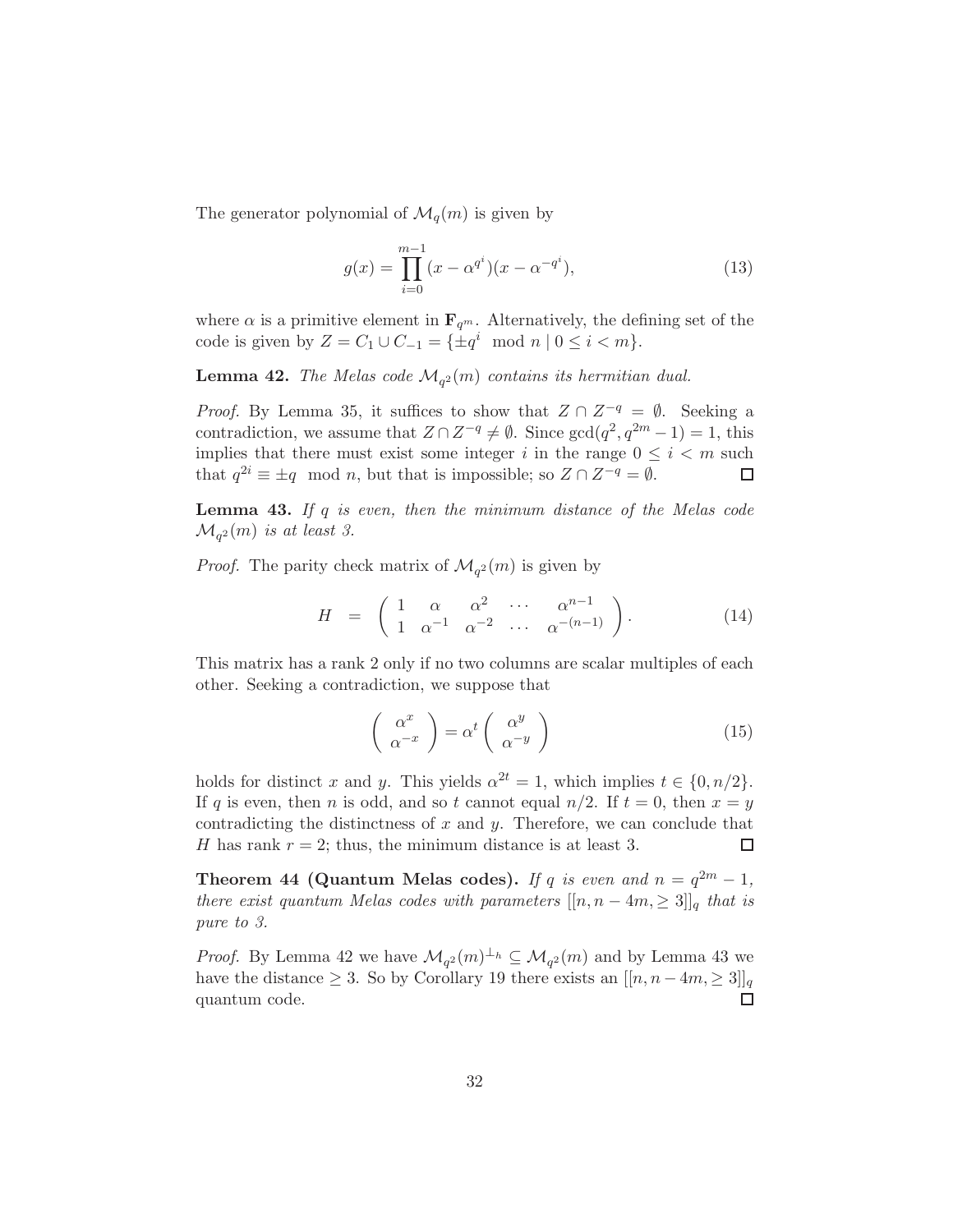## 11 Quantum BCH Codes

In this section we consider a popular family of classical codes, the BCH codes, and construct the associated nonbinary quantum stabilizer codes. Binary quantum BCH codes were studied in [19,29,45,94]. The CSS construction turns out to be especially useful, because BCH codes form a naturally nested family of codes. In case of primitive BCH codes over prime fields the distance of the dual is lower bounded by the generalized Carlitz-Uchiyama bound, and this allows us to derive bounds on the minimum distance of the resulting quantum codes.

Let q be a power of a prime and  $n$  a positive integer that is coprime to  $q$ . Recall that a BCH code C of length n and designed distance  $\delta$  over  $\mathbf{F}_q$  is a cyclic code whose defining set Z is given by a union of  $\delta - 1$  subsequent cyclotomic cosets,

$$
Z = \bigcup_{x=b}^{b+\delta-2} C_x, \quad \text{where} \quad C_x = \{xq^r \text{ mod } n \mid r \in \mathbf{Z}, r \ge 0\}.
$$

The generator polynomial of the code is of the form

$$
g(x) = \prod_{z \in Z} (x - \beta^z),
$$

where  $\beta$  is a primitive *n*-th root of unity of some extension field of  $\mathbf{F}_q$ . The definition ensures that  $g(x)$  generates a cyclic  $[n, k, d]_q$  code of dimension  $k = n - |Z|$  and minimum distance  $d \geq \delta$ . If  $b = 1$ , then the code C is called a narrow-sense BCH code, and if  $n = q^m - 1$  for some  $m \ge 1$ , then the code is called primitive.

Generalized Carlitz-Uchiyama Bound. Our first construction derives stabilizer codes from BCH codes over prime fields. We use the Knuth-Iverson bracket [statement] in the formulation of the Carlitz-Uchiyama bound that evaluates to 1 if statement is true and 0 otherwise.

Lemma 45 (Generalized Carlitz-Uchiyama Bound). *Let* p *be a prime.* Let C denote a narrow-sense BCH code of length  $n = p^m - 1$  over  $\mathbf{F}_p$ , of designed distance  $\delta = 2t + 1$ . Then the minimum distance  $d^{\perp}$  of its euclidean *dual code*  $C^{\perp}$  *is bounded by* 

$$
d^{\perp} \ge \left(1 - \frac{1}{p}\right) \left(p^m - \frac{\delta - 2 - \left[\delta - 1 \equiv 0 \bmod p\right]}{2} \left\lfloor 2p^{m/2} \right\rfloor\right). \tag{16}
$$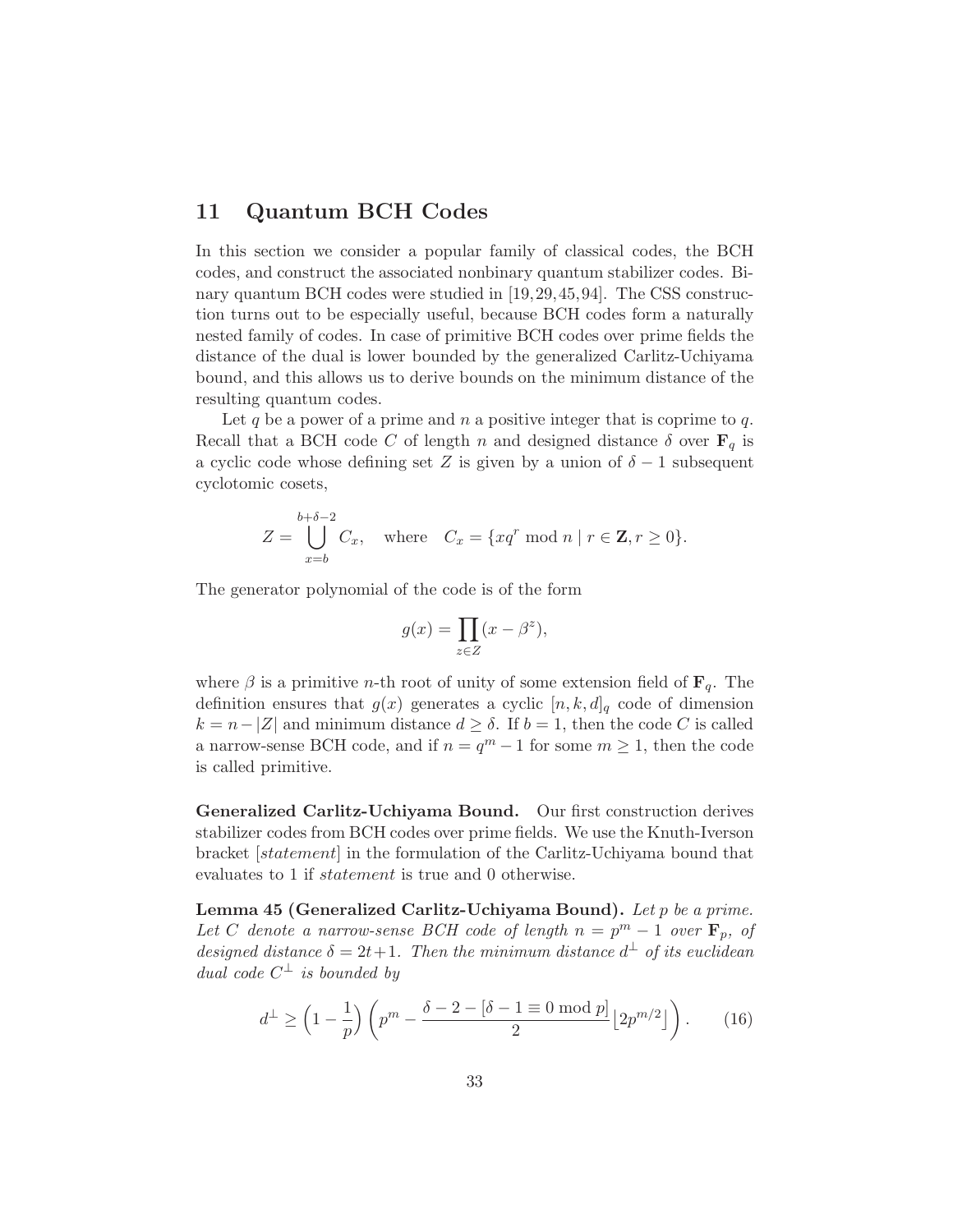*Proof.* See [95, Theorem 7]; for further background, see [67, page 280].  $\Box$ 

**Theorem 46.** Let p be a prime. Let C be a  $[p^m - 1, k] \geq \delta]_p$  narrow-sense *BCH* code of designed distance  $\delta = 2t + 1$  and  $C^*$  a  $[p^m - 1, k^*, d^*]_p$  *BCH code such that*  $C \subseteq C^*$ . Then there exists a  $[[p^m-1, k^* - k, \geq \min\{d^*, d^{\perp}\}]]_p$ *stabilizer code, where*  $d^{\perp}$  *is given by (16).* 

*Proof.* The result follows from applying Lemma 45 to C and Lemma 20 to the codes  $C$  and  $C^*$ . □

*Remark* 47*.* (i) The Carlitz-Uchiyama bound becomes trivial for larger design distances. (ii) In [72, Corollary 2] it was shown that for binary BCH codes of design distance  $d$ , the lower bound in equation  $(16)$  is attained when  $n = 2^{2ab} - 1$ , where a is the smallest integer such that  $d - 2 \mid 2^a + 1$ and  $b$  is odd. (iii) For a further tightening of the Carlitz-Uchiyama bound see [73, Theorem 2].

Primitive BCH codes containing their duals. We can extend result of the previous section to BCH codes over finite fields that are not necessarily prime. In fact, if we restrict ourselves to smaller designed distances, then we can even achieve significantly sharper results. We will just review the results and refer the reader to our companion paper [2] for the proofs.

In the BCH code construction, it is in general not obvious how large the cyclotomic cosets will be. However, if the designed distance is small, then one can show that the cyclotomic cosets all have maximal size.

**Lemma 48.** *A narrow-sense, primitive BCH code with design distance*  $2 \leq$  $\delta \le q^{[m/2]} + 1$  *has parameters*  $[q^m - 1, q^m - 1 - m[(\delta - 1)(1 - 1/q)], \ge \delta]_q$ .

*Proof.* See [2, Theorem A]; the binary case was already established by Steane [94].  $\Box$ 

In the case of small designed distances, primitive, narrow-sense BCH codes contain their euclidean duals.

**Lemma 49.** *A narrow-sense, primitive BCH code over*  $\mathbf{F}_q^n$  contains its eu*clidean dual if and only if its design distance*  $2 \leq \delta \leq q^{[m/2]} - 1 - (q 2\left[m \text{ odd}\right]$ *, where*  $n = q^m - 1$  and  $m \geq 2$ *.* 

*Proof.* See [2, Theorem C].

A simple consequence is the following theorem:

 $\Box$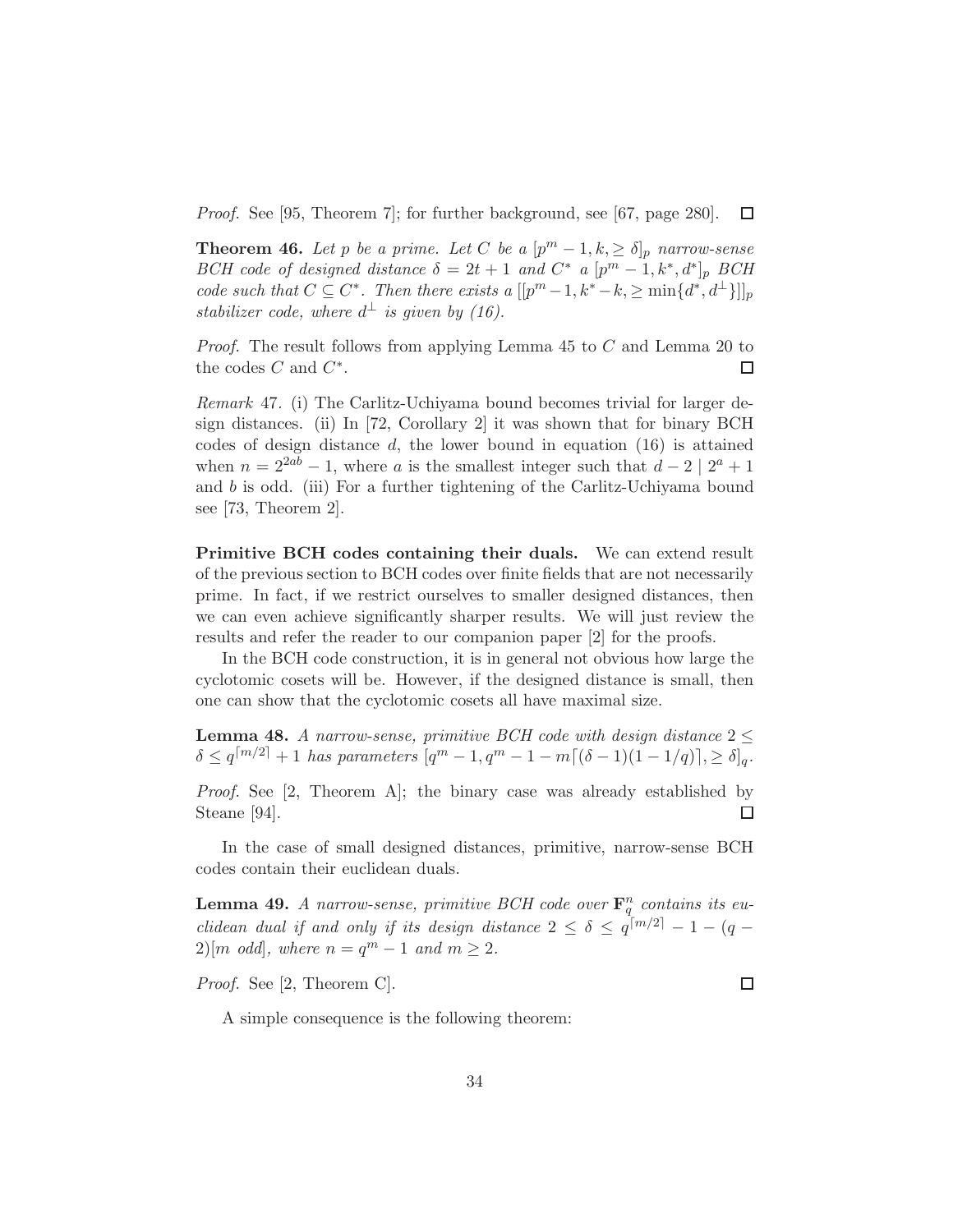**Theorem 50.** If C is a narrow-sense primitive BCH code over  $\mathbf{F}_q$  with *design distance*  $2 \le \delta \le q^{[m/2]} - 1 - (q - 2)[m \text{ odd}]$  and  $m \ge 2$ , then there *exists an*  $[[q^m - 1, q^m - 1 - 2m[(\delta - 1)(1 - 1/q)], \geq \delta]]_q$  *stabilizer code that is pure to*  $\delta$ *.* 

*Proof.* If we combine Lemmas 48 and 49 and apply the CSS construction, then we obtain the claim.  $\Box$ 

One can argue in a similar way for hermitian duals of primitive, narrowsense BCH codes.

**Theorem 51.** If C is a narrow-sense primitive BCH code over  $\mathbf{F}_{q^2}^n$  with *design distance*  $2 \le \delta \le q^m - 1$ , then there exists an  $[[q^{2m} - 1, q^{2m} - 1 2m[(\delta-1)(1-1/q^2)], \geq \delta]$  *stabilizer code that is pure to*  $\delta$ *.* 

*Proof.* See [2] for details.

When  $m = 1$ , the BCH codes are the same as the Reed Solomon codes and this case has been dealt with in  $[47]$ . An alternate perspective using Reed-Muller codes is considered in [84].

Extending quantum BCH codes. It is not always possible to extend a stabilizer code, because the corresponding classical codes are required to be self-orthogonal. In this paragraph we will show that it is possible to extend narrow-sense BCH codes of certain lengths.

**Lemma 52.** Let  $\mathbf{F}_{q^2}$  be a finite field of characteristic p. If C is a narrow*sense*  $[n, k, \ge d]_{q^2}$  *BCH code such that*  $C^{\perp_h} \subseteq C$  *and*  $n \equiv -1 \mod p$ *, then there exists an*  $[[n, 2k - n, \ge d]]_q$  *stabilizer code that is pure to d which can be extended to an*  $[[n+1, 2k - n - 1, \ge d + 1]]_q$  *stabilizer code that is pure to*  $d + 1$ *.* 

*Proof.* Since  $C^{\perp_h} \subseteq C$ , Corollary 19 implies the existence of an  $[[n, 2k-n, \geq$  $d\|_q$  quantum code that is pure to d. And being narrow-sense the parity check matrix of  $C$  has the form

$$
H = \begin{pmatrix} 1 & \alpha & \alpha^2 & \cdots & \alpha^{(n-1)} \\ 1 & \alpha^2 & \alpha^{2(2)} & \cdots & \alpha^{2(n-1)} \\ \vdots & \ddots & \ddots & \ddots & \ddots \\ 1 & \alpha^{d-1} & \alpha^{2(d-1)} & \cdots & \alpha^{(n-1)(d-1)} \end{pmatrix}, \qquad (17)
$$

 $\Box$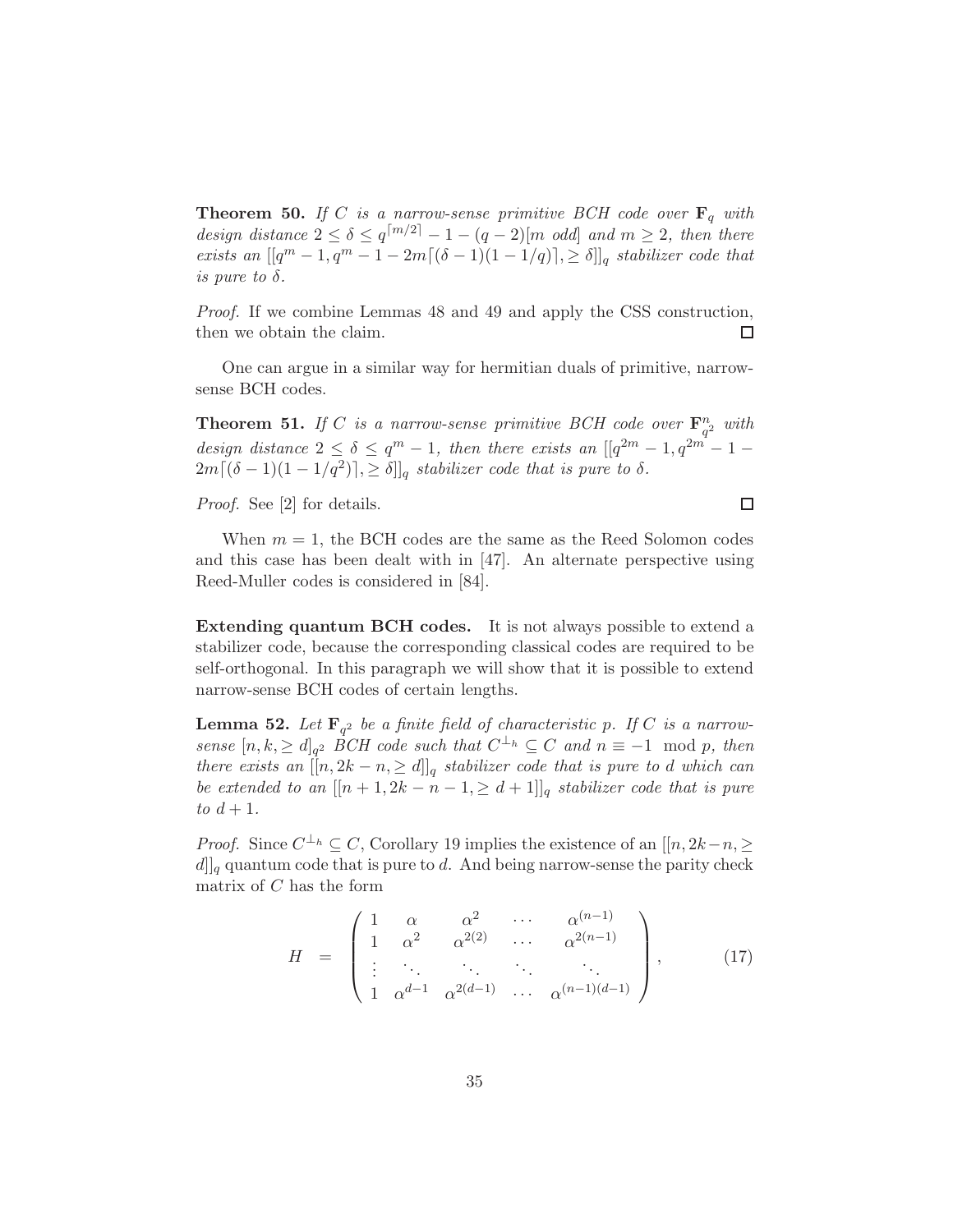where  $\alpha$  is a primitive  $n^{th}$  root of unity. This can be extended to give an  $[n+1, k, d+1]$  code  $C_e$ , whose parity check matrix is given as

$$
H_e = \begin{pmatrix} 1 & 1 & 1 & \cdots & 1 & 1 \\ 1 & \alpha & \alpha^2 & \cdots & \alpha^{(n-1)} & 0 \\ 1 & \alpha^2 & \alpha^{2(2)} & \cdots & \alpha^{2(n-1)} & 0 \\ \vdots & \ddots & \ddots & \ddots & \ddots & \vdots \\ 1 & \alpha^{d-1} & \alpha^{2(d-1)} & \cdots & \alpha^{(n-1)(d-1)} & 0 \end{pmatrix}.
$$
 (18)

We will show that  $C_e^{\perp_h}$  is self-orthogonal. Let  $R_i$  be the  $i^{th}$  row in  $H_e$ . For  $2 \leq i \leq d$  the self-orthogonality of H implies that  $\langle R_i | R_j \rangle_h = 0$ . We need to show that  $\langle R_i | 1 \rangle_h = 0, 1 \leq i \leq d$ . For  $2 \leq i \leq d$  we have  $\langle R_i | 1 \rangle_h = 0$ .  $\sum$ show that  $\langle R_i | 1 \rangle_h = 0, 1 \le i \le d$ . For  $2 \le i \le d$  we have  $\langle R_i | 1 \rangle_h =$ <br> $\frac{n-1}{j=0} \alpha^{ij} = (\alpha^{in}-1)/(\alpha^i-1) = 0$ , as  $\alpha^n = 1$  and  $\alpha^i \neq 1$ . For  $i = 1$  we have  $\langle 1|1\rangle_h = n + 1 \mod p$ , which vanishes because of the assumption  $n \equiv -1$ mod p.

Now we will show that the rank of  $H_e$  is d, thus  $C_e$  has a minimum distance of at least  $d+1$ . Any d columns of  $H_e$  excluding the last column form a  $d \times d$  vandermonde matrix which is nonsingular, indicating that the d columns are linearly independent. If we consider any set of d columns that includes the last column, we can find the determinant of the corresponding matrix by expanding by the last column. This gives us a  $d-1 \times d-1$ vandermonde matrix with nonzero determinant. Thus any d columns of  $H_e$ are independent and the minimum distance of  $C_e$  is at least  $d+1$ . Therefore  $C_e$  is an  $[n+1, k, \geq d+1]_{q^2}$  extended cyclic code such that  $C_e^{\perp_h} \subseteq C_e$ . By Corollary 19 it defines an  $[[n+1, 2k - n - 1, \ge d+1]]_q$  quantum code pure to  $d+1$ .  $\Box$ 

**Corollary 53.** For all prime powers q, integers  $m \geq 1$  and all  $\delta$  in the *range*  $2 \le \delta \le q^m - 1$  *there exists an* 

$$
[[q^{2m}, q^{2m} - 2 - 2m[(\delta - 1)(1 - 1/q^2)], \ge \delta + 1]]_q
$$

*stabilizer code pure to*  $\delta + 1$ *.* 

*Proof.* The stabilizer codes from Theorem 51 are derived from primitive, narrow-sense BCH codes. If  $p$  denotes the characteristic of  $\mathbf{F}_{q^2}$ , then  $q^{2m}$  – 1 ≡ −1 mod *p*, so the stabilizer codes given in Theorem 51 can be extended by Lemma 52. by Lemma 52.

A result similar to Lemma 52 can be developed for BCH codes that contain their euclidean duals.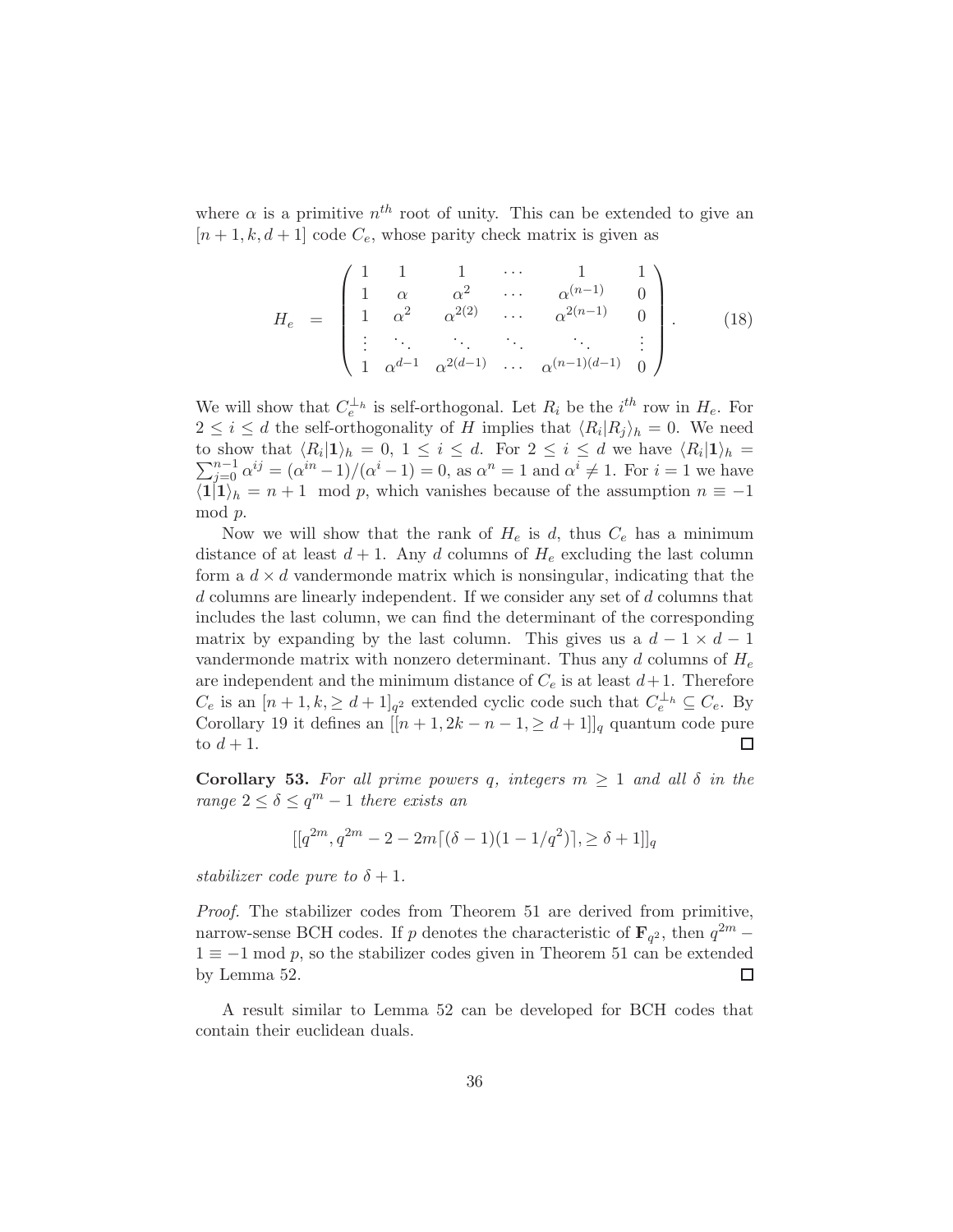# 12 Puncturing Stabilizer Codes

If we delete one coordinate in all codewords of a classical code, then we obtain a shorter code that is called the punctured code. In general, we cannot proceed in the same way with stabilizer codes, since the resulting matrices might not commute if we delete one or more tensor components.

Rains [79] invented an interesting approach that solves the puncturing problem for linear stabilizer codes and, even better, gives a way to construct stabilizer codes from arbitrary linear codes. The idea is to associate with a classical linear code a so-called puncture code; if the puncture code contains a codeword of weight r, then a self-orthogonal code of length  $r$  exists and the minimum distance is the same or higher than that of the initial classical code. Further convenient criteria for puncture codes were given in [47].

In this section, we generalize puncturing to arbitrary stabilizer codes and review some known facts. Determining a puncture code is a challenging task, and we conclude this section by showing how to puncture quantum BCH codes.

The Puncture Code. It will be convenient to denote the the pointwise product of two vectors u and v in  $\mathbf{F}_q^n$  by uv, that is,  $uv = (u_i v_i)_{i=1}^n$ .

Suppose that  $C \leq \mathbf{F}_q^{2n}$  is an arbitrary additive code. The associated puncture code  $P_s(C) \subseteq \mathbf{F}_q^n$  is defined as

$$
P_s(C) = \left\{ (b_k a'_k - b'_k a_k)_{k=1}^n \, | \, (a|b), (a'|b') \in C \right\}^{\perp}.
$$

**Theorem 54.** Suppose that C is an arbitrary additive subcode of  $\mathbf{F}_q^{2n}$  of *size*  $|C| = q^n/K$  *such that*  $\text{swt}(C^{\perp_s} \setminus C) = d$ . If the puncture code  $P_s(C)$ *contains a codeword of Hamming weight* r, then there exists an  $((r, K^*, d^*))_q$ *stabilizer code with*  $K^* \geq K/q^{n-r}$  *that has minimum distance*  $d^* \geq d$  *when*  $K^*$  > 1*.* If swt $(C^{\perp_s}) = d$ , then the resulting punctured stabilizer code is *pure to* d*.*

*Proof.* Let x be a codeword of weight r in the  $P_s(C)$ . Define an additive code  $C_x \leq \mathbf{F}_q^{2n}$  by

$$
C_x = \{(a|bx) \mid (a|b) \in C\}.
$$

If  $(a|bx)$  and  $(a'|b'x)$  are arbitrary elements of  $C_x$ , then

$$
\langle (a|bx) \mid (a'|b'x) \rangle_s = \text{tr}\left(\sum_{k=1}^n (b_k a'_k - b'_k a_k)x_k\right) = 0 \tag{19}
$$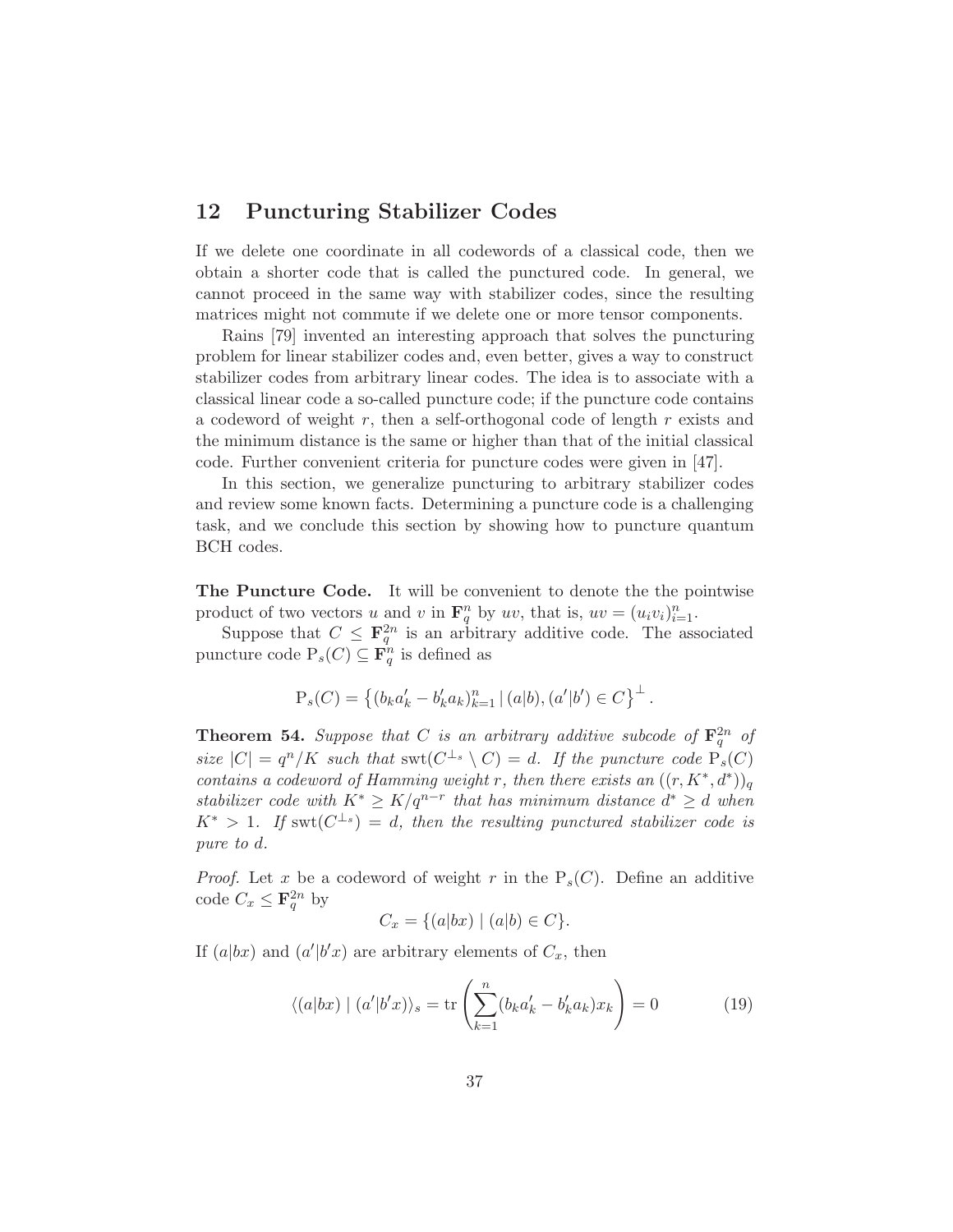by definition of  $P_s(C)$ ; thus,  $C_x \leq (C_x)^{\perp_s}$ .

Let  $C_x^R = \{(a_k|b_k)_{k\in S} | (a|b) \in C_x\}$  denote the restriction of  $C_x$  to the support  $S$  of the vector  $x$ . Since equation (19) depends only on the nonzero coefficients of the vector x, it follows that  $C_x^R \leq (C_x^R)^{\perp_s}$  holds.

We note that  $|C| \geq |C_x^R|$ ; hence, the dimension  $K^*$  of the punctured quantum code is bounded by

$$
K^* \ge q^r / |C_x^R| \ge q^r / |C| = q^r / (q^n / K) = K / q^{n-r}.
$$

It remains to show that  $\operatorname{swt}((C_x^R)^{\perp_s} \setminus C_x^R) \geq d$ . Seeking a contradiction, we suppose that  $u_x^R$  is a vector in  $(C_x^R)^{\perp_s} \setminus C_x^R$  such that  $\text{swt}(u_x^R) < d$ . Let  $u_x = (a|b)$  denote the vector in  $(C_x)^{\perp_s}$  that is zero outside the support of x and coincides with  $u_x^R$  when restricted to the support of x. It follows that  $(ax|b)$  is contained in  $C^{\perp_s}$ . However swt $(ax|b) < d$ , so  $(ax|b)$  must be an element of C, since  $\text{swt}(C^{\perp_s} \setminus C) = d$ . This implies that  $(ax|bx)$ is an element of  $C_x \n\t\leq (C_x)^{\perp_s}$ . Arguing as before, it follows that  $(ax^2|bx)$ is in C and  $(ax^2|bx^2)$  is in  $C_x$ . Repeating the process, we obtain that  $v_x = (ax^{q-1}|bx^{q-1})$  is in  $C_x$ , and we note that  $x^{q-1}$  is the characteristic vector of the support of x. Restricting  $v_x$  in  $C_x$  to the support of x yields  $u_x^R \in C_x^R$ , contradicting the assumption that  $u_x^R \in (C_x^R)^{\perp_s} \setminus C_x^R$ .

Finally, the last statement concerning the purity is easy to prove (a direct generalization of the argument given in [47] for pure linear codes). □

If the code  $C$  is a direct product, as in the case of CSS codes, then the expression for the puncture code simplifies somewhat.

**Lemma 55.** If  $C_1$  and  $C_2$  are two additive subcodes of  $\mathbf{F}_q^n$ , then

$$
P_s(C_1 \times C_2) = \{ab \mid a \in C_1, b \in C_2\}^{\perp} \leq \mathbf{F}_q^n.
$$

*Proof.* Since  $\langle ab | a \in C_1, b \in C_2 \rangle = \langle (ba' - b'a) | a, a' \in C_1, b, b' \in C_2 \rangle$ , the claim about the orthogonal complements of these sets is obvious. □

Since many quantum codes are constructed from self-orthogonal codes  $C \leq C^{\perp}$ , we write shortly

$$
P_e(C) = P_s(C \times C) = \{ ab \mid a, b \in C \}^{\perp}.
$$
 (20)

**Puncturing BCH Codes.** In this section, we let  $BCH_q^m(\delta)$  denote a primitive, narrow-sense q-ary BCH code of length  $n = q^m - 1$  and designed distance  $\delta$ . We will illustrate the previous result by puncturing such BCH codes. Some knowledge about the puncture code is necessary for this task,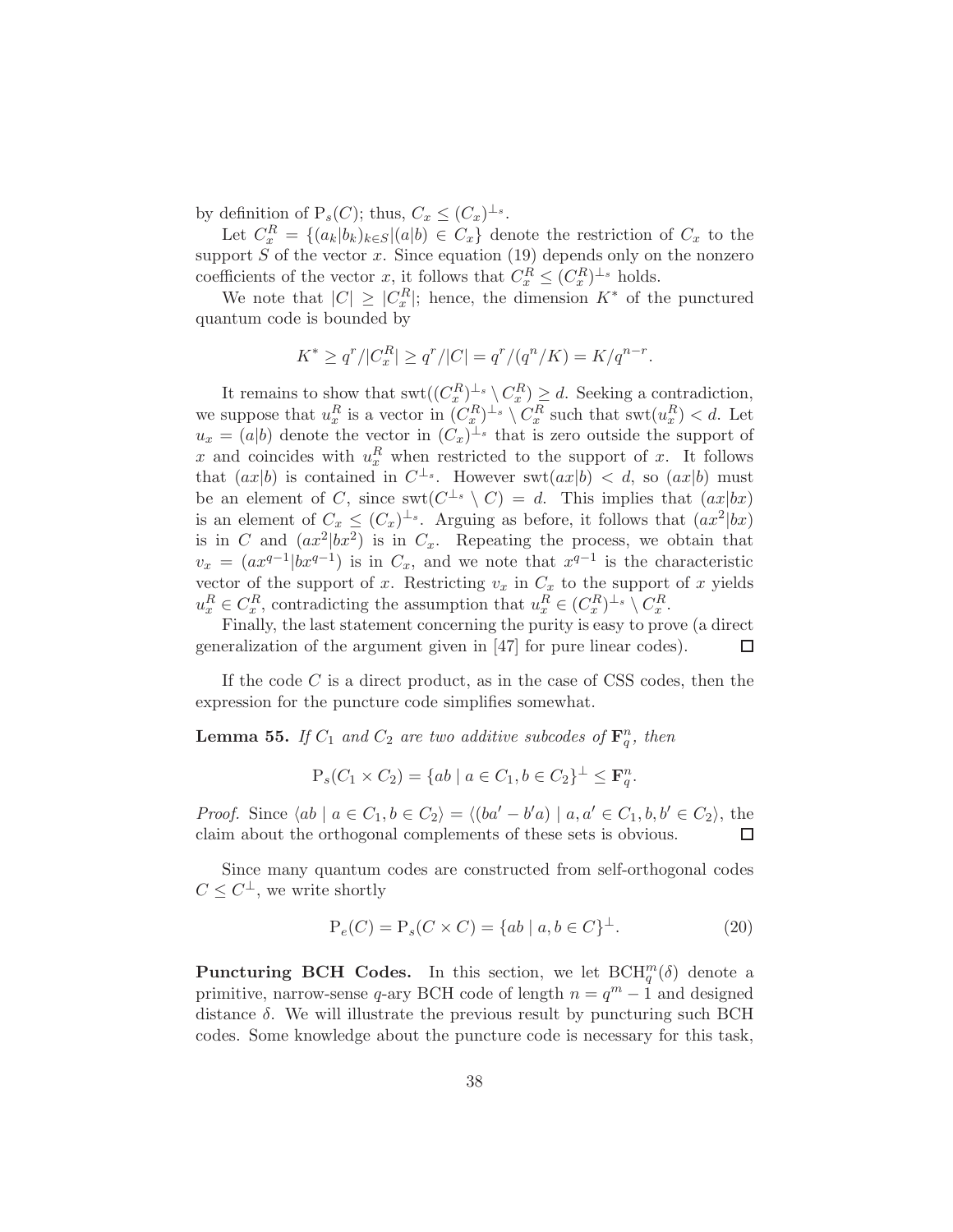and we show in Theorem 57 that a cyclic generalized Reed-Muller code is contained in the puncture code.

First, let us recall some basic facts about cyclic generalized Reed-Muller codes, see [9, 10, 53, 75] for details. Let  $L_m(\nu)$  denote the subspace of  $\mathbf{F}_q[x_1,\ldots,x_m]$  of polynomials of degree  $\leq \nu$ , and let  $(P_0,\ldots,P_{n-1})$  be an enumeration of the points in  $\mathbf{F}_q^m$  where  $P_0 = \mathbf{0}$ . The q-ary cyclic generalized Reed-Muller code  $\mathcal{R}_q^*(\nu,m)$  of order  $\nu$  and length  $n=q^m-1$  is defined as

$$
\mathcal{R}_q^*(\nu, m) = \{ev \, f \mid f \in L_m(\nu) \},\
$$

where the codewords are evaluations of the polynomials in all but  $P_0$ ,  $ev f =$  $(f(P_1),..., f(P_{n-1}))$ . The dimension  $k^*(\nu)$  of the code  $\mathcal{R}_q^*(\nu,m)$  is given by the formula  $k^*(\nu) = \sum_{j=0}^m (-1)^j \binom{m}{j} \binom{m+\nu-jq}{\nu-jq}$ , and its minimum distance  $d^*(\nu) = (R+1)q^Q - 1$ , where  $m(q-1) - \nu = (q-1)Q + R$  with  $0 \le R < q-1$ . The dual code of  ${\mathcal R}_q^* (\nu,m)$  can be characterized by

$$
\mathcal{R}_q^*(\nu, m)^\perp = \{ev \ f \mid f \in L_m^*(\nu^\perp) \},\tag{21}
$$

where  $\nu^{\perp} = m(q-1) - \nu - 1$  and  $L_m^*(\nu)$  is the subspace of all nonconstant polynomials in  $L_m(\nu)$ ;

It is well-known that a primitive, narrow-sense BCH code contains a cyclic generalized Reed-Muller code, see [53, Theorem 5], and we determine the largest such subcode in our next lemma.

**Lemma 56.** We have  $\mathcal{R}_q^*(\nu, m) \subseteq \text{BCH}_q^m(\delta)$  for  $\nu = (m - Q)(q - 1) - R$ , with  $Q = \lfloor \log_q(\delta + 1) \rfloor$  and  $R = \lfloor (\delta + 1)/q^Q \rfloor - 1$ *. For all orders*  $\nu' > \nu$ *, we have*  $\mathcal{R}_q^*(\nu', m) \nsubseteq \text{BCH}_q^m(\delta)$ .

*Proof.* First, we show that  $\mathcal{R}_q^*(\nu,m) \subseteq \text{BCH}_q^m(\delta)$ . Recall that the minimum distance  $d^*(\nu) = (R+1)q^Q - 1$ , where  $m(q-1) - \nu = (q-1)Q + R$  with  $0 \leq$  $R < q-1$ . By [53, Theorem 5], we have  $\mathcal{R}_q^*(\nu,m) \subseteq \text{BCH}_q^m((R+1)q^Q-1)$ . Notice that  $(R+1)q^Q-1 = \lfloor (\delta+1)/q^Q \rfloor q^Q-1 \ge \delta$ , so  $BCH_q^m((R+1)q^Q-1) \subseteq$ BCH<sup>m</sup>( $\delta$ ). Therefore,  $\mathcal{R}_q^*(\nu,m) \subseteq \text{BCH}_q^m(\delta)$ , as claimed.

For the second claim, it suffices to show that  $\mathcal{R}_q^*(\nu+1,m)$  is not a subcode of BCH<sup>m</sup>( $\delta$ ). We will prove this by showing that the minimum distance  $d^*(\nu+1) < \delta$ . Notice that

$$
m(q-1) - (\nu + 1) = \begin{cases} (q-1)Q + R - 1 & \text{for } R \ge 1, \\ (q-1)(Q-1) + q - 2 & \text{for } R = 0. \end{cases}
$$

with R and Q as given in the hypothesis. Therefore, the distance  $d^*(\nu+1)$ of  $\mathcal{R}_q^*(\nu+1,m)$  is given by

$$
d^*(\nu+1) = \begin{cases} ([(\delta+1)/q^Q]-1)q^Q-1 & \text{for } R \ge 1, \\ (q-1)q^{Q-1}-1 & \text{for } R = 0. \end{cases}
$$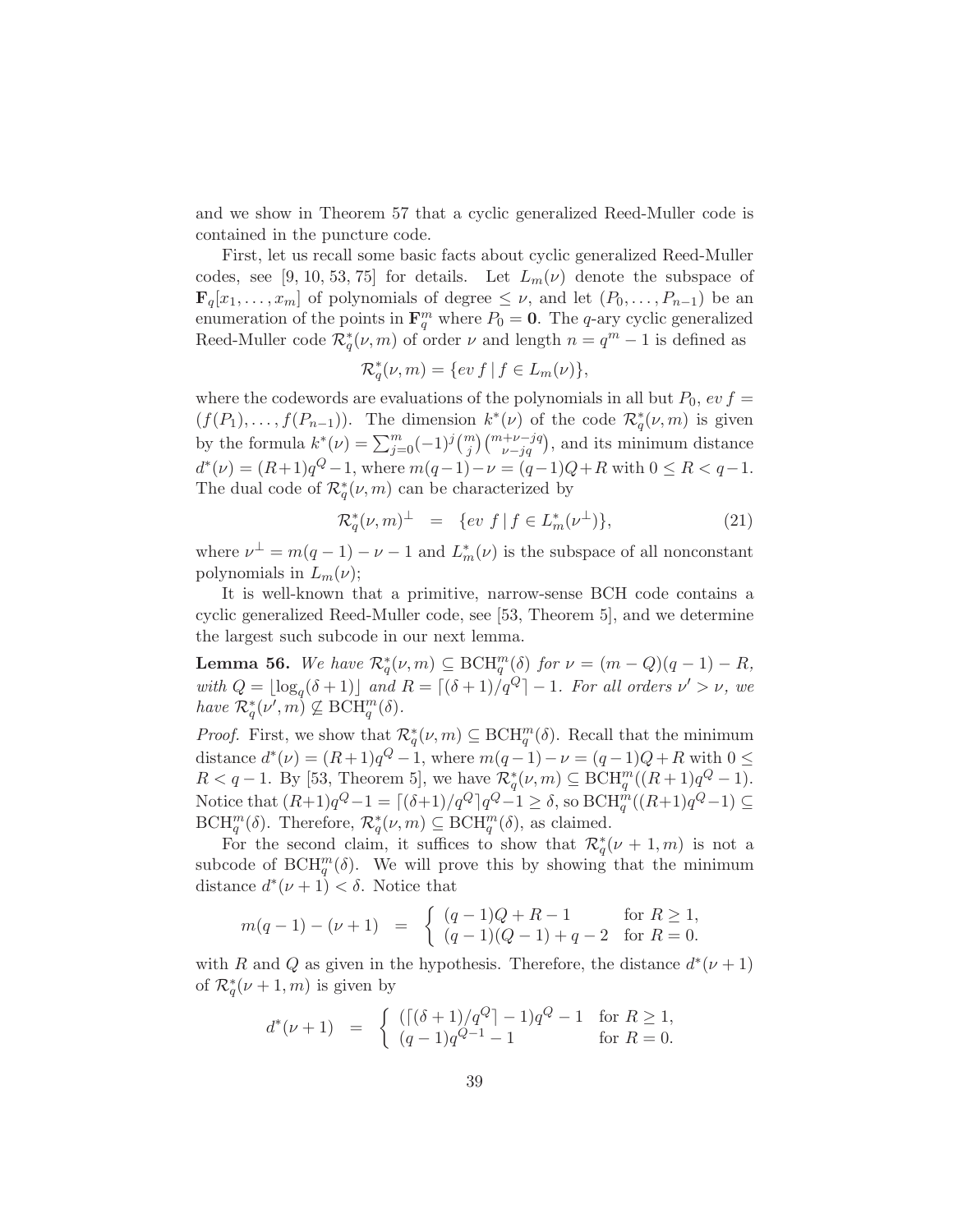In both cases, it is straightforward to verify that  $d^*(\nu+1) < \delta$ .

Explicitly determining the puncture code is a challenging task. For the duals of BCH codes, we are able to determine large subcodes of the puncture code.

**Theorem 57.** *If*  $\delta < q^{\lfloor m/2 \rfloor} - 1$ , then  $\mathcal{R}_q^*(\mu, m) \subseteq \mathrm{P}_e(\mathrm{BCH}_q^m(\delta)^{\perp})$  for all *orders*  $\mu$  *in the range*  $0 \le \mu \le m(q - 1) - 2(R + (q - 1)Q) + 1$  *with*  $Q =$  $\lfloor \log_q(\delta + 1) \rfloor$  *and*  $R = \lceil (\delta + 1)/q^Q \rceil - 1$ *.* 

*Proof.* By Lemma 56, we have  $\mathcal{R}_q^*(\nu, m) \subseteq \text{BCH}_q^m(\delta)$  for  $\nu = (m - Q)(q - q)$ 1) – R; hence,  $\text{BCH}_{q}^{m}(\delta)^{\perp} \subseteq \mathcal{R}_{q}^{*}(\nu,m)^{\perp}$ . It follows from the definition of the puncture code that  $P_e(BCH_q^m(\delta)^{\perp}) \supseteq P_e(\mathcal{R}_q^*(\nu,m)^{\perp})$ . However,

$$
P_e(\mathcal{R}_q^*(\nu, m)^\perp) = \{evf \cdot ev \mid f, g \in L_m^*(\nu^\perp)\}^\perp,
$$
  
\n
$$
\supseteq \{evf \mid f \in L_m^*(2\nu^\perp)\}^\perp = \mathcal{R}_q^*((2\nu^\perp)^\perp, m),
$$

where the last equality follows from equation  $(21)$ . This is meaningful only if  $(2\nu^{\perp})^{\perp} \ge 0$  or, equivalently, if  $\nu \ge (m(q-1)-1)/2$ . Since  $\delta < q^{\lfloor m/2 \rfloor} - 1$ , it follows that  $Q \le |m/2| - 1$ , and the order  $\nu$  satisfies

$$
\nu = (m - Q)(q - 1) - R \geq \lceil m/2 + 1 \rceil (q - 1) - R
$$
  
 
$$
\geq \lceil m/2 \rceil (q - 1) + 1 \geq (m(q - 1) - 1)/2,
$$

as required. Since  $\mathcal{R}_q^*(\mu,m) \subseteq \mathcal{R}_q^*((2\nu^{\perp})^{\perp},m)$  for  $0 \leq \mu \leq (2\nu^{\perp})^{\perp}$ , we have  $\mathcal{R}_q^*(\mu, m) \subseteq \mathrm{P}_e(\mathrm{BCH}_q^m(\delta)^\perp).$  $\Box$ 

Unfortunately, the weight distribution of generalized cyclic Reed-Muller codes is not known, see [22]. However, we know that the puncture code of  $\text{BCH}_q^m(\delta)^\perp$  contains the codes  $\mathcal{R}_q^*(0,m) \subseteq \mathcal{R}_q^*(1,m) \subseteq \cdots \subseteq \mathcal{R}_q^*(m(q 1) - 2(R + (q - 1)Q) + 1, m$ , so it must contain codewords of the respective minimum distances.

Corollary 58. *If*  $\delta$  *and*  $\mu$  *are integers in the range*  $2 \leq \delta < q^{\lfloor m/2 \rfloor} - 1$  *and*  $0 ≤ μ ≤ m(q − 1) − 2(R + (q − 1)Q) + 1, where Q = \lfloor log<sub>q</sub>(δ + 1) \rfloor$  and  $R = \lfloor (\delta + 1)/q^Q \rfloor - 1$ , then there exists a

$$
[[d^*(\mu), \ge d^*(\mu) - 2m[(\delta - 1)(1 - 1/q)], \ge \delta]]_q
$$

*stabilizer code of length*  $d^*(\mu) = (\rho + 1)q^{\sigma} - 1$ *, where*  $\sigma$  *and*  $\rho$  *satisfy the relations*  $m(q - 1) - \mu = (q - 1)\sigma + \rho$  *and*  $0 \le \rho < q - 1$ *.*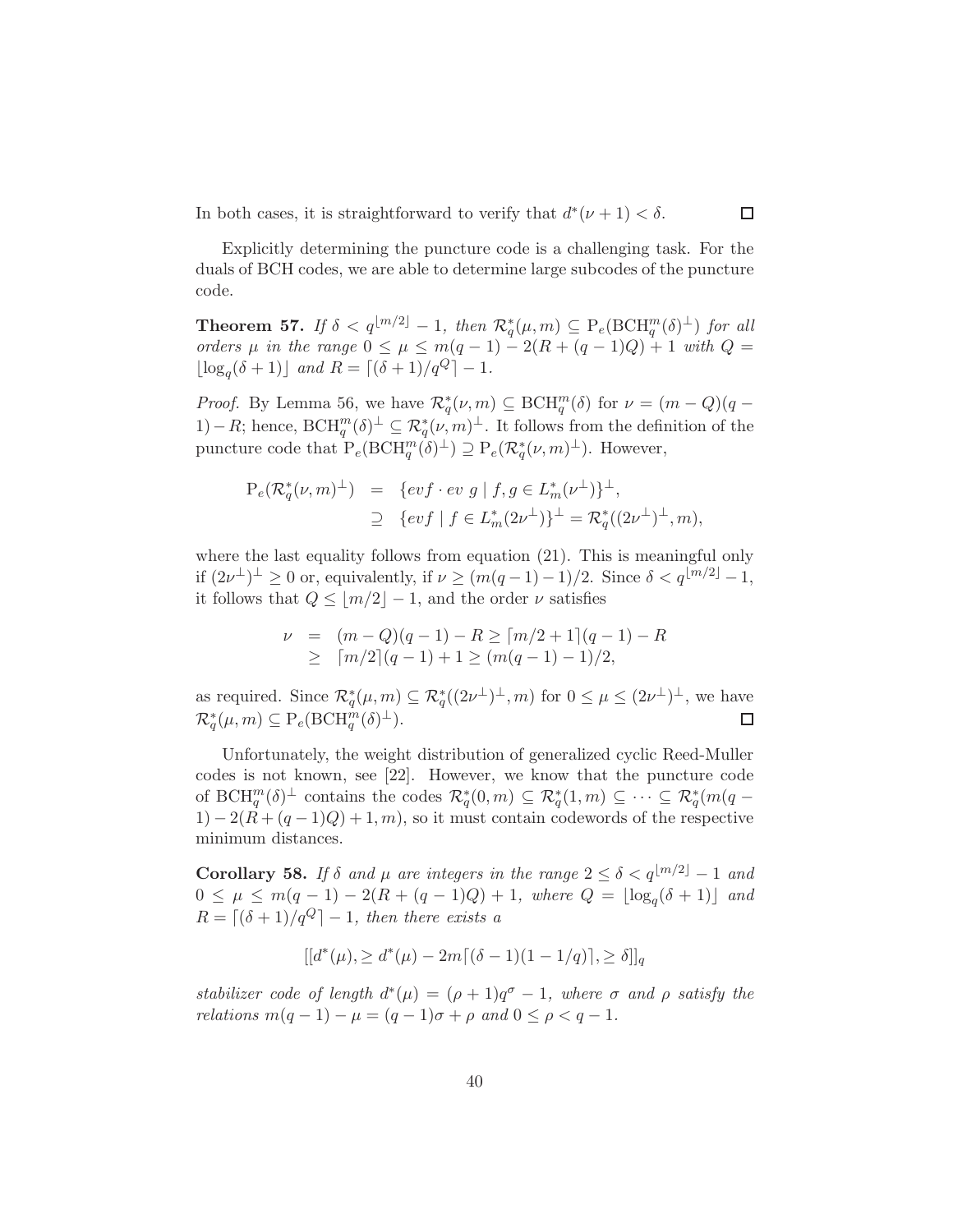*Proof.* If  $2 \leq \delta < q^{\lfloor m/2 \rfloor} - 1$ , then from Theorem 50 we know that there exists an  $[[q^m - 1, q^m - 1 - 2m[(\delta - 1)(1 - 1/q)], \ge \delta]]_q$  quantum code. From Lemma 57 we know that  $P_e(BCH_q^m(\delta)^{\perp}) \supseteq \mathcal{R}_q^*(\mu,m)$ , where  $0 \leq$  $\mu \leq m(q-1) - 2(q-1)Q - 2R + 1$ . By Theorem 54, if there exists a vector of weight r in  $P_e(BCH_q^m(\delta)^{\perp})$ , the corresponding quantum code can be punctured to give  $[[r, \geq r-2m[(\delta-1)(1-1/q)]), d \geq \delta]]_q$ . The minimum distance of  $\mathcal{R}_q^*(\mu, m)$  is  $d^*(\mu) = (\rho + 1)q^{\sigma} - 1$ , where  $0 \le \rho < q - 1$  [53, Theorem 5]. Hence, it is always possible to puncture the quantum code to  $[[d^*(\mu), \ge d^*(\mu) - 2m[(\delta - 1)(1 - 1/q)], \ge \delta]]_q.$  $\Box$ 

It is also possible to puncture quantum codes constructed via classical codes self-orthogonal with respect to the hermitian inner product. Examples of such puncturing can be found in [47] and [84].

## 13 MDS Codes

A quantum code that attains the quantum Singleton bound is called a quantum Maximum Distance Separable code or quantum MDS code for short. These codes have received much attention, but many aspects have not yet been explored in the quantum case (but see [47, 79]). In this section we will study the maximal length of MDS stabilizer codes.

An interesting result concerning the purity of quantum MDS codes was derived by Rains [79, Theorem 2]:

**Lemma 59 (Rains).** *An*  $[[n, k, d]]_q$  *quantum MDS code with*  $k \geq 1$  *is pure up to*  $n - d + 2$ *.* 

Corollary 60. *All quantum MDS codes are pure.*

*Proof.* An  $[[n, k, d]]_q$  quantum MDS code with  $k = 0$  is pure by definition; if  $k \ge 1$  then it is pure up to  $n - d + 2$ . By the quantum Singleton bound  $n - 2d + 2 = k \ge 0$ ; thus,  $n - d + 2 \ge d$ , which means that the code is pure. pure.

**Lemma 61.** For any  $[[n, n-2d+2, d]]_q$  quantum MDS stabilizer code with  $n-2d+2>0$  the corresponding classical codes  $C \subseteq C^{\perp_a}$  are also MDS.

*Proof.* If an  $[[n, n - 2d + 2, d]]_q$  stabilizer code exists, then Theorem 15 implies the existence of an additive  $[n, d-1]_{q^2}$  code C such that  $C \subseteq C^{\perp_a}$ . Corollary 60 shows that  $C^{\perp_a}$  has minimum distance d, so  $C^{\perp_a}$  is an  $[n, n-d+$ 1,  $d_{q^2}$  MDS code. By Lemma 59, the minimum distance of C is ≥  $n-d+2$ , so *C* is an  $[n, d - 1, n - d + 2]_{q^2}$  MDS code.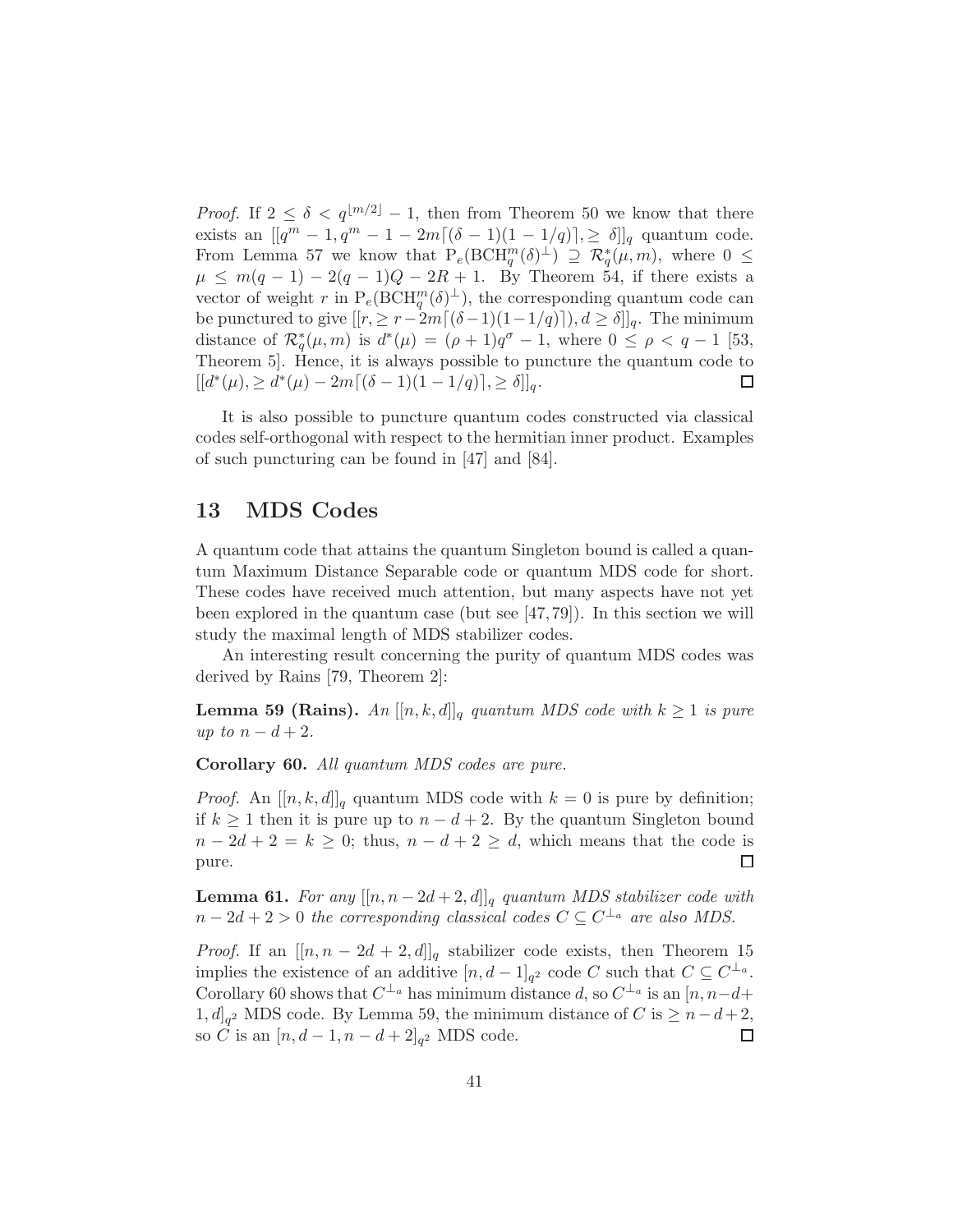A classical  $[n, k, d]_q$  MDS code is said to be trivial if  $k \leq 1$  or  $k \geq n-1$ . A trivial MDS code can have arbitrary length, but a nontrivial one cannot. The next lemma is a straightforward generalization from linear to additive MDS codes.

**Lemma 62.** Assume that there exists a classical additive  $(n, q<sup>k</sup>, d)<sub>q</sub>$  MDS *code* C*.*

- *(i) If the code is trivial, then it can have arbitrary length.*
- *(ii) If the code is nontrivial, then its code parameters must be in the range*  $2 \leq k \leq \min\{n-2, q-1\}$  *and*  $n \leq q+k-1 \leq 2q-2$ *.*

*Proof.* The first statement is obvious. For (ii), we note that the weight distribution of the code  $C$  and its dual are related by the MacWilliams relations. The proof given in [67, p. 320-321] for linear codes applies without change, and one finds that the number of codewords of weight  $n - k + 2$  in  $C$  is given by

$$
A_{n-k+2} = \binom{n}{k-2} (q-1)(q-n+k-1).
$$

Since  $A_{n-k+2}$  must be a nonnegative number, we obtain the claim.

 $\Box$ 

We say that a quantum  $[[n, k, d]]_q$  MDS code is trivial if and only if its minimum distance  $d \leq 2$ . The length of trivial quantum MDS codes is not bounded, but the length of nontrivial ones is, as the next lemma shows.

Theorem 63 (Maximal Length of MDS Stabilizer Codes). *A nontrivial*  $[[n, k, d]]_q$  *MDS stabilizer code satisfies the following constraints:* 

- *i) its length n is in the range*  $4 \le n \le q^2 + d 2 \le 2q^2 2$ ;
- *ii)* its minimum distance satisfies  $\max\{3, n q^2 + 2\} \le d \le \min\{n 1, q^2\}.$

*Proof.* By definition, a quantum MDS code attains the Singleton bound, so  $n-2d+2=k\geq 0$ ; hence,  $n\geq 2d-2$ . Therefore, a nontrivial quantum MDS code satisfies  $n \geq 2d - 2 \geq 4$ .

By Lemma 61, the existence of an  $[[n, n - 2d + 2, d]]_q$  stabilizer code implies the existence of classical MDS codes C and  $C^{\perp_a}$  with parameters  $[n, d-1, n-d+2]_{q^2}$  and  $[n, n-d+1, d]_{q^2}$ , respectively. If the quantum code is a nontrivial MDS code, then the associated classical codes are nontrivial classical MDS codes. Indeed, for  $n \geq 4$  the quantum Singleton bound implies  $d \leq (n+2)/2 \leq (2n-2)/2 = n-1$ , so C is a nontrivial classical MDS code.

By Lemma 62, the dimension of C satisfies the constraints  $2 \leq d - 1 \leq$  $\min\{n-2, q^2-1\}$ , or equivalently  $3 \leq d \leq \min\{n-1, q^2\}$ . Similarly, the length *n* of *C* satisfies  $n \le q^2 + (d-1) - 1 \le 2q^2 - 2$ . If we combine these inequalities then we get our claim.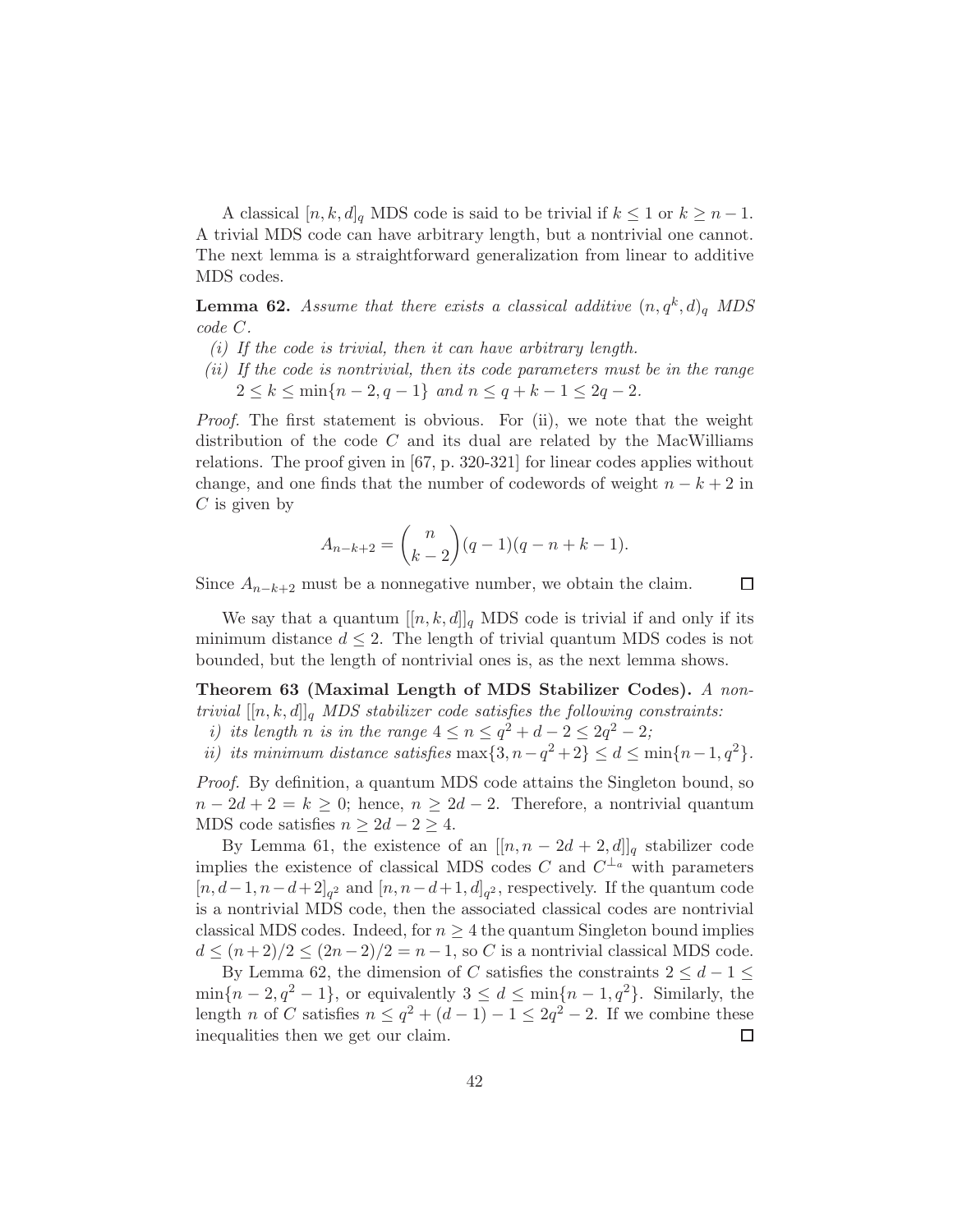Example 64. The length of a nontrivial binary MDS stabilizer code cannot exceed  $2q^2 - 2 = 6$ . In [19] the nontrivial MDS stabilizer codes for  $q = 2$  were found to be  $[[5,1,3]]_2$  and  $[[6,0,4]]_2$ , so there cannot exist further nontrivial MDS stabilizer codes.

In [47], the question of the maximal length of MDS codes was raised. All MDS stabilizer codes provided in that reference had a length of  $q^2$  or less; this prompted us to look at the following famous conjecture for classical codes (cf. [52, Theorem 7.4.5] or [67, pages 327-328]).

**MDS Conjecture.** *If there is a nontrivial*  $[n, k]_q$  *MDS code, then*  $n \leq q+1$ *except when* q *is even and*  $k = 3$  *or*  $k = q - 1$  *in which case*  $n \leq q + 2$ *.* 

If the MDS conjecture is true (and much supporting evidence is known), then we can improve upon the result of Theorem 63.

Corollary 65. *If the classical MDS conjecture holds, then there are no nontrivial MDS stabilizer codes of lengths exceeding*  $q^2 + 1$  *except when* q *is even and*  $d = 4$  *or*  $d = q^2$  *in which case*  $n \leq q^2 + 2$ *.* 

## 14 Quantum Character Codes

A new family of codes was introduced in [32]. The codes of this family are defined using group characters. These codes are in many ways remarkably similar to binary Reed-Muller codes, but they are defined over nonbinary fields. Since these codes were introduced only recently and are not yet wellknown, we will provide a little more background. In this section we derive quantum codes from group character codes using the CSS construction.

Group character codes. Let  $G$  be an additive abelian group of order n and exponent m. Let  $\mathbf{F}_q$  be a finite field such that  $gcd(n, q) = 1$  and  $m \mid q-1.$ 

The set  $Hom(G, \mathbf{F}_q^*)$  of  $\mathbf{F}_q$ -valued characters of G consists of the homomorphisms from G into the multiplicative group  $\mathbf{F}_q^*$ . Our assumptions ensure that the set of characters forms a group that is isomorphic to G. We can index the characters by elements of the group  $G$ ,

$$
\operatorname{Hom}(G, \mathbf{F}_q^*) = \{ \chi_x \, | \, x \in G \},
$$

such that  $\chi_0$  denotes the trivial character, and  $\chi_{-x}$  denotes the inverse of  $\chi_x$ . For any subset  $X$  of the group  $G$ , the character code  $C_X$  is defined as

$$
C_X = \left\{ c \in \mathbf{F}_q^n \middle| \sum_{i=0}^{n-1} c_i \chi_{x_i}(y) = 0 \text{ for all } y \in X \right\}.
$$
 (22)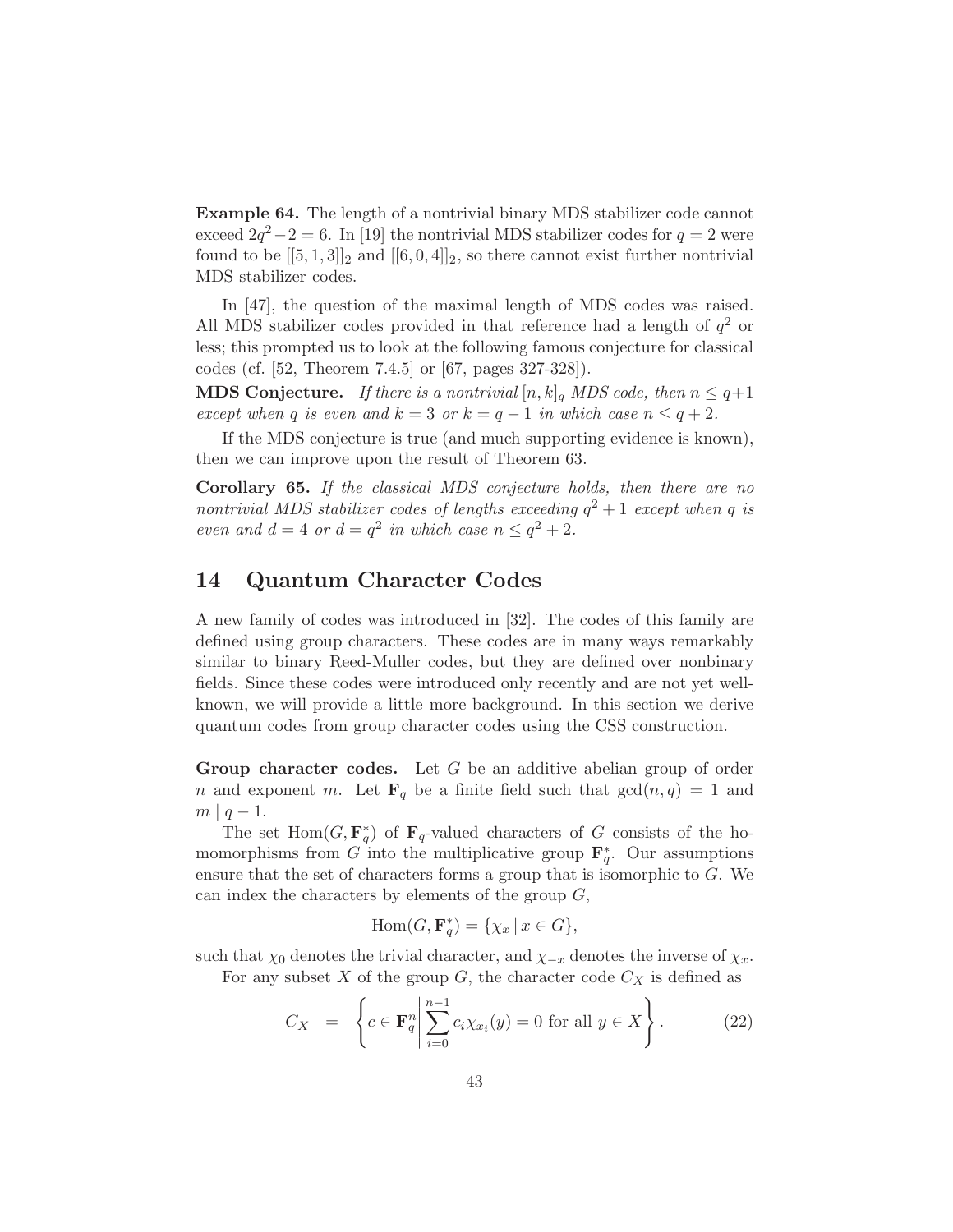The code  $C_X$  is an  $[n, k]_q$  code with  $n = |G|$  and  $k = n - |X|$ . The parity check matrix  $H_X$  of the code  $C_X$ , with  $X = \{x_0, \ldots, x_{n-k+1}\}\)$ , is given by

$$
H_X = \begin{pmatrix} \chi_{x_0}(x_0) & \chi_{x_1}(x_0) & \cdots & \chi_{x_{n-1}}(x_0) \\ \chi_{x_0}(x_1) & \chi_{x_1}(x_1) & \cdots & \chi_{x_{n-1}}(x_1) \\ \vdots & \vdots & \ddots & \vdots \\ \chi_{x_0}(x_{n-k-1}) & \chi_{x_1}(x_{n-k-1}) & \cdots & \chi_{x_{n-1}}(x_{n-k-1}) \end{pmatrix},
$$

and its generator matrix  $G_X$  by

$$
G_X = \begin{pmatrix} \chi_{x_0}(-x_{n-k}) & \chi_{x_1}(-x_{n-k}) & \cdots & \chi_{x_{n-1}}(-x_{n-k}) \\ \chi_{x_0}(-x_{n-k+1}) & \chi_{x_1}(-x_{n-k+1}) & \cdots & \chi_{x_{n-1}}(-x_{n-k+1}) \\ \vdots & \vdots & \ddots & \vdots \\ \chi_{x_0}(-x_{n-1}) & \chi_{x_1}(-x_{n-1}) & \cdots & \chi_{x_{n-1}}(-x_{n-1}) \end{pmatrix} . \tag{23}
$$

Indeed, the characters satisfy the well-known orthogonality relation

$$
\sum_{x \in G} \chi_x(y) \chi_x(z) = \begin{cases} n & \text{if } y + z = 0, \\ 0 & \text{if } y + z \neq 0; \end{cases}
$$

which implies  $G_X H_X^T = 0$ .

Elementary abelian 2-groups. We now specialize to the case of a finite elementary abelian 2-group  $G = \mathbb{Z}_2^m$ ,  $m \geq 1$ . Let  $\mathbf{F}_q$  be a finite field of odd characteristic; this choice ensures that  $2 | q - 1$  and  $gcd(2^m, q) = 1$ . Recall that the characters of G are given by  $\chi_x(y) = (-1)^{x \cdot y}$  for  $x, y$  in G.

We define a 2-group character code  $C_q(r, m)$  by

$$
\mathcal{C}_q(r,m) = C_X \quad \text{with} \quad X = \{x \in \mathbb{Z}_2^m \mid \text{wt}(x) > r\}.
$$

It can be shown that  $C_q(r, m)$  is an  $[n, k(r), d(r)]_q$  code, with

$$
k(r) = \sum_{j=0}^{r} \binom{m}{j} \quad \text{and} \quad d(r) = 2^{m-r},\tag{24}
$$

see [32, Lemma 4 and Theorem 6]. We need the following result about 2-group character codes which is not explicitly proved in [32].

**Lemma 66.** *If*  $r_1 \leq r_2$ *, then*  $C_q(r_1, m) \subseteq C_q(r_2, m)$ *.*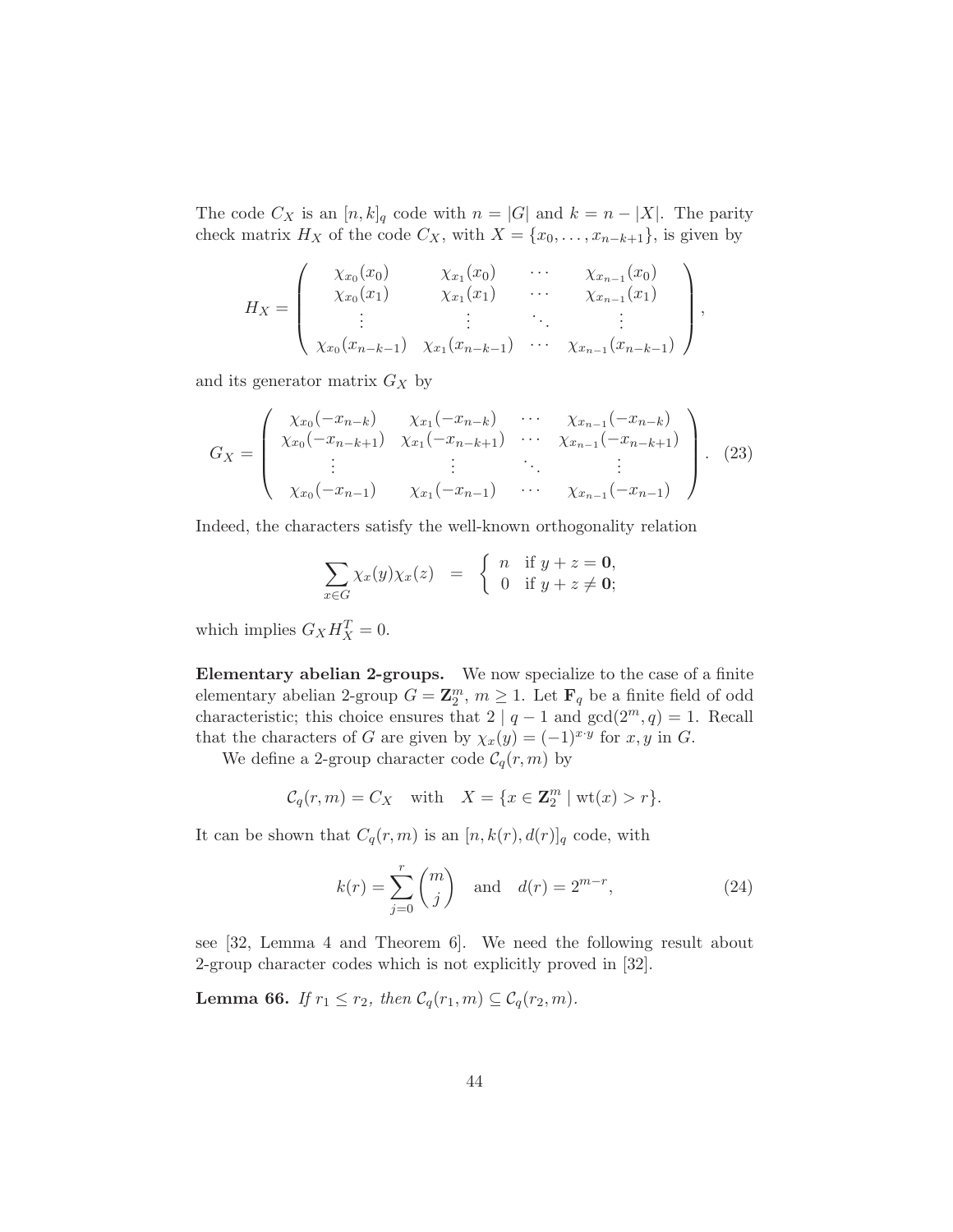*Proof.* By equation (23) the generator matrix of  $C_q(r, m)$  consists of vectors of the form

$$
(\chi_{x_0}(x_i), \chi_{x_1}(x_i), \cdots, \chi_{x_{n-1}}(x_i)) = (\chi_{x_0}(-x_i), \chi_{x_1}(-x_i), \cdots, \chi_{x_{n-1}}(-x_i))
$$

where  $x_i$  is an element of  $\mathbf{Z}_2^m$  of Hamming weight  $\text{wt}(x_i) \leq r$ . Thus, the generator matrix of  $C_q(r_1, m)$  is a submatrix of the generator matrix of  $C_q(r_2, m)$ , which shows that  $C_q(r_1, m) \subseteq C_q(r_2, m)$ . □

**Lemma 67.** *The dual code*  $C_q(r,m)^{\perp}$  *is equivalent to*  $C_q(m-r-1,m)$ *.* 

*Proof.* See [32, Theorem 8].

 $\Box$ 

Now we will construct a family of codes based on the CSS construction.

**Theorem 68.** *If*  $0 \le r_1 < r_2 \le m$  *and q the power of an odd prime, then there exists an*  $[[n, k(r_2) - k(r_1), \min\{2^{m-r_2}, 2^{r_1+1}\}]]_q$  quantum code, where  $n = 2^m$  *and*  $k(r)$  *is given by equation (24).* 

*Proof.* If  $r_1 < r_2$ , then  $C_1 = C_q(r_1, m) \subseteq C_q(r_2, m) = C_2$  by Lemma 66. From the equations for the minimum distances given in (24), we can see that  $wt(C_2 \setminus C_1) = 2^{m-r_2}$ . Similarly, it follows from Lemma 67 that  $wt(C_1^{\perp})$  $\overline{1}$  $C_2^{\perp}$  = wt( $C_q(m - r_1 - 1) \setminus C_q(m - r_2 - 1)$ ) =  $2^{r_1+1}$ . By Lemma 20, there exists an  $[[n, k(r_2) - k(r_1), \min\{2^{m-r_2}, 2^{r_1+1}\}]]_q$  stabilizer code, where the dimensions  $k(r_1)$  and  $k(r_2)$  are given by equation (24). П

We can get more quantum codes by puncturing, as we did in the case of BCH codes. However, only the weight distribution of  $C_q(1, m)$  is known, so at the moment we do not have enough information as to what codes might exist.

#### 15 Code Constructions

Constructing good quantum codes is a difficult task. We need a quantum code for each parameter  $n$  and  $k$  in our tables. We collect in this section some simple facts about the construction of codes. Lemmas 69–71 show how to lengthen, shorten or reduce the dimension of the stabilizer code.

**Lemma 69.** If an  $[[n, k, d]]_q$  stabilizer code exists for  $k > 0$ , then there *exists an impure*  $[[n+1, k, d]]_q$  *stabilizer code.*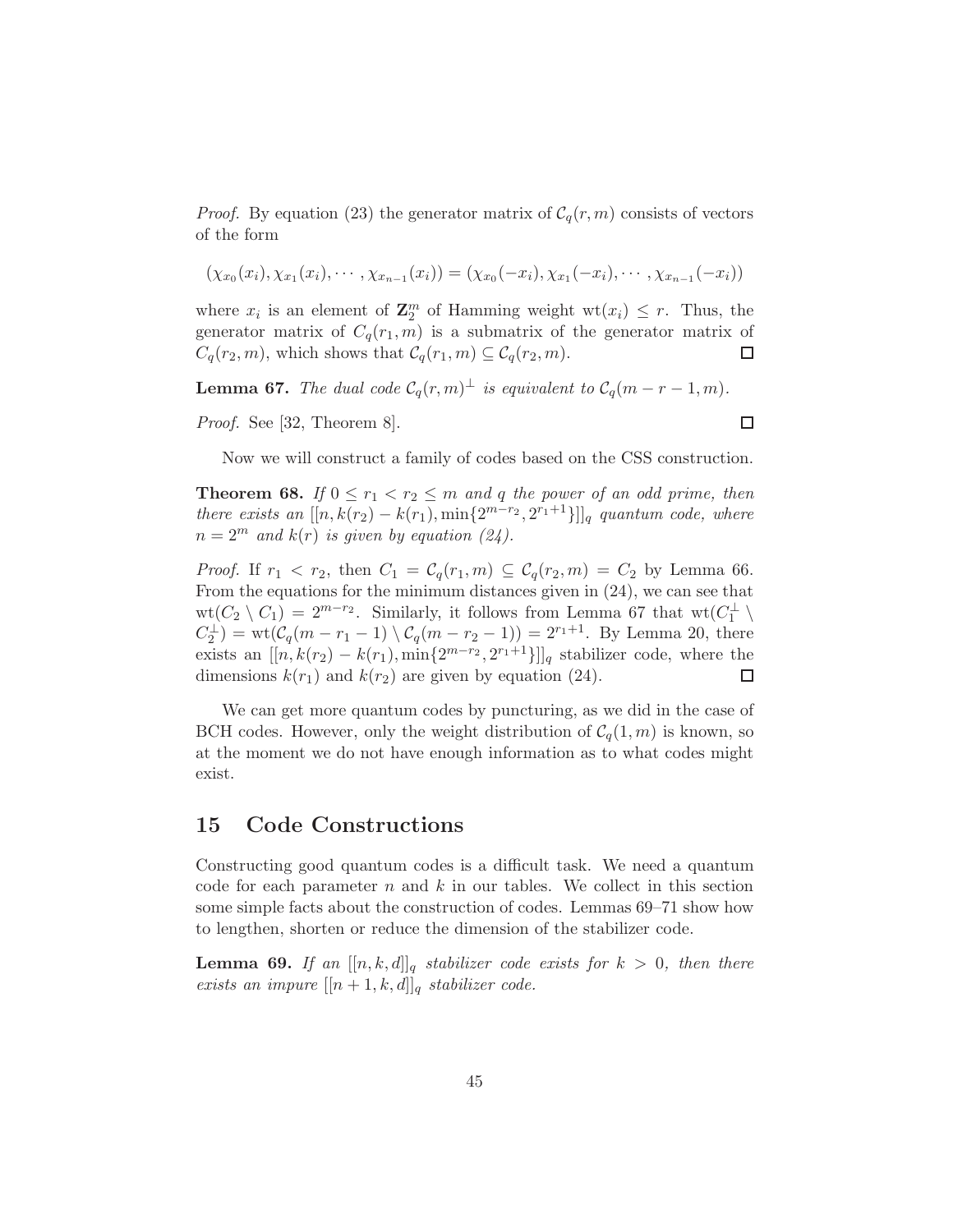| n/k    | $k-1$                  |                        | $k+1$                  |
|--------|------------------------|------------------------|------------------------|
| $n-1$  | $d-1$ pure<br>Lemma 71 | $d-1$ pure<br>Lemma 71 | $d-1$ pure<br>Lemma 70 |
| $\, n$ | d pure<br>Lemma 71     | $d$ pure               |                        |
| $n+1$  | $d$ impure<br>Lemma 69 | d impure<br>Lemma 69   |                        |

Table 1: The existence of a pure  $[[n, k, d]]_q$  stabilizer code implies the existence of codes with other parameters.

*Proof.* If an  $[[n, k, d]]_q$  stabilizer code exists, then there exists an additive subcode  $C \leq \mathbf{F}_q^{2n}$  such that  $|C| = q^{n-k}$ ,  $C \leq C^{\perp_s}$ , and swt $(C^{\perp_s} \setminus C) = d$ . Define the additive code

$$
C' = \{ (a\alpha|b0) \mid \alpha \in \mathbf{F}_q, (a|b) \in \mathbf{F}_q^{2n} \}.
$$

We have  $|C'| = q^{n-k+1}$ . The definition ensures that  $C'$  is self-orthogonal with respect to the trace-symplectic inner product. Indeed, two arbitrary elements  $(a\alpha|b0)$  and  $(a'\alpha'|b'0)$  of C' satisfy the orthogonality condition

$$
\langle (a\alpha|b0)| (a'\alpha'|b'0)\rangle_s = \langle (a|b)| (a'|b')\rangle_s + \text{tr}(\alpha \cdot 0 - \alpha' \cdot 0) = 0.
$$

A vector in the trace-symplectic dual of  $C'$  has to be of the form  $(a\alpha|b0)$ with  $(a|b) \in C^{\perp_s}$  and  $\alpha \in \mathbf{F}_q$ . Furthermore,

$$
swt(C'^{\perp_s} \setminus C') = \min\{swt(a\alpha|b0) \mid \alpha \in \mathbf{F}_q, a, b \in C^{\perp_s} \setminus C\},\
$$

which coincides with  $\mathrm{swt}(C^{\perp_s} \setminus C)$ . Therefore, an  $[[n+1, k, d]]_q$  stabilizer code exists by Theorem 13. If  $d > 1$ , then the code is impure, because  $C'^{\perp_s}$ contains the vector  $(0\alpha|00)$  of symplectic weight 1.  $\Box$ 

**Lemma 70.** *If a pure*  $[[n, k, d]]_q$  *stabilizer code exists with*  $n \geq 2$  *and*  $d \geq 2$ *, then there exists a pure*  $[[n-1,k+1,d-1]]_q$  *stabilizer code.* 

*Proof.* If a pure  $[[n, k, d]]_q$  stabilizer code exists, then there exists an additive code  $D \leq \mathbf{F}_{q^2}^n$  that is self-orthogonal with respect to the trace-alternating form, so that  $|D| = q^{n-k}$  and  $\text{wt}(D^{\perp_a}) = d$ . Let  $D_0^{\perp_a}$  denote the code obtained by puncturing the first coordinate of  $D^{\perp_a}$ . Since the minimum distance of  $D^{\perp_a}$  is at least 2, we know that  $|D_0^{\perp_a}| = |D^{\perp_a}| = q^{n+k}$ , and we note that the minimum distance of  $D_0^{\perp_a}$  is  $d-1$ . The dual of  $D_0^{\perp_a}$  consists of all vectors u in  $\mathbf{F}_{a}^{n-1}$  $\frac{n-1}{q^2}$  such that  $0u$  is contained in D. Furthermore, if u is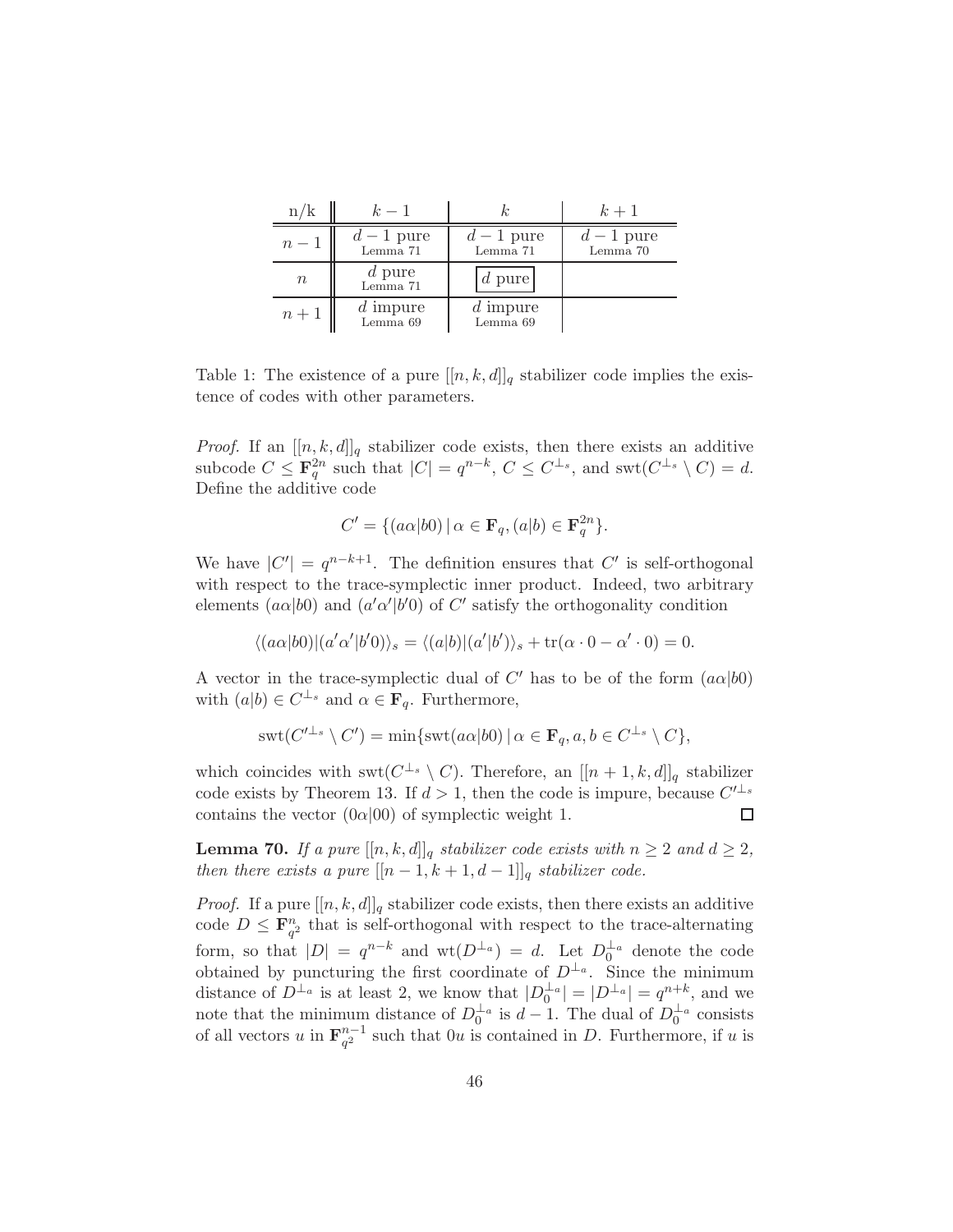an element of  $D_0$ , then  $0u$  is contained in D; hence,  $D_0$  is a self-orthogonal additive code. The code  $D_0$  is of size  $q^{(n-1)-(k+1)}$ , because

$$
\dim D_0 + \dim D_0^{\perp_a} = \dim \mathbf{F}_{q^2}^{n-1}
$$

when we view  $D_0$  and its dual as  $\mathbf{F}_p$ -vector spaces. It follows that there exists a pure  $[[n-1, k+1, d-1]]_q$  stabilizer code.  $\Box$ 

**Lemma 71.** *If a (pure)*  $[[n, k, d]]_q$  *stabilizer code exists, with*  $k \geq 2$  ( $k \geq 1$ ), *then there exists a (pure)*  $[[n, k-1, d^*]]_q$  *stabilizer code such that*  $d^* \geq d$ *.* 

*Proof.* If an  $[[n, k, d]]_q$  stabilizer code exists, then there exists an additive code  $D \leq \mathbf{F}_{q^2}^n$  such that  $D \leq D^{\perp_a}$  with  $\text{wt}(D^{\perp_a} \setminus D) = d$  and  $|D| = q^{n-k}$ . Choose an additive code  $D_b$  of size  $|D_b| = q^{n-k+1}$  such that  $D \le D_b \le D^{\perp_a}$ . Since  $D \leq D_b$ , we have  $D_b^{\perp_a} \leq D^{\perp_a}$ . The set  $\Sigma_b = D_b^{\perp_a}$  $\frac{1}{b}$ <sup> $\frac{1}{b}$ </sup> $\setminus D_b$  is a subset of  $D^{\perp_a} \setminus D$ , hence the minimum weight  $d^*$  of  $\Sigma_b$  is at least d. This proves the existence of an  $[[n, k-1, d^*]]$  code.

If the code is pure, then  $\text{wt}(D^{\perp_a}) = d$ ; it follows from  $D_b^{\perp_a} \leq D^{\perp_a}$  that  $\operatorname{wt}(D_h^{\perp_a})$  $\lambda_b^{\perp_a}$ )  $\geq d$ , so the smaller code is pure as well.  $\Box$ 

**Corollary 72.** *If a pure*  $[[n, k, d]]_q$  *stabilizer code with*  $n \geq 2$  *and*  $d \geq 2$ *exists, then there exists a pure*  $[[n-1,k,d-1]]_q$  *stabilizer code.* 

*Proof.* Combine Lemmas 70 and 71.

**Lemma 73.** Suppose that an  $((n, K, d))_q$  and an  $((n', K', d'))_q$  stabilizer *code exists. Then there exists an*  $((n + n', KK', \min(d, d'))_q$  *stabilizer code.* 

 $\Box$ 

*Proof.* Suppose that  $P$  and  $P'$  are the orthogonal projectors onto the stabilizer codes for the  $((n, K, d))_q$  and  $((n', K', d'))_q$  stabilizer codes, respectively. Then  $P \otimes P'$  is an orthogonal projector onto a  $KK'$ -dimensional subspace  $Q^*$  of  $\mathbf{C}^d$ , where  $d = q^{n+n'}$ . Let S and S' respectively denote the stabilizer groups of the images of P and P'. Then  $S^* = \{E \otimes E' | E \in S, E' \in S'\}$  is the stabilizer group of  $Q^*$ .

If an element  $F \otimes F^*$  of  $G_n \otimes G_{n'} = G_{n+n'}$  is not detectable, then F has to commute with all elements in  $S$ , and  $F'$  has to commute with all elements in S'. It is not possible that both  $F \in Z(G_n)$ S and  $F' \in Z(G_{n'})$ S' hold, because this would imply that  $F \otimes F'$  is detectable. Therefore, either F or F' is not detectable, which shows that the weight of  $F \otimes F'$  is at least  $min(d, d').$ □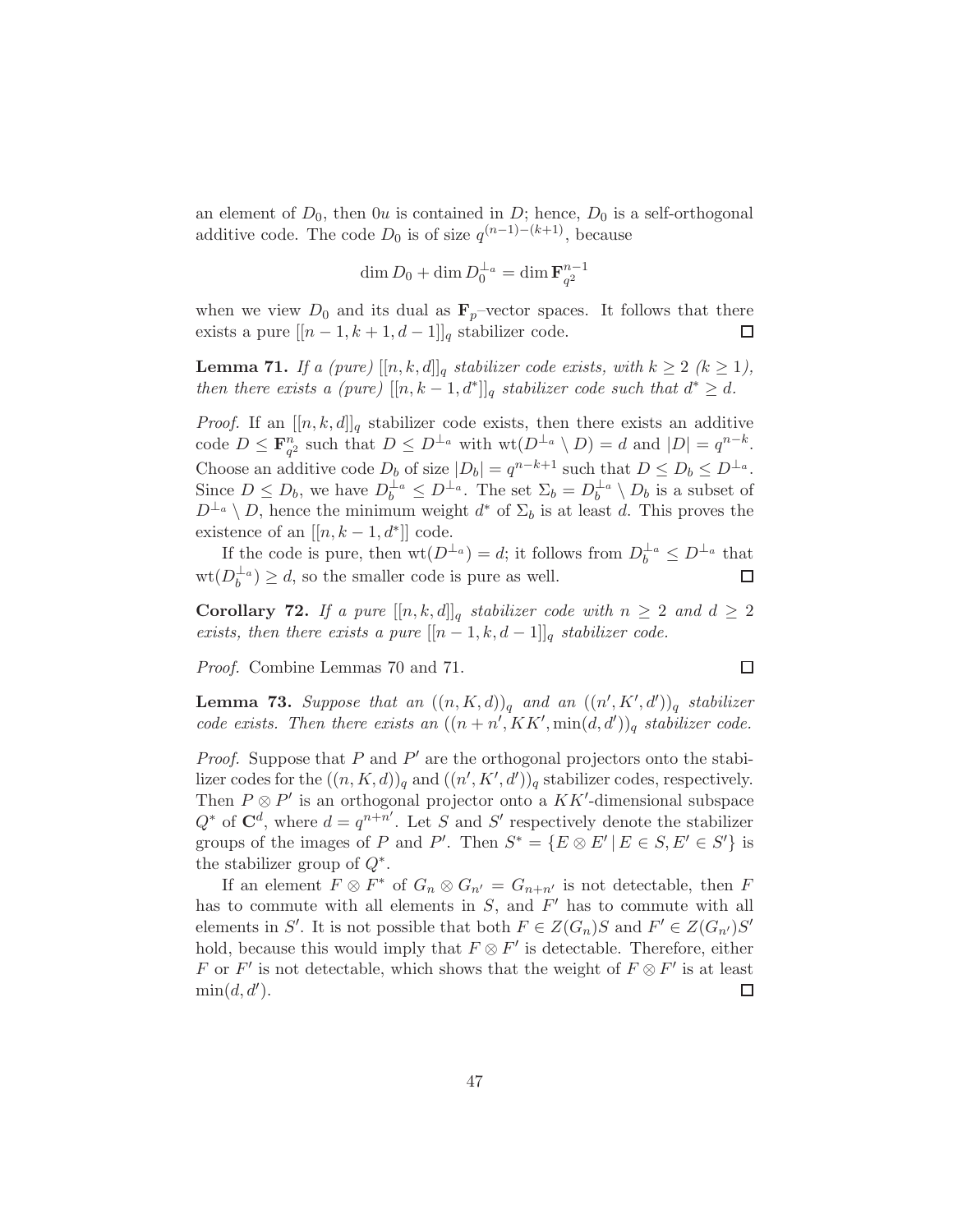**Lemma 74.** Let  $Q_1$  and  $Q_2$  be pure stabilizer codes that respectively have *parameters*  $[[n, k_1, d_1]]_q$  *and*  $[[n, k_2, d_2]]$ *. If*  $Q_2 \subseteq Q_1$ *, then there exists a*  $[[2n, k_1+k_2, d]]_q$  *pure stabilizer code with minimum distance*  $d \ge \min\{2d_2, d_1\}.$ 

*Proof.* The hypothesis implies that there exist additive subcodes  $D_1 \leq D_2$  of  $\mathbf{F}_{q^2}^n$  such that  $D_m \leq D_m^{\perp_a}$ ,  $|D_m| = q^{n-k_m}$ , and  $\text{wt}(D_m^{\perp_a}) = d_m$  for  $m = 1, 2$ . The additive code

$$
D = \{(u, u + v) \mid u \in D_1, v \in D_2\} \le \mathbf{F}_{q^2}^{2n}
$$

is of size  $|D| = q^{2n-(k_1+k_2)}$ . The trace-alternating dual of the code D is  $D^{\perp_a} = \{(u' + v', v') | u' \in D_1^{\perp_a}, v' \in D_2^{\perp_a}\}.$  Indeed, the vectors on the right hand side are perpendicular to the vectors in D, because

$$
\langle (u, u + v) | (u' + v', v') \rangle_a = \langle u | u' + v' \rangle_a + \langle u + v | v' \rangle_a = 0
$$

holds for all  $u \in D_1$ ,  $v \in D_2$  and  $u' \in D_1^{\perp_a}$ ,  $v' \in D_2^{\perp_a}$ . We observe that D is self-orthogonal,  $D \leq D^{\perp_a}$ . The weight of a vector  $(u' + v', v') \in D^{\perp_a} \setminus D$  is at least  $\min\{2d_2, d_1\}$ ; the claim follows.

**Lemma 75.** Let q be an even prime power. If a pure  $[[n, k_1, d_1]]_q$  stabilizer *code*  $Q_1$  *exists that has a pure subcode*  $Q_2 \subseteq Q_1$  *with parameters*  $[[n, k_2, d_2]]_q$ *such that*  $k_1 > k_2$ , then a pure  $[[2n, k_1 - k_2, d]]_q$  *stabilizer code exists such that*  $d > \min\{2d_1, d_2\}$ .

*Proof.* If an  $[[n_m, k_m, d_m]]_q$  stabilizer code exists, then there exists an additive code  $D_m \leq \mathbf{F}_{q^2}^n$  such that  $D_m \leq D_m^{\perp_a}$ ,  $\text{wt}(D_m^{\perp_a}) = d$ , and  $|D_m| = q^{n-k_m}$ for  $m = 1, 2$ . The inclusion  $Q_2 \subseteq Q_1$  implies that  $D_1 \leq D_2$ . Let D denote the additive code consisting of vectors of the form  $(u, u + v)$  such that  $u \in D_2^{\perp_a}$  and  $v \in D_1$ .

 $D_2$  and  $v \in D_1$ .<br>We claim that  $D^{\perp_a}$  consists of vectors of the form  $(u', u' + v')$  such that  $u' \in D_1^{\perp_a}$  and  $v' \in D_2$ . Indeed, let  $v_1 = (u, u + v)$  denote a vector in D, and let  $v_2 = (u', u' + v')$  be a vector with  $u' \in D_1^{\perp_a}$  and  $v' \in D_2$ . We have

$$
\langle v_1|v_2\rangle_a = \langle u|u'\rangle_a + \langle u|u'\rangle_a + \langle u|v'\rangle_a + \langle v|u'\rangle_a + \langle v|v'\rangle_a.
$$

The first two terms on the right hand side cancel because the characteristic of the field is even; the next two terms vanish since the vectors belong to dual spaces; the last term vanishes because  $v$  and  $v'$  are both contained in  $D_2$ , and  $D_2$  is self-orthogonal. Therefore,  $v_1$  and  $v_2$  are orthogonal. The set  $\{(u', u' + v') | u' \in D_1^{\perp_a}, v' \in D_2\} \subseteq D^{\perp_a}$  has cardinality  $q^{2n+k_1-k_2}$ , so it must be equal to  $D^{\perp_a}$  by a dimension argument.

The Hamming weight of a vector  $(u', u' + v')$  in  $D^{\perp_a}$  is at least min  $\{2d_1, d_2\}$ , because  $u' \in D_1^{\perp_a}$  and  $v' \in D_2 \leq D_2^{\perp_a}$ .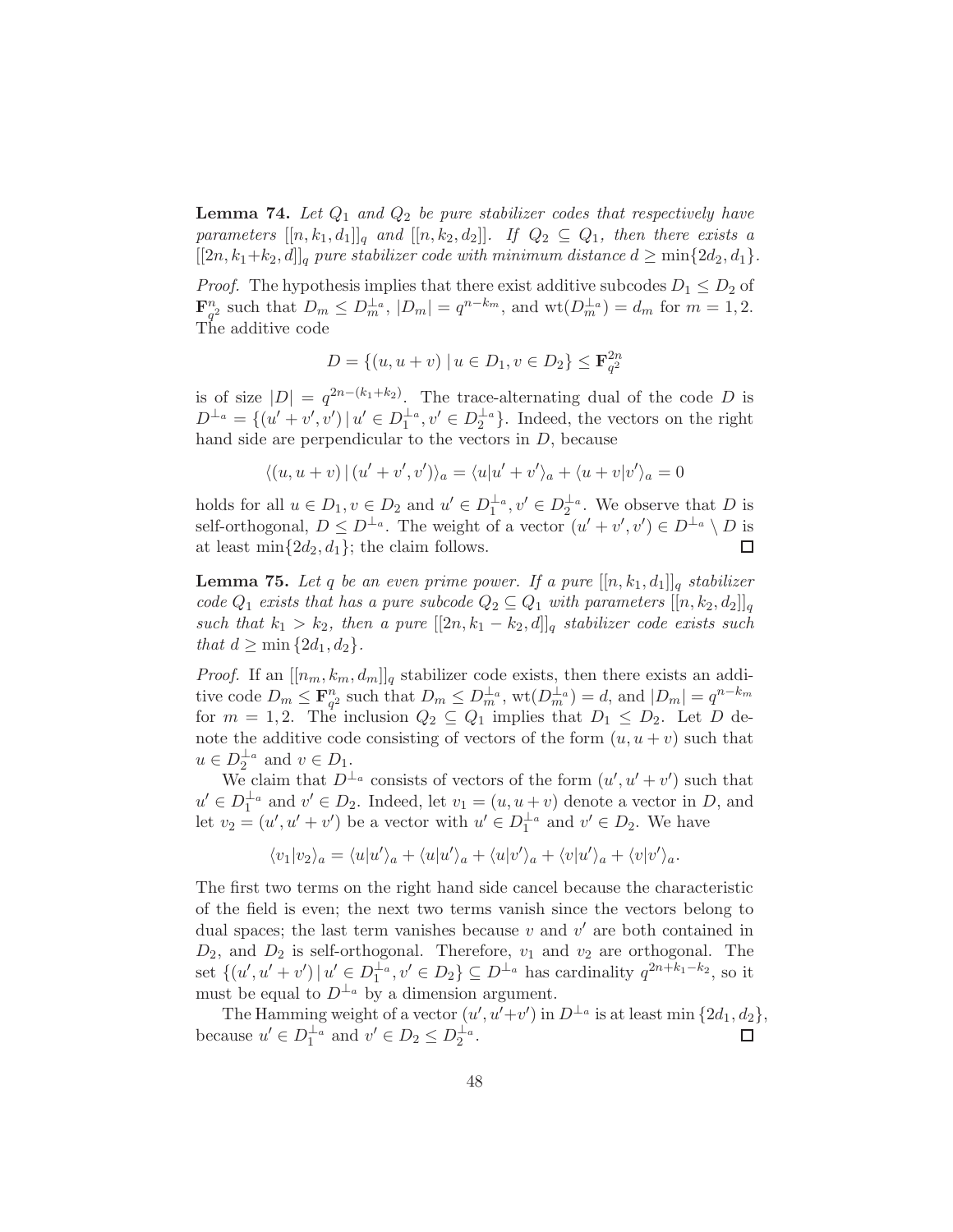**Lemma 76.** Let q be a power of a prime. If an  $((n, K, d))_{q^m}$  stabilizer *code exists, then an*  $((nm, K, \ge d))_q$  *stabilizer code exists. Conversely, if an*  $((nm, K, d))_q$  *stabilizer code exists, then there exists an*  $((n, K, \geq d/m))_{q^m}$ *stabilizer code.*

This lemma is implicitly contained in the paper by Ashikhmin and Knill [4].

*Proof.* Let  $B = \{\beta_1, \ldots, \beta_m\}$  denote a basis of  $\mathbf{F}_{q^m}/\mathbf{F}_{q}$ . A nondegenerate symmetric form on the  $\mathbf{F}_q$ -vector space  $\mathbf{F}_{q^m}$  is given by  $\text{tr}_{q^m/q}(xy)$ . It follows that the Gram matrix  $M = (\text{tr}_{q^m/q}(\beta_i\beta_j))_{1\leq i,j\leq m}$  is nonsingular. We have  $\text{tr}_{q^m/q}(xy) = e_B(x)^t Me_B(y)$  for all  $x, y$  in  $\mathbf{F}_{q^m}$ .

If a is an element of  $\mathbf{F}_{q^m}$ , then we denote by  $e_B(a)$  the coordinate vector in  $\mathbf{F}_q^m$  given by  $e_B(a) = (a_1, \ldots, a_m)$ , where  $a = \sum_{i=1}^m a_i \beta_i$ . We define an  $\mathbf{F}_p$ -vector space isomorphism  $\varphi_B$  from  $\mathbf{F}_{q^m}^{2n}$  onto  $\mathbf{F}_{q}^{2nm}$  by

 $\varphi_B((a|b)) = ((e_B(a_1), \ldots, e_B(a_n)) | (Me_B(b_1), \ldots, Me_B(b_n))).$ 

It follows from the fact that  $\text{tr}_{q^m/q}(\text{tr}_{q/p}(x)) = \text{tr}_{q^m/p}(x)$  holds for all x in  $\mathbf{F}_{q^m}$  and the definition of the isomorphism  $\varphi_B$  that  $(a|b) \perp_s (c|d)$  holds in  $\mathbf{F}_{q^m}^{2n}$  if and only if  $\varphi_B((a|b)) \perp_s \varphi_B((c|d))$  holds in  $\mathbf{F}_{q^{2nm}}$ .

If an  $((n, K, d))_{q^m}$  exists, then there exists an additive code  $C \leq \mathbf{F}_{q^m}^{2n}$ of size  $|C| = q^{nm}/K$  such that  $C \leq C^{\perp_s}$ , swt $(C^{\perp_s} \setminus C) = d$  if  $K > 1$ , and swt $(C^{\perp_s}) = d$  if  $K = 1$ . Therefore, the code  $\varphi_B(C)$  over the alphabet  $\mathbf{F}_q$  is of size  $q^{nm}/K$ , satisfies  $\varphi_B(C) \leq \varphi_B(C)^{\perp_s} \leq \mathbf{F}_q^{2nm}$ , and  $\operatorname{swt}(\varphi_B(C)^{\perp_s} \setminus \varphi_B(C)) = d$  if  $K > 1$  and  $\operatorname{swt}(\varphi_B(C)^{\perp_s}) = d$  if  $K = 1$ . Thus, an  $((nm, K, d))_q$  stabilizer code exists.

The existence of an  $((nm, K, d))_q$  stabilizer code implies the existence of an  $((nm, K))_q$  stabilizer code; the claim about the minimum distance follows from the fact that  $\varphi_B^{-1}$  maps each nonzero block of m symbols to a nonzero symbol in  $\mathbf{F}_{q^m}$ .

We notice that if q is even or if q and m are both odd, then there exists a basis B such that M is the identity matrix; in that case,  $\varphi_B$  simply expands each symbol into coordinates with respect to  $B$ . If  $q$  is odd and  $m$  is even, then no such basis exists.

## 16 Conclusions and Open Problems

We have further developed the theory of nonbinary stabilizer codes. In the first seven sections, we studied the basic theory of nonbinary stabilizer codes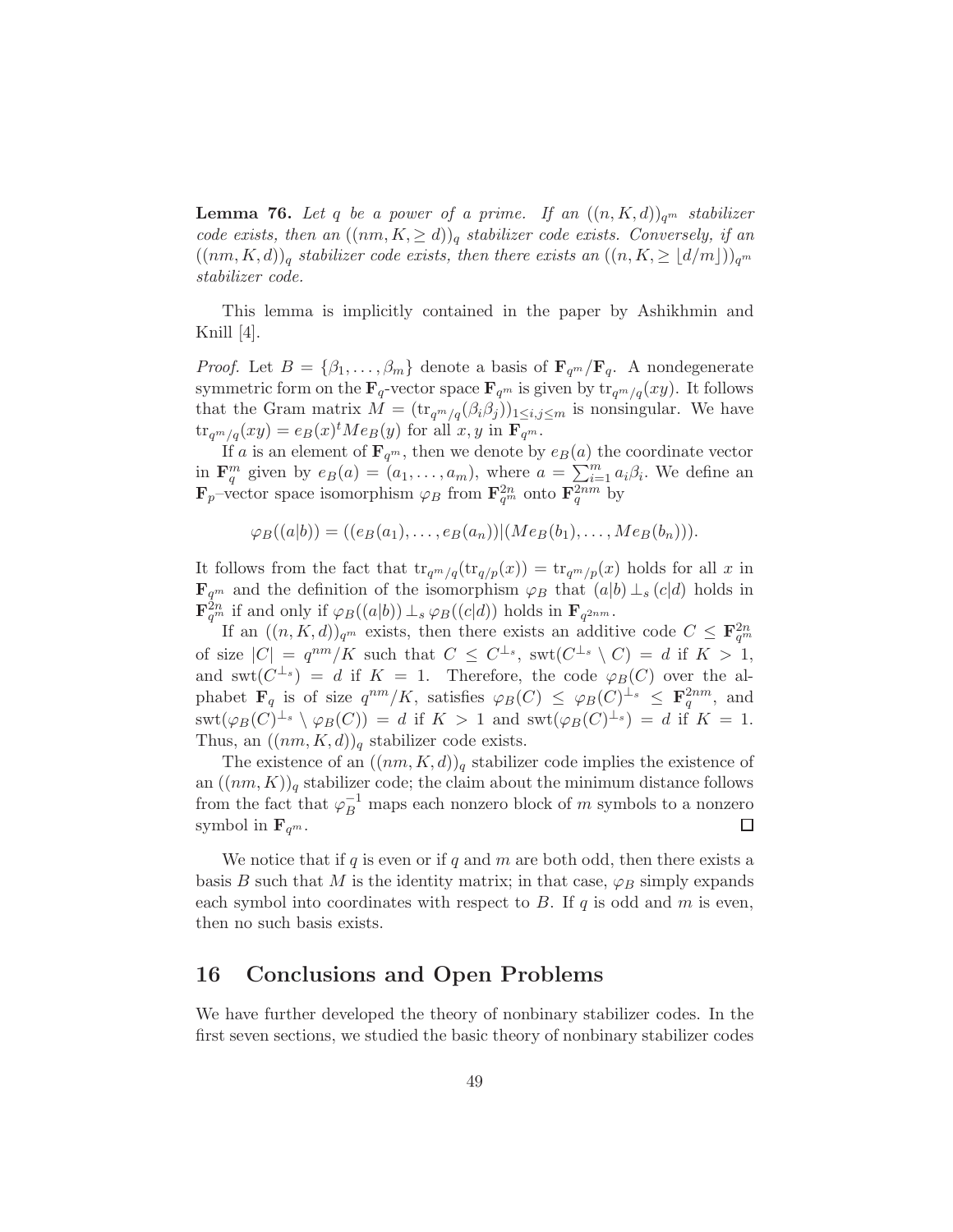over finite fields, and introduced Galois-theoretic methods to clarify the relation between these and more general quantum codes. In the remaining sections, we derived numerous families of quantum codes. Table 2 gives an overview and summarizes the main parameters of these families.

We should emphasize that it is possible to start with a different choice of error basis [60], and one can develop a similar theory for such stabilizer codes. For example, one choice leads to self-orthogonal additive subcodes of  $\mathbf{Z}_q^n \times \mathbf{Z}_q^n$  instead of subcodes of  $\mathbf{F}_q^n \times \mathbf{F}_q^n$ . It would be interesting to know how the stabilizer codes with respect to different error bases compare.

One central theme in quantum error-correction is the construction of codes that have a large minimum distance. We were able to show that the length of an MDS stabilizer code over  $\mathbf{F}_q$  cannot exceed  $q^2 + 1$ , except in a few sporadic cases, assuming that the classical MDS conjecture holds. An open problem is whether the length  $n$  of a  $q$ -ary quantum MDS code is bounded by  $q^2 + 1$  for all but finitely many n.

A number of researchers raised the question whether there exist degenerate quantum codes that can exceed the quantum Hamming bound. Following Gottesman's lead [40], we were able to show that single and double error-correcting nonbinary stabilizer codes cannot beat the quantum Hamming bound. We conjecture that no quantum error-correcting code can exceed the quantum Hamming bound, but a proof is still elusive.

Finally, we briefly mention some of the topics that we have deliberately omitted. We decided not to include tables of the best known stabilizer codes, but rather make such tables available on the home page of the second author. We selected code families that are easily accessible by elementary methods; the interested reader can find examples of more intricate algebro-geometric constructions in  $[6,25,26,56,69]$  and of binary quantum LDPC codes in [21, 65, 76]. We did not include constructive aspects of encoding and decoding circuits, since encoding circuits are discussed in [49] and little is known about the decoding of stabilizer codes. We did not include combinatorial aspects, but Kim pointed out that there is a forthcoming book by Glynn, Gulliver, Maks, and Gupta that explores the relation between binary stabilizer codes and finite geometry.

Acknowledgments. We received numerous comments and suggestions during the preparation of this manuscript that are much appreciated. In particular, many thanks to Markus Grassl and Martin Rötteler for sending us corrections and suggestions, to Daniel Gottesman, Jon-Lark Kim and Simon Litsyn for sending us helpful comments and references, and to Raymond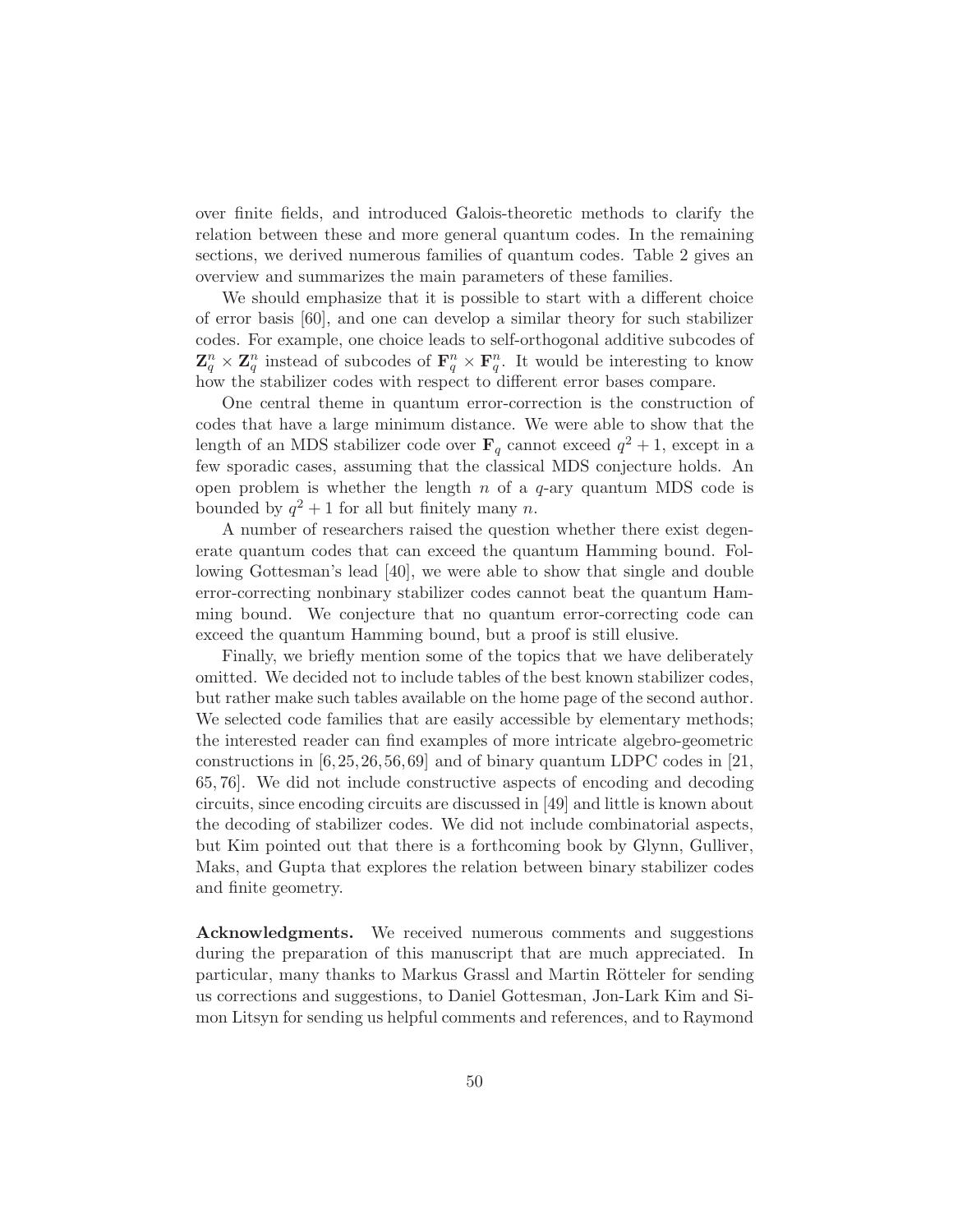Laflamme and Peter Shor for providing us with historical background. We are grateful to Neil Sloane for very fruitful discussions on MDS codes, and to Gordon Chen, Phil Hemmer, and Suhail Zubairy for helpful discussions in our quantum computing seminar.

This work would not have been possible without the support of NSF grant CCR-0218582, NSF CAREER award CCF-0347310, a TITF grant, and a TEES Select Young Faculty Award.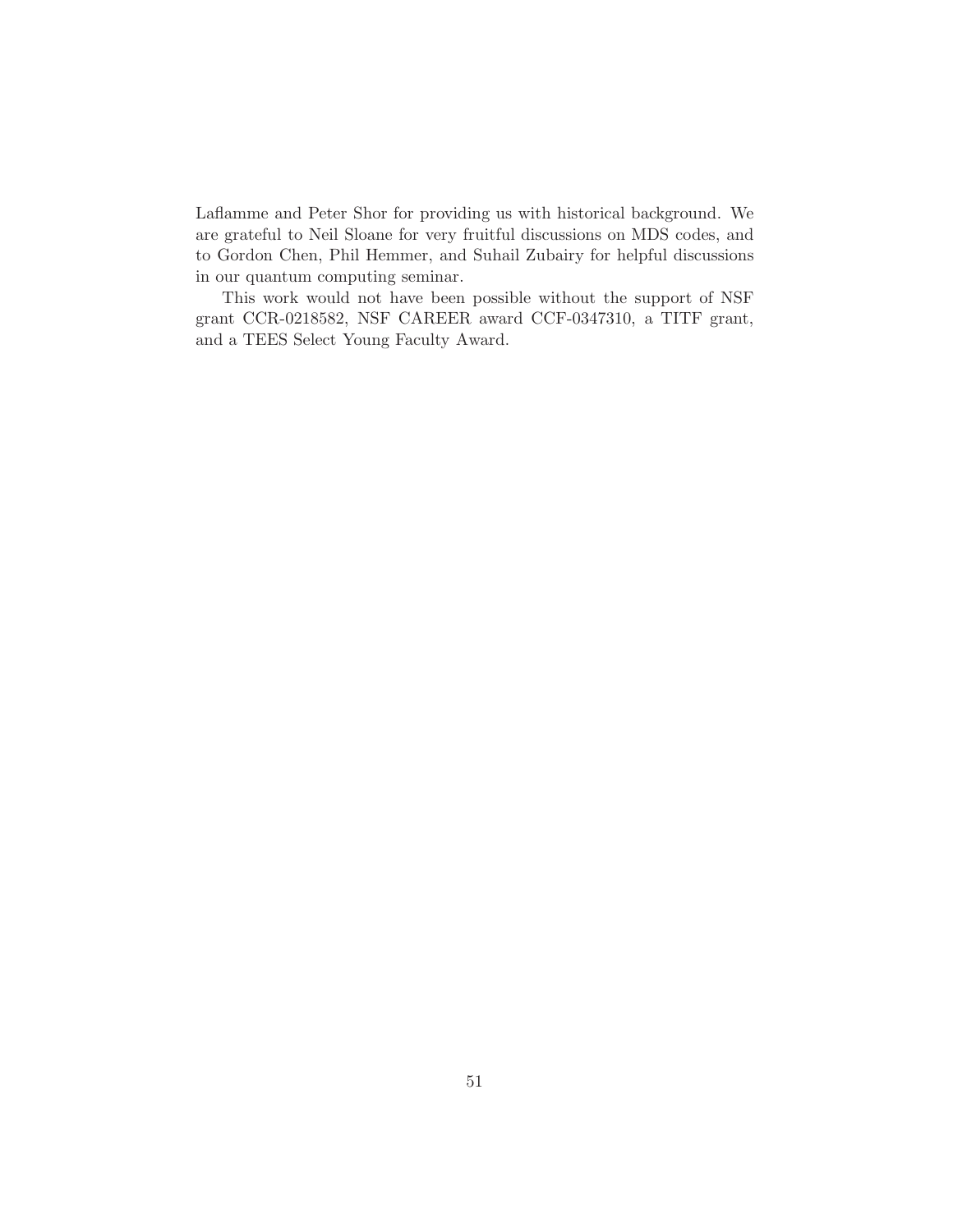| Family                  | $[[n, k, d]]_q$                                                                                                                        | Purity      | Parameter Ranges and References                                                                                                                                                                                                   |
|-------------------------|----------------------------------------------------------------------------------------------------------------------------------------|-------------|-----------------------------------------------------------------------------------------------------------------------------------------------------------------------------------------------------------------------------------|
| Short MDS               | $[n, n-2d+2, d] _q$                                                                                                                    | pure        | $2 \leq d \leq \lceil n/2 \rceil, q^2 - 1 \geq {n \choose d}$                                                                                                                                                                     |
| Hermitian Hamming       | $[[n, n-2m, 3]]_q$                                                                                                                     | pure        | $m \geq 2$ , $gcd(m, q^2 - 1) = 1$ , $n = (q^{2m} - 1)/(q^2 - 1)$                                                                                                                                                                 |
| Euclidean Hamming       | $[[n, n-2m, 3]]_q$                                                                                                                     | pure        | $m \geq 2$ , $gcd(m, q - 1) = 1$ , $n = (qm - 1)/(q - 1)$                                                                                                                                                                         |
| Quadratic Residue I     | $[[n,1,d]]_q$                                                                                                                          | pure        | <i>n</i> prime, $n \equiv 3 \mod 4$ , $q \not\equiv 0 \mod n$                                                                                                                                                                     |
|                         |                                                                                                                                        |             | q is a quadratic residue modulo n, $d^2 - d + 1 \ge n$                                                                                                                                                                            |
| Quadratic Residue II    | $[[n,1,d]]_q$                                                                                                                          | pure        | <i>n</i> prime, $n \equiv 1 \mod 4$ , $q \not\equiv 0 \mod n$                                                                                                                                                                     |
|                         |                                                                                                                                        |             | q is a quadratic residue modulo $n, d \geq \sqrt{n}$                                                                                                                                                                              |
| Melas                   | $[[n, n-4m, \geq 3]]_q$                                                                                                                | pure        | q even, $n = q^{2m} - 1$ , Pure to 3                                                                                                                                                                                              |
| Euclidean BCH           | $[[n, n-2m[(\delta-1)(1-1/q)], \geq \delta]]_q$                                                                                        | pure        | $2 \le \delta \le q^{ m/2 } - 1 - (q-2)[m \text{ odd}]$                                                                                                                                                                           |
|                         |                                                                                                                                        | to $\delta$ | $n=q^m-1$ and $m\geq 2$                                                                                                                                                                                                           |
| Punctured BCH           | $\frac{[[d^*(\mu), \geq d^*(\mu) - 2m[(\delta - 1)(1 - 1/q)], \geq \delta]]_q}{[[n, n - 2m[(\delta - 1)(1 - 1/q^2)], \geq \delta]]_q}$ | pure?       | $\delta < q^{\lfloor m/2 \rfloor} - 1$ , See Corollary 58                                                                                                                                                                         |
| Hermitian BCH           |                                                                                                                                        | pure        | $2 \leq \delta \leq q^m-1, n=q^{2m}-1$ , Pure to $\delta$                                                                                                                                                                         |
| <b>Extended BCH</b>     | $[[n+1, n-2m[(\delta-1)(1-1/q^2)]-1, \geq \delta+1]]_q$                                                                                | pure        | Pure to $\delta + 1$                                                                                                                                                                                                              |
| Trivial MDS             | $[[n, n-2, 2]]_q$                                                                                                                      | pure        | $n \equiv 0 \mod p$                                                                                                                                                                                                               |
|                         | $\frac{[[n, n, 1]]_q}{[[n, k(r_2) - k(r_1), \min\{2^{m-r_2}, 2^{r_1+1}\}]]_q}$                                                         | pure        | $n \geq 1$                                                                                                                                                                                                                        |
| Character               |                                                                                                                                        | pure        | $n = 2^m$ , q odd, $0 \le r_1 < r_2 \le m$ , $k(r) = \sum_{j=0}^r \binom{m}{j}$                                                                                                                                                   |
| CSS GRM                 | $[[q^m, k(\nu_2) - k(\nu_1), \min\{d(\nu_2), d(\nu_1^{\perp})\}]]_q$                                                                   | pure        | $k(\nu) = \sum_{j=0}^{m} (-1)^j {m \choose j} {m+\nu-jq \choose \nu-jq}, \nu^{\perp} = m(q-1) - \nu - 1$                                                                                                                          |
|                         | $0 \leq \nu_1 \leq \nu_2 \leq m(q-1)-1$                                                                                                |             | $\nu^{\perp} + 1 = (q - 1)Q + R, d(\nu) = (R + 1)q^{Q}$                                                                                                                                                                           |
| Punctured GRM           | $[[d(\mu), \geq k(\nu_2) - k(\nu_1) - (n - d(\mu)), \geq d]]_q$                                                                        | pure?       |                                                                                                                                                                                                                                   |
| Hermitian GRM           | $[[q^{2m}, q^{2m} - 2k(\nu), d(\nu^{\perp})]]_q$                                                                                       |             | pure?<br>$\frac{d \geq \min\{d(\nu_2), d(\nu_1^{\perp}), 0 \leq \mu \leq \nu_2 - \nu_1; [84]}{\text{pure } k(\nu) = \sum_{j=0}^m (-1)^j {m \choose j} {m + \nu - j q^2 \choose \nu - j q^2}, \nu^{\perp} = m(q^2 - 1) - \nu - 1}$ |
|                         | $0 \leq \nu \leq m(q-1)-1$                                                                                                             |             | $\nu^{\perp} + 1 = (q^2 - 1)Q + R, d(\nu) = (R + 1)q^{2Q}$                                                                                                                                                                        |
| Punctured GRM           | $[[d(\mu^\perp),\geq d(\mu^\perp)-2k(\nu),\geq d(\nu^\perp)]]_q$                                                                       | pure?       | $(\nu+1)q \leq \mu \leq m(q^2-1)-1$ ; [84]                                                                                                                                                                                        |
| Punctured MDS           | $\sqrt{[a^2 - q\alpha, q^2 - q\alpha - 2\nu - 2, \nu + 2]}]_q$                                                                         | pure        | $0 \leq \nu \leq q-2, 0 \leq \alpha \leq q-\nu-1;$ [84]                                                                                                                                                                           |
| Euclidean MDS           | $[[n, n-2d+2, d]]_q$                                                                                                                   | pure        | $3 \le n \le q, 1 \le d \le n/2 + 1;$ [49]                                                                                                                                                                                        |
| Hermitian MDS           | $[[q^2-s,q^2-s-2d+2,d]]_q$                                                                                                             | pure        | $1 \leq d \leq q, s = 0, 1; [49]$                                                                                                                                                                                                 |
| Twisted                 | $[[q^2+1,q^2-3,3]]_q$                                                                                                                  | pure?       | [16]                                                                                                                                                                                                                              |
| <b>Extended Twisted</b> | $[[q^r, q^r - r - 2, 3]]_q$                                                                                                            | pure        | $r \geq 2$ ; [16]                                                                                                                                                                                                                 |
|                         | $\frac{[[n, n-r-2,3]]_q}{[[n, n-r-2,3]]_q}$                                                                                            | pure        | $n = (q^{r+2} - q^3)/(q^2 - 1), r \ge 1, r$ odd; [16]<br>$n = (q^{r+2} - 1)/(q^2 - 1), r \ge 2, r$ even; [16]                                                                                                                     |
| Perfect                 |                                                                                                                                        | pure        |                                                                                                                                                                                                                                   |

Table 2: A compilation of known families of quantum codes

52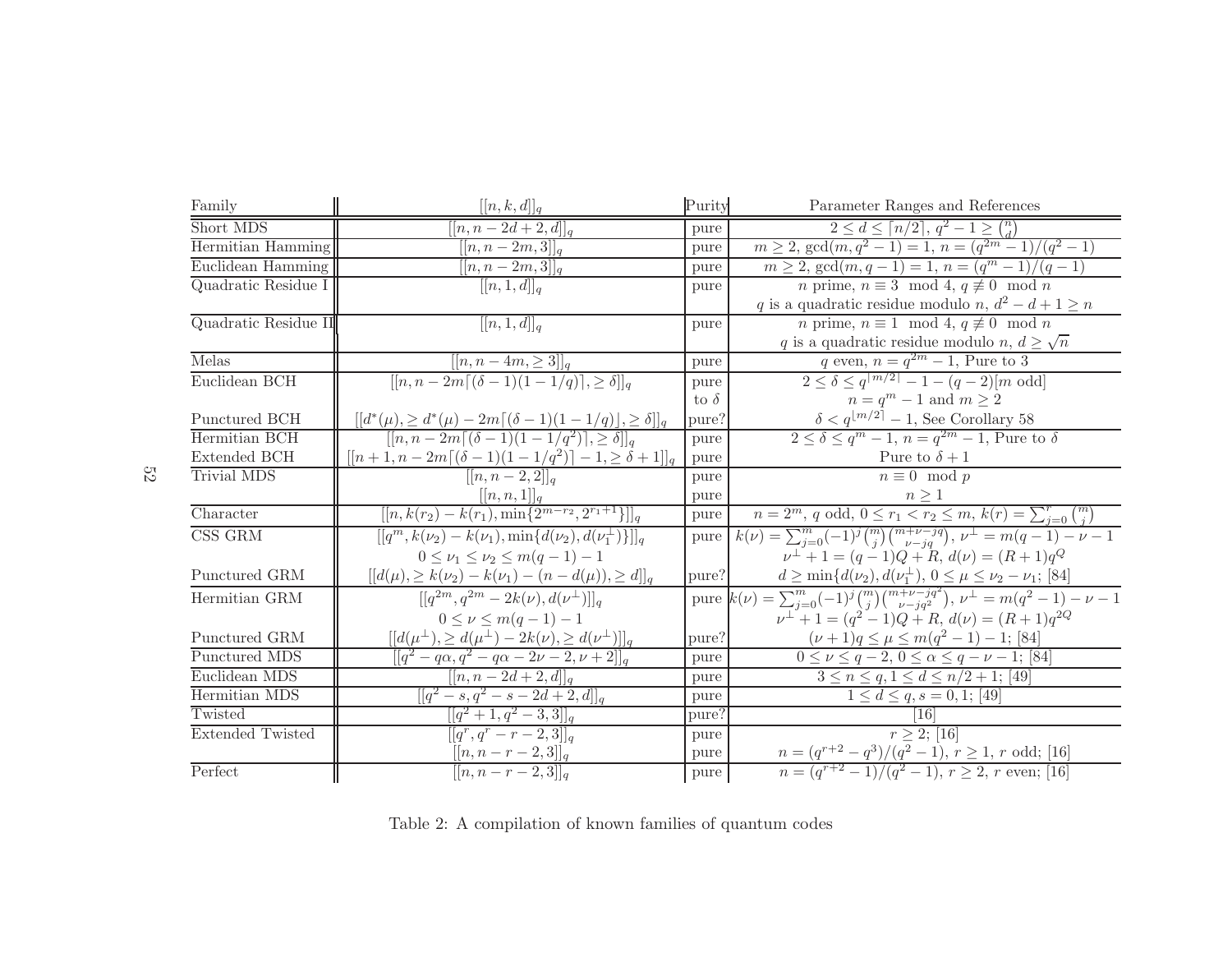#### References

- [1] D. Aharonov and M. Ben-Or. Fault-tolerant quantum computation with constant error. In *Proc. of the 29th Annual ACM Symposium on Theory of Computation (STOC)*, pages 176–188, New York, 1997. ACM.
- [2] S. A. Aly, P. K. Sarvepalli, and A. Klappenecker. On the dimension, minimum distance, and duals of primitive BCH codes. eprint:quant-ph/0501126, 2005.
- [3] V. Arvind and K.R. Parthasarathy. A family of quantum stabilizer codes based on the Weyl commutation relations over a finite field. In *A tribute to C. S. Seshadri (Chennai, 2002)*, Trends Math., pages 133-153. Birkhäuser, 2003.
- [4] A. Ashikhmin and E. Knill. Nonbinary quantum stabilizer codes. *IEEE Trans. Inform. Theory*, 47(7):3065–3072, 2001.
- [5] A. Ashikhmin and S. Litsyn. Upper bounds on the size of quantum codes. *IEEE Trans. Inform. Theory*, 45(4):1206–1215, 1999.
- [6] A. Ashikhmin, M.A. Tsfasman, and S. Litsyn. Asymptotically good quantum codes. *Phys. Rev. A*, 63:032311, 2001.
- [7] A.E. Ashikhmin, A.M. Barg, E. Knill, and S.N. Litsyn. Quantum error detection I: Statement of the problem. *IEEE Trans. on Information Theory*, 46(3):778–788, 2000.
- [8] A.E. Ashikhmin, A.M. Barg, E. Knill, and S.N. Litsyn. Quantum error detection II: Bounds. *IEEE Trans. on Information Theory*, 46(3):789–800, 2000.
- [9] A.R. Assmus, Jr. and J.D. Key. *Designs and their codes*. Cambridge University Press, Cambridge, 1992.
- [10] E.F. Assmus, Jr. and J.D. Key. Polynomial codes and finite geometries. In V.S. Pless and W.C. Huffman, editors, *Handbook of Coding Theory*, volume II, pages 1269–1343, Amsterdam, 1998. Elsevier.
- [11] A. Barg, S. Guritman, and J. Simonis. Strengthening the Gilbert-Varshamov bound. *Linear Algebra and its Application*, 307:119–129, 2000.
- [12] H. Barnum. Quantum message authentication codes. quant-ph/0103123 version 2, 2001.
- [13] H. Barnum, C. Crepeau, D. Gottesman, A. Smith, and A. Tapp. Authentication of quantum messages. In *Proc. 43rdAnnual IEEE Symposium on the Foundations of Computer Science (FOCS '02)*, pages 449–458. IEEE Press, 2002.
- [14] T. Beth and M. Grassl. The quantum Hamming and hexacodes. *Fortschr. Phys.*, 46(4- 5):459–491, 1998.
- [15] A. Betten, H. Fripertinger, A. Kerber, A. Wassermann, and K.-H. Zimmermann. *Codierungstheorie – Konstruktion und Anwendung linearer Codes*. Springer-Verlag, Berlin, 1998.
- [16] J. Bierbrauer and Y. Edel. Quantum twisted codes. *J. Comb. Designs*, 8:174–188, 2000.
- [17] G. Birkhoff. *Lattice Theory*. AMS, 2nd edition, 1961.
- [18] A.R. Calderbank, E.M. Rains, P.W. Shor, and N.J.A. Sloane. Quantum error correction and orthogonal geometry. *Phys. Rev. Lett.*, 76:405–409, 1997.
- [19] A.R. Calderbank, E.M. Rains, P.W. Shor, and N.J.A. Sloane. Quantum error correction via codes over GF(4). *IEEE Trans. Inform. Theory*, 44:1369–1387, 1998.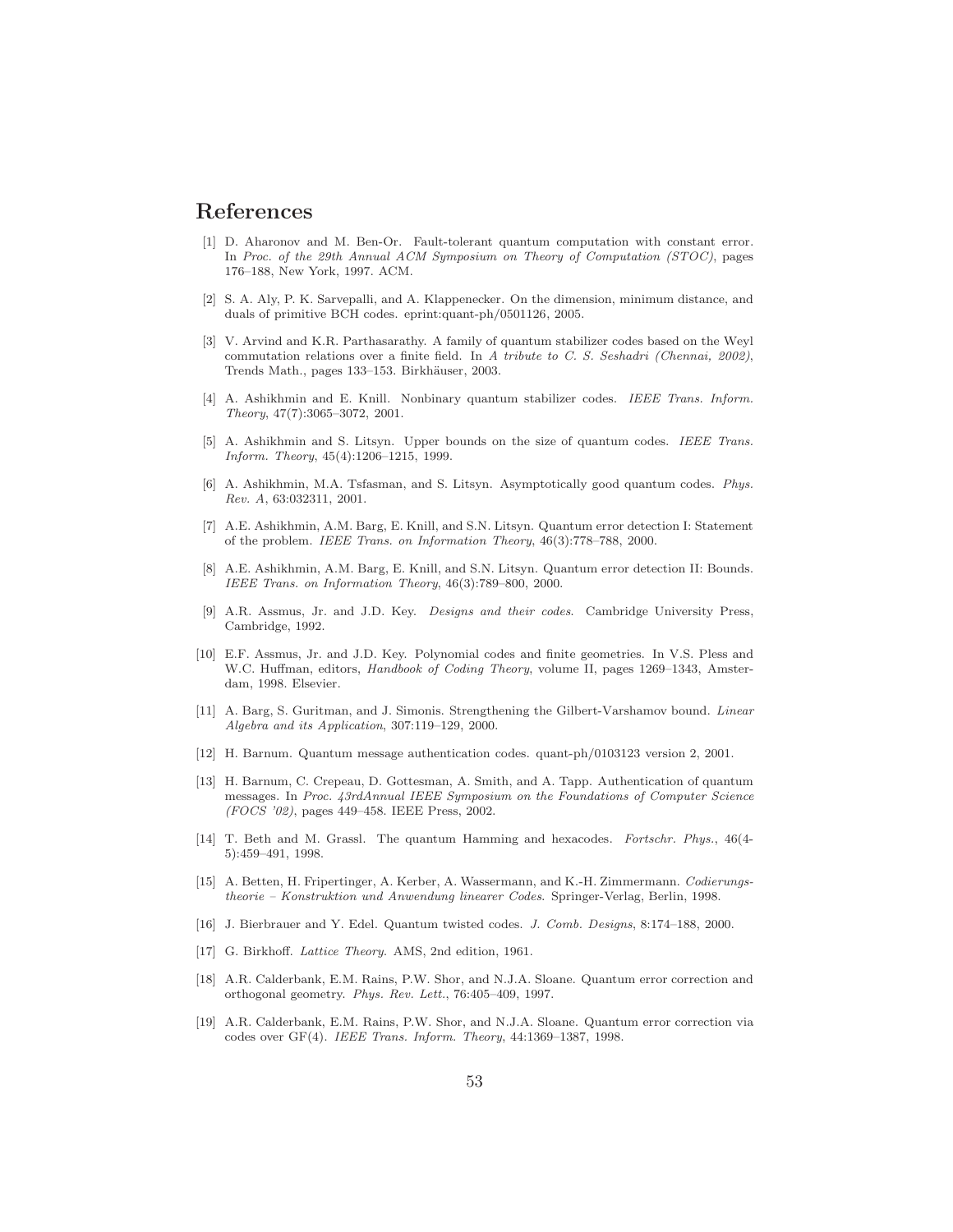- [20] A.R. Calderbank and P. Shor. Good quantum error-correcting codes exist. *Phys. Rev. A*, 54:1098–1105, 1996.
- [21] T. Camara, H. Ollivier, and J.-P. Tillich. Constructions and performance of classes of quantum LDPC codes. eprint: quant-ph/0502086, 2005.
- [22] P. Charpin. Open problems on cyclic codes. In V.S. Pless and C.W. Huffman, editors, *Handbook of Coding Theory*, pages 963–1063. Elsevier, 1998.
- [23] H.F. Chau. Correcting quantum errors in higher spin systems. *Phys. Rev. A*, 55:R839–R841, 1997.
- [24] H.F. Chau. Five quantum register error correction code for higher spin systems. *Phys. Rev. A*, 56:R1–R4, 1997.
- [25] H. Chen. Some good quantum error-correcting codes from algebraic-geometric codes. *IEEE Trans. Inform. Theory*, 47:2059–2061, 2001.
- [26] H. Chen, S. Ling, and C. Xing. Asymptotically good quantum codes exceeding the Ashikhmin-Litsyn-Tsfasman bound. *IEEE Trans. Inform. Theory*, 47(5):2055–2058, 2001.
- [27] R. Cleve. Quantum stabilizer codes and classical linear codes. *Phys. Rev. A*, 55(6):4054–4059, 1997.
- [28] R. Cleve and D. Gottesman. Efficient computations of encodings for quantum error correction. *Phys. Rev. A*, 56(1):76–82, 1997.
- [29] G. Cohen, S. Encheva, and S. Litsyn. On binary constructions of quantum codes. *IEEE Trans. Inform. Theory*, 45(7):2495–2498, 1999.
- [30] L.E. Danielsen and M.G. Parker. On the classification of all self-dual additive codes over GF(4) of length up to 12. arXiv:math.CO/0504522, 2005.
- [31] P. Delsarte. Bounds for unrestricted codes by linear programming. *Philips Res. Reports*, 27:272–289, 1972.
- [32] C. Ding, D. Kohel, and S. Ling. Elementary 2-group character codes. *IEEE Trans. Inform. Theory*, 46(1):280–284, 2000.
- [33] A. Ekert and C. Macchiavello. Error correction in quantum communication. *Phys. Rev. Lett.*, 76:2585–2588, 1996.
- [34] K. Feng. Quantum codes  $[[6, 2, 3]]_p$ ,  $[[7, 3, 3]]_p$  ( $p \ge 3$ ) exist. *IEEE Trans. Inform. Theory*, 48(8):2384–2391, 2002.
- [35] K. Feng. Quantum error-correcting codes. In *Coding Theory and Cryptology*, pages 91–142. World Scientific, 2002.
- [36] K. Feng and Z. Ma. A finite Gilbert-Varshamov bound for pure stabilizer quantum codes. *IEEE Trans. Inform. Theory*, 50(12):3323–3325, 2004.
- [37] M.H. Freedman and D.A. Meyer. Projective plane and planar quantum codes. *Found. Comput. Math.*, 1(3):325–332, 2001.
- [38] D. Gottesman. A class of quantum error-correcting codes saturating the quantum Hamming bound. *Phys. Rev. A*, 54:1862–1868, 1996.
- [39] D. Gottesman. Pasting quantum codes. eprint: quant-ph/9607027, 1996.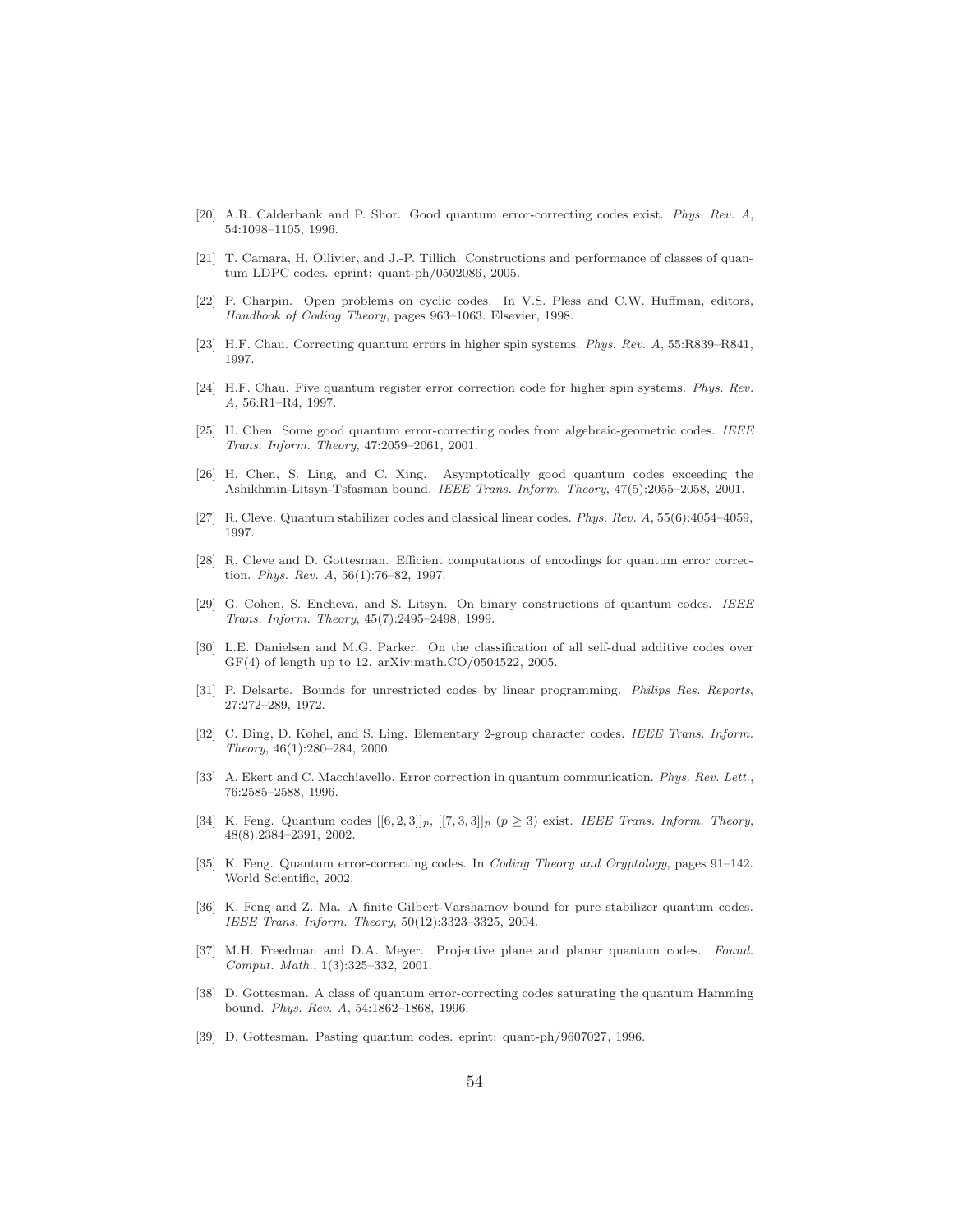- [40] D. Gottesman. Stabilizer codes and quantum error correction. Caltech Ph. D. Thesis, eprint: quant-ph/9705052, 1997.
- [41] D. Gottesman. Fault-tolerant quantum computation with higher-dimensional systems. *Chaos, Solitons, Fractals*, 10(10):1749–1758, 1999.
- [42] D. Gottesman. An introduction to quantum error correction. In S. J. Lomonaco, Jr., editor, *Quantum Computation: A Grand Mathematical Challenge for the Twenty-First Century and the Millennium*, pages 221–235, Rhode Island, 2002. American Mathematical Society. eprint: quant-ph/0004072.
- [43] D. Gottesman. Quantum error correction and fault-tolerance. eprint: quant-ph/0507174, 2005.
- [44] M. Grassl. Algorithmic aspects of error-correcting codes. In R. Brylinski and G. Chen, editors, *The Mathematics of Quantum Computing*, pages 223–252. CRC Press, 2001.
- [45] M. Grassl and T. Beth. Quantum BCH codes. In *Proc. X. Int'l. Symp. Theoretical Electrical Engineering, Magdeburg*, pages 207–212, 1999.
- [46] M. Grassl and T. Beth. Cyclic quantum error-correcting codes and quantum shift registers. *Proc. Royal Soc. London Series A*, 456(2003):2689–2706, 2000.
- [47] M. Grassl, T. Beth, and M. Rötteler. On optimal quantum codes. *Internat. J. Quantum Information*, 2(1):757–775, 2004.
- [48] M. Grassl, W. Geiselmann, and T. Beth. Quantum Reed-Solomon codes. In *Applied algebra, algebraic algorithms and error-correcting codes (Honolulu, HI, 1999)*, volume 1719 of *Lecture Notes in Comput. Sci.*, pages 231–244. Springer, Berlin, 1999.
- [49] M. Grassl, M. Rötteler, and T. Beth. Efficient quantum circuits for non-qubit quantum error-correcting codes. *Internat. J. Found. Comput. Sci.*, 14(5):757–775, 2003.
- [50] L.C. Grove. *Classical Groups and Geometric Algebra*. Graduate Studies in Mathematics. American Mathematical Society, 2001.
- [51] T. Hiramatsu and G. K¨ohler. *Coding Theory and Number Theory*. Kluwer Academic Publishers, London, 2003.
- [52] W. C. Huffman and V. Pless. *Fundamentals of Error-Correcting Codes*. University Press, Cambridge, 2003.
- [53] T. Kasami, S. Lin, and W. W. Peterson. New generalizations of the Reed-Muller codes Part I : Primitive codes. *IEEE Trans. Inform. Theory*, 14(2):189–199, 1968.
- [54] J.-L. Kim. New quantum-error-correcting codes from Hermitian self-orthogonal codes over GF(4). In *Proc. of the Sixth Intl. Conference on Finite Fields and Applications, Oaxaca, Mexico, May 21-25*, pages 209–213. Springer-Verlag, 2002.
- [55] J.-L. Kim and V. Pless. Designs in additive codes over GF(4). *Designs, Codes and Cryptography*, 30:187–199, 2003.
- [56] J.-L. Kim and J. Walker. Nonbinary quantum error-correcting codes from algebraic curves. submitted to a special issue of Com2MaC Conference on Association Schemes, Codes and Designs in Discrete Math, 2004.
- [57] A.Y. Kitaev. Quantum computations: algorithms and error correction. *Russian Math. Surveys*, 52(6):1191–1249, 1997.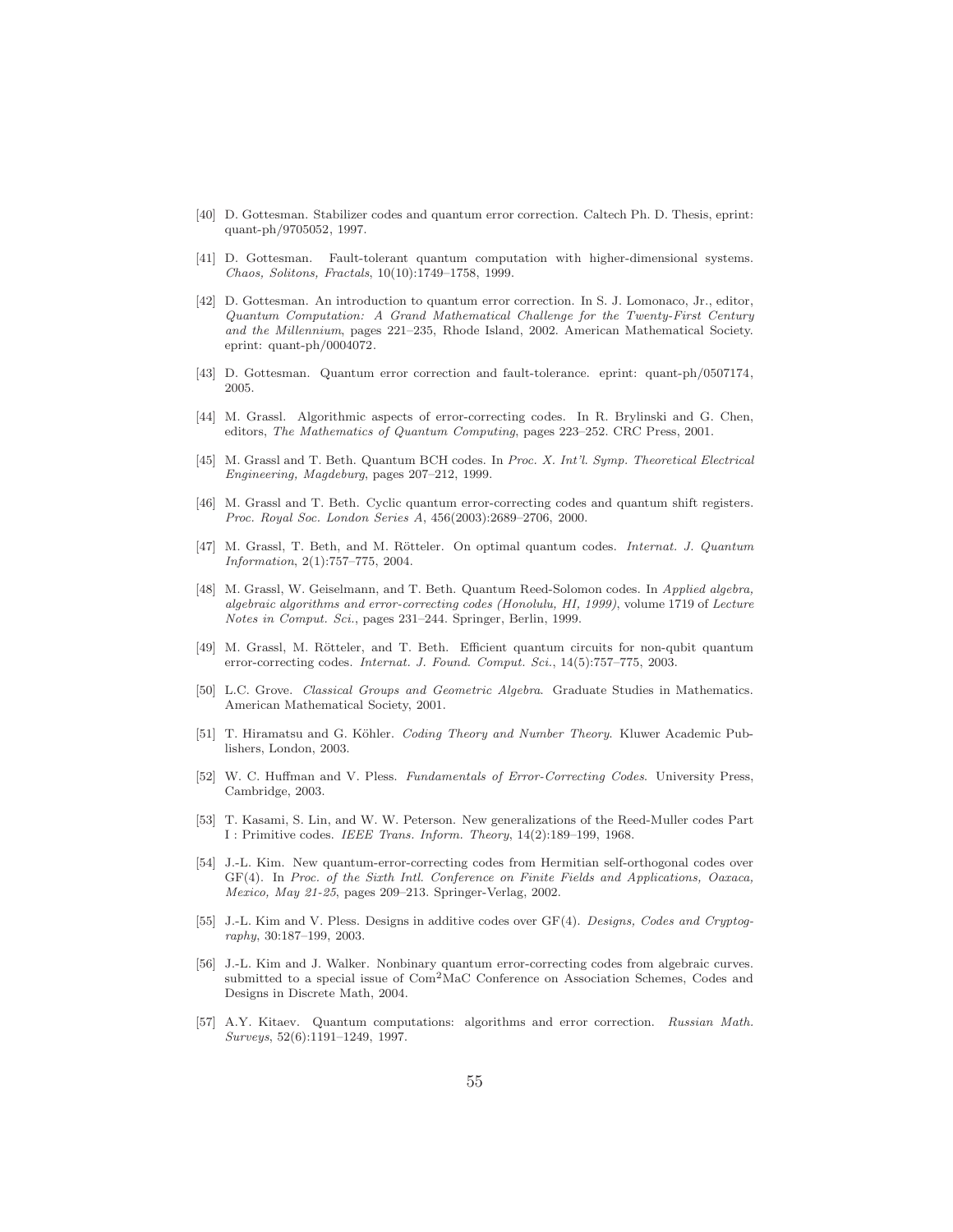- [58] A. Klappenecker and M. Rötteler. Beyond stabilizer codes II: Clifford codes. *IEEE Transaction on Information Theory*, 48(8):2396–2399, 2002.
- [59] E. Knill. Group representations, error bases and quantum codes. Los Alamos National Laboratory Report LAUR-96-2807, 1996.
- [60] E. Knill. Non-binary unitary error bases and quantum codes. Los Alamos National Laboratory Report LAUR-96-2717, 1996.
- [61] E. Knill and R. Laflamme. A theory of quantum error–correcting codes. *Physical Review A*, 55(2):900–911, 1997.
- [62] G. Lachaud and J. Wolfmann. The weights of the orthogonals of the extended quadratic binary Goppa codes. *IEEE Trans. Inform. Theory*, 36(3):686–692, 1990.
- [63] V.I. Levenshtein. Krawtchouk polynomials and universal bounds for codes and designs in Hamming spaces. *IEEE Trans. Inform. Theory*, 41(5):1303–1321, 1995.
- [64] R. Li and X. Li. Binary construction of quantum codes of minimum distance three and four. *IEEE Trans. Inform. Theory*, 50(6):1331–1336, 2004.
- [65] D. J. C. MacKay, G. Mitchison, and P. L. McFadden. Sparse-graph codes for quantum error correction. *IEEE Trans. Inform. Theory*, 50(10):2315–2330, 2004.
- [66] F.J. MacWilliams. A theorem on the distribution of weights in a systematic code. *Bell Syst. Tech. J.*, 42:79–94, 1963.
- [67] F.J. MacWilliams and N.J.A. Sloane. *The Theory of Error-Correcting Codes*. North-Holland, 1977.
- [68] W.J. Martin. A physics-free introduction to quantum error correcting codes. *Util. Math.*, pages 133–158, 2004.
- [69] R. Matsumoto. Improvement of Ashikhmin-Litsyn-Tsfasman bound for quantum codes. *IEEE Trans. Inform. Theory*, 48(7):2122–2124, 2002.
- [70] R. Matsumoto and T. Uyematsu. Constructing quantum error correcting codes for  $p^m$ -state systems from classical error correcting codes. *IEICE Trans. Fundamentals*, E83-A(10):1878– 1883, 2000.
- [71] R.J. McEliece, E.R. Rodemich, jr. H. Rumsey, and L.R. Welch. New upper bounds on the rate of a code via the Delsarte-MacWilliams inequalities. *IEEE Trans. Inform. Theory*, 23(2):157, 1977.
- [72] O. Moreno and C. J. Moreno. The Macwilliams-Sloane conjecture on the tightness of the Carlitz-Uchiyama bound and the weights of the duals of BCH codes. *IEEE Trans. Inform. Theory*, 40(2):1894–1907, 1994.
- [73] O. Moreno, J. P. Pederson, and D. Polemi. An improved Serre bound for elementary abelian extensions of  $\mathbf{F}_q(x)$  and the generalized Hamming weights of duals of BCH codes. *IEEE Trans. Inform. Theory*, 44(3):1291–1293, 1998.
- [74] O. Ore. Galois connexions. *Trans. Am. Math. Soc.*, 55:493–513, 1944.
- [75] R. Pellikaan and X.-W. Wu. List decoding of q−ary Reed-Muller codes. *IEEE Trans. Inform. Theory*, 50(4):679–682, 2004.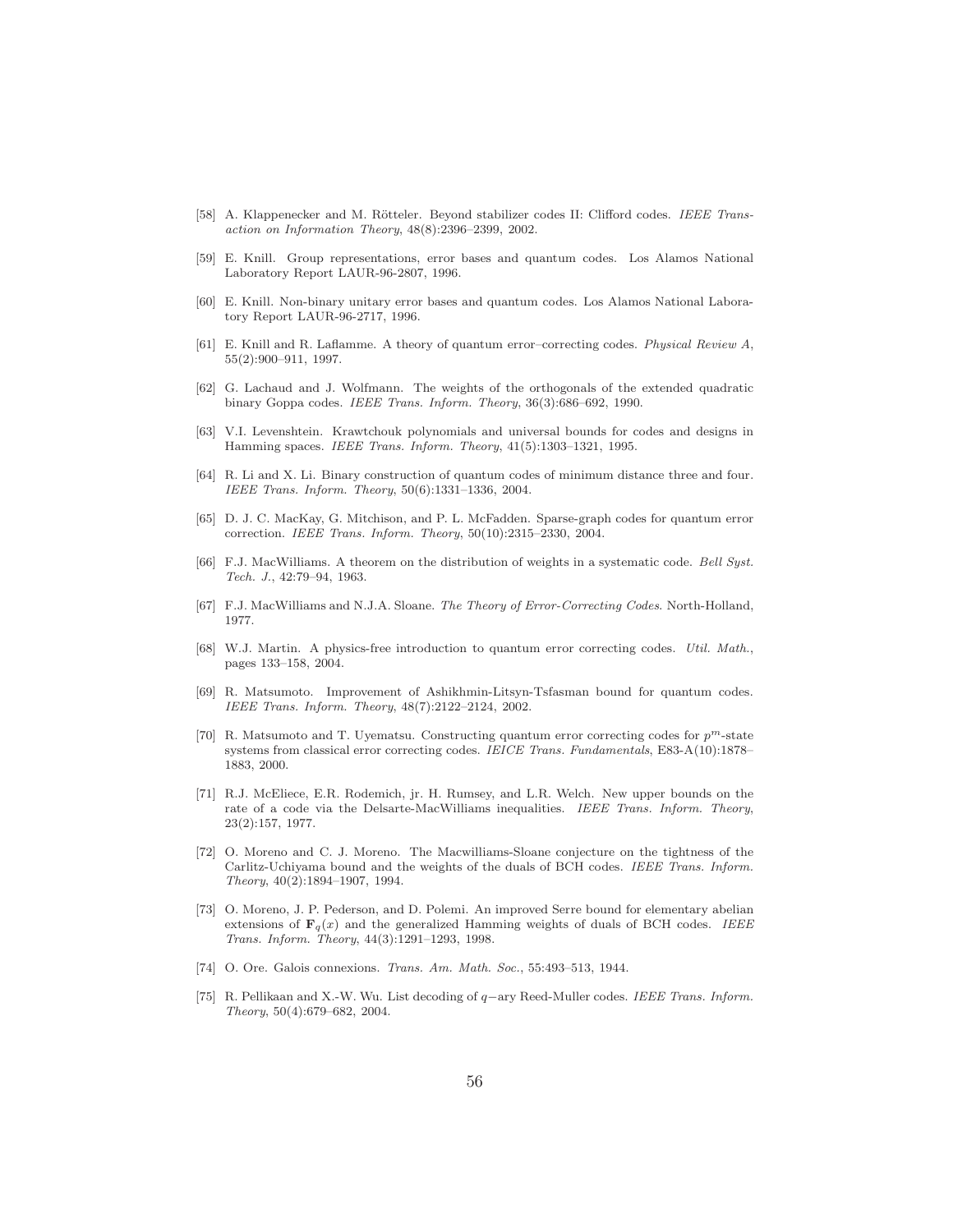- [76] M. S. Postol. A proposed quantum low density parity check code. eprint: quant-ph/0108131, 2001.
- [77] E.M. Rains. Quantum weight enumerators. *IEEE Trans. Inform. Theory*, 44(4):1388–1394, 1998.
- [78] E.M. Rains. Monotonicity of the quantum linear programming bound. *IEEE Trans. Inform. Theory*, 45(7):2489–2492, 1999.
- [79] E.M. Rains. Nonbinary quantum codes. *IEEE Trans. Inform. Theory*, 45:1827–1832, 1999.
- [80] E.M. Rains. Quantum codes of minimum distance two. *IEEE Trans. Inform. Theory*, 45(1):266–271, 1999.
- [81] E.M. Rains. Quantum shadow enumerators. *IEEE Trans. Inform. Theory*, 45(7):2361–2366, 1999.
- [82] E.M. Rains. Polynomial invariants of quantum codes. *IEEE Trans. Inform. Theory*, 46(1):54– 59, 2000.
- [83] M. Rötteler, M. Grassl, and T. Beth. On quantum MDS codes. In *Proc. 2004 IEEE Intl. Symposium on Information Theory, Chicago, USA*, page 355, 2004.
- [84] P. K. Sarvepalli and A. Klappenecker. Nonbinary quantum Reed-Muller codes. In *IEEE International Symposium on Information Theory*, 2005.
- [85] D. Schlingemann. Stabilizer codes can be realized as graph codes. *Quantum Inf. Comput.*, 2(4):307–323, 2002.
- [86] D. Schlingemann and R.F. Werner. Quantum error-correcting codes associated with graphs. eprint: quant-ph/00012111, 2000.
- [87] R. Schoof. Families of curves and weight distributions of codes. *Bulletin Amer. Mathematical Society*, 32(2):171–183, 1995.
- [88] R. Schoof, G. van der Geer, and M. van der Vlugt. Weight formulas for ternary Melas codes. *Math. Comp.*, 58:781–792, 1992.
- [89] P. Shor. Scheme for reducing decoherence in quantum memory. *Phys. Rev. A*, 2:2493–2496, 1995.
- [90] P. Shor and R. Laflamme. Quantum analog of the MacWilliams identities in classical coding theory. *Phys. Rev. Lett.*, 78:1600–1603, 1997.
- [91] A. Steane. Quantum Reed-Muller codes. *IEEE Trans. Inform. Theory*, 45(5):1701–1703, 1999.
- [92] A.M. Steane. Multiple-particle interference and quantum error correction. *Proc. Roy. Soc. London A*, 452:2551–2577, 1996.
- [93] A.M. Steane. Simple quantum error correcting codes. *Phys. Rev. Lett.*, 77:793–797, 1996.
- [94] A.M. Steane. Enlargement of Calderbank-Shor-Steane quantum codes. *IEEE Trans. Inform. Theory*, 45(7):2492–2495, 1999.
- [95] H. Stichtenoth and C. Voß. Generalized Hamming weights of trace codes. *IEEE Trans. Inform. Theory*, 40(2):554–558, 1994.